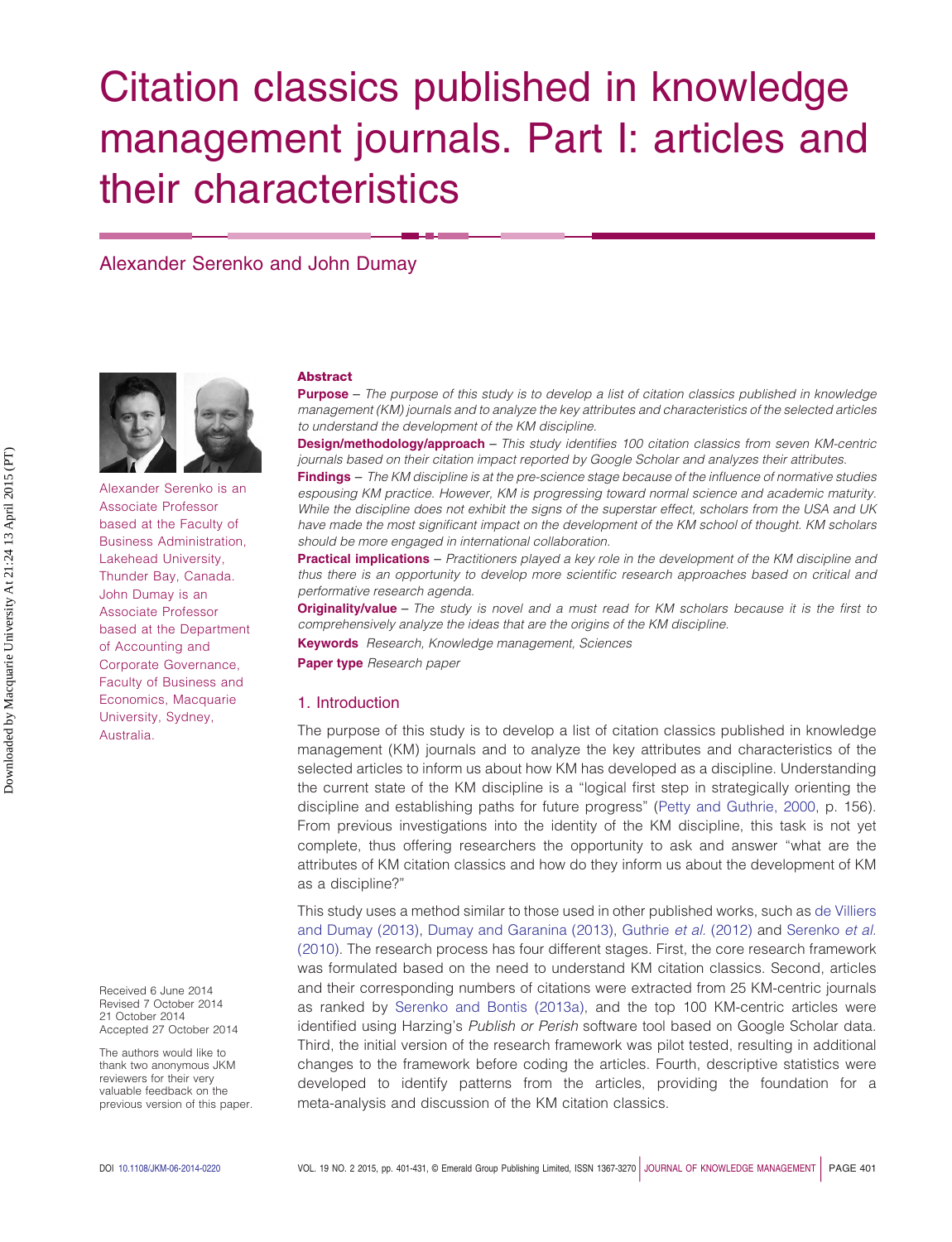**''The purpose of this study is to create a list of KM citation classics and to explore their key attributes in order to better understand the identity of the KM discipline.''**

> The study is novel because it is the first to comprehensively analyze the ideas that are the origins of the KM discipline. As a result, the findings and implications inform academics and practitioners about what precedes contemporary research and practice by establishing the roots of KM. Additionally, the implications also open up new opportunities to explore KM as it moves from its conception as an interesting and practical idea toward a "normal science", which requires additional empirical evidence to critically evaluate and understand how KM is applied inside organizations.

> To present the study, the paper is divided into the following sections. Section 2 offers a literature review outlining the normative theory behind citations and citation classics, followed by a discussion of citation-based KM research to develop the research question. Section 3 then details the research methodology before Section 4 presents the meta-analysis of this study's results. Finally, Section 5 lists implications and Section 6 offers concluding remarks, describes future research avenues and identifies several limitations.

#### 2. Literature review

### *2.1 The normative theory of citation*

Building on the works of previous researchers is as old as science itself. Over three centuries ago, Isaac Newton described the process of advancing scientific thought as "standing on the shoulders of the giants who have gone before" [\(Merton, 1993,](#page-23-1) p. 8). By using existing knowledge, researchers avoid duplicating previous mistakes, reuse earlier validated inquiry methods, apply theories in new contexts and extend the knowledge base, which accelerates the pace of scientific development. Prior to the sixteenth century, scholars reused and duplicated previous knowledge without acknowledging its source. Over time, authors sought to improve the credibility of their ideas by referring to previously documented works, and the concept of citation was born [\(Cronin, 1984;](#page-20-1) [Snyder](#page-25-0) *et al.*, 1995; [Nicolaisen, 2007\)](#page-23-2). Nowadays, citations are an irrevocable part of scientific research in all disciplines [\(Price, 1961,](#page-23-3) [1963;](#page-23-4) [Small, 2010;](#page-25-1) [Bisman, 2011;](#page-19-0) [Ardanuy, 2013\)](#page-19-1).

Normative theory and the social constructivist perspective generally explain citing behavior [\(MacRoberts and MacRoberts, 1987;](#page-23-5) [Nicolaisen, 2007;](#page-23-2) [Bornmann and Daniel, 2008\)](#page-20-2). Normative theory posits that scholars acknowledge the intellectual significance, contribution or impact of works by citing publications [\(Merton, 1988,](#page-23-6) [1993;](#page-23-1) [Small, 2004\)](#page-25-2). While it is virtually impossible for authors to cite all prior works that influenced their research ideas, normative theory assumes that authors cite the works they most heavily use. According to normative theory, the basis of citation behavior is solely the cited work's bias-free scientific merit.

However, the social constructivist view on citation behavior challenges the normative perspective [\(Knorr-Cetina, 1981,](#page-22-0) [1991\)](#page-22-1). The constructivist sociology of science outlines that "scientific knowledge is socially constructed through the manipulation of political and financial resources and the use of rhetorical devices" [\(Baldi, 1998,](#page-19-2) p. 830), suggesting an article's content has little bearing on its probability of being cited. Instead of recognizing prior work, citations serve as a tool of persuasion or self-interest because authors exhibit various biases in their citation behavior by citing secondary works, ignoring informal sources and favoring works of well-known scientists [\(MacRoberts and MacRoberts, 1996\)](#page-23-7).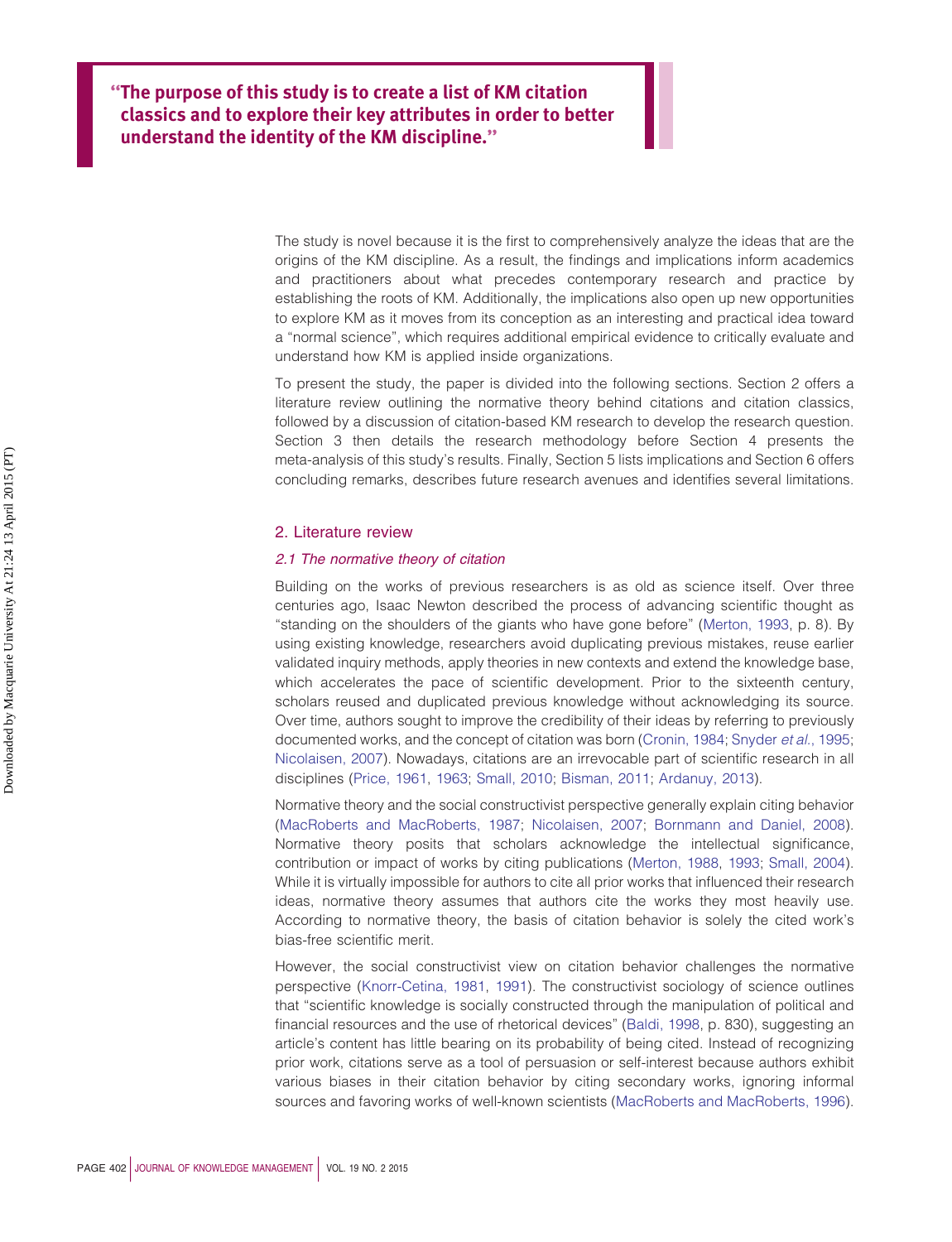Thus, social constructivists argue that citations are not an appropriate tool for assessing the state and evolution of science.

For example, recently [de Villiers and Dumay \(2013,](#page-20-0) p. 878) examined citations in three leading interdisciplinary accounting journals and outlined how the rankings and recognition of published research by different research assessment exercises in different countries could impact both the citations and the choice of where to publish:

There are many differences between journal quality rankings. For example, AAAJ [Accounting, Auditing and Accountability Journal] is not included in the Thomson ISI rankings. Therefore academics whose promotion and tenure prospects are predicated on Thomson ISI ranked journals are likely to ignore AAAJ and favour other journals. Australian based academics may see AAAJ as a target journal, because AAAJ is included in the Australian ERA rankings, but a North American based academic is likely to prefer the journals backed by the American Accounting Association.

Additionally, [de Villiers and Dumay \(2013\)](#page-20-0) found evidence to suggest that authors publishing in the most highly ranked interdisciplinary accounting journal cited that journal more often than the two lower-ranked journals. Drawing on [Tahai and Meyer \(1999\),](#page-25-3) who found an average 5 per cent journal self-referencing rate with a range of 0-9 per cent among top-ranking North American management journals, [de Villiers and Dumay \(2013,](#page-20-0) p. 898) observed that the top-ranking interdisciplinary accounting journal self-cited 13.4 per cent, while the two lower-ranked journals self-cited only 6.4 and 6.3 per cent. Thus, at least in the accounting discipline, there is evidence to argue that there are political forces in play which influence authors to choose to cite one journal's articles over another.

As such, the influence of a work and its probability of being cited depends on "what one says" according to normative theory and "who one is" based on the constructivist position [\(Camacho-Miñano and Núñez-Nickel, 2009\)](#page-20-3). Despite these conflicting views described above, empirical evidence demonstrates that authors generally cite works based on their intellectual content and contribution to their line of research [\(Baldi, 1998\)](#page-19-2). As a result, citation data are highly correlated with other measures of research quality [\(Cole and Cole,](#page-20-4) [1971;](#page-20-4) [McAllister](#page-23-8) *et al.*, 1980), including perceived paper importance [\(Abt, 2000\)](#page-19-3) and peer judgments of impact, relevance, originality and appropriateness of research methods (Rinia *et al.*[, 1998;](#page-24-2) [Van Raan, 2006;](#page-25-4) [Mohammadi and Thelwall, 2013\)](#page-23-9). The number of highly cited papers published by faculty members during their entire career is another reliable predictor of scientific output quality [\(Plomp, 1994\)](#page-23-10). Citation count is strongly related to the number of times an article is downloaded and presumably read (Kurtz *et al.*[, 2005;](#page-22-2) [Bazrafshan](#page-19-4) *et al.*, 2015; [Mohammadi](#page-23-11) *et al.*, 2015). Citation count is also a robust indicator of the research performance of academic departments [\(Seng and Willett, 1995\)](#page-24-3).

The influence of citation impact goes beyond the academic world [\(Hung and Wang, 2010\)](#page-22-3). For example, experts and inventors agree that highly cited patents are of greater technical importance than those less frequently cited (Albert *et al.*[, 1991\)](#page-19-5), and they often disclose seminal inventions [\(Karki, 1997\)](#page-22-4). Citations to patents also significantly affect the stock market valuation of a knowledge-intensive company (Hall *et al.*[, 2005\)](#page-21-2). Overall, patent citation analysis has become a widely used measure of the quality, influence and diffusion of technical information, which shows the robustness of the citation count approach.

Therefore, authors cite prior works to [\(Garfield, 1979;](#page-21-3) [Liu, 1993;](#page-22-5) [Ahmed](#page-19-6) *et al.*, 2004; [Harwood, 2009;](#page-21-4) [Case and Miller, 2011\)](#page-20-5):

**''This research is informative because it provides empirical evidence on how the KM discipline is evolving and the underlying influences for future KM research and practice.''**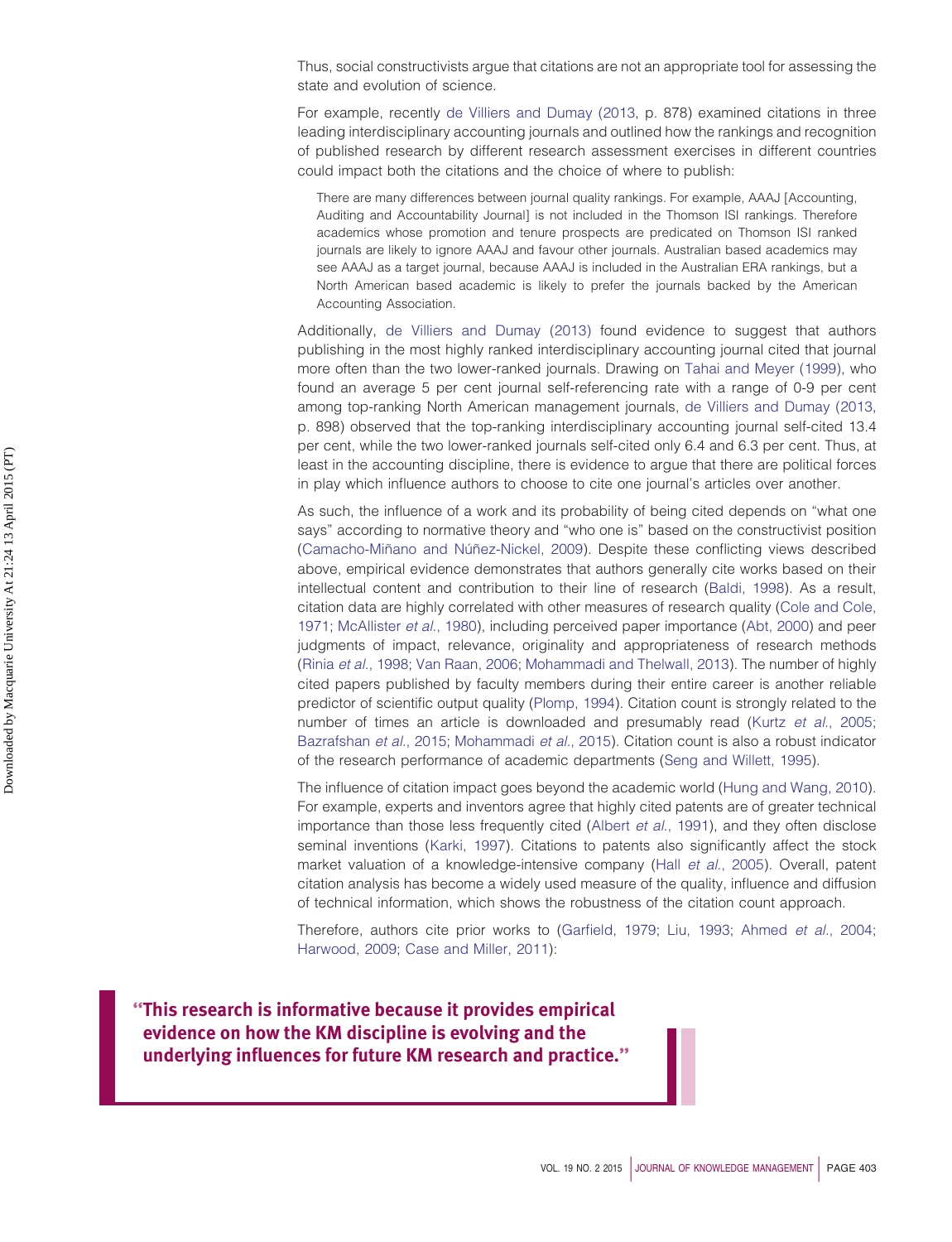**''The KM discipline is at the pre-science stage, but it has been progressing towards normal science and academic maturity.''**

- provide historical background;
- describe previous findings;
- define constructs, terms and concepts;
- develop theoretical arguments;
- pay due respect to the originators of classic or seminal studies;
- trace the development of ideas over time;
- present alternative viewpoints;
- demonstrate knowledge of the literature to justify one's competence in the area of study;
- provide background reading;
- correct one's own work or the work of others;
- acknowledge the source of data;
- justify methodology;
- draw attention to the important yet unnoticed work;
- bridge a gap between different disciplines;
- identify knowledge gaps;
- support conclusions;
- establish legitimacy of the line of research;
- direct a reader to other sources to keep argument on track and avoid excessive length;
- critique, dispute or disclaim the works of others; and
- propose avenues for future research.

Thus, researchers cite articles because they perceive them to be relevant, acknowledge the use of expressed ideas and they want to draw attention to these works. Based on the discussion above, the normative theory of citing behavior is the theoretical underpinning in the present study because citations represent a relatively accurate (yet imperfect) measurement of the scholarly quality, importance and influence of each publication.

# *2.2 Citation classics*

The idea to identify and classify citations to previous works may be traced back to the legal field when in 1743, judicial reports started including tables with cited cases [\(Shapiro,](#page-25-5) [1992\)](#page-25-5). The first dedicated citation index, published in 1860, quickly became popular among legal practitioners because it eased the establishment of precedential authority. Afterward, citation indexes attracted the attention of scientists, who realized that these may serve as a tool to assess the state and evolution of their academic disciplines [\(Baird and](#page-19-7) [Oppenheim, 1994;](#page-19-7) [Hood and Wilson, 2001;](#page-22-6) [Smith, 2012\)](#page-25-6). In the 1950s, [Garfield \(1955\)](#page-21-5) proposed a bibliographic system for scientific publications. It was later implemented as the Science Citation Index [\(Garfield, 1964\)](#page-21-6), which accelerated the development and application of various scientometric techniques [\(Garfield, 1972,](#page-21-7) [1979,](#page-21-3) [2009;](#page-21-8) [Moed, 2005\)](#page-23-12).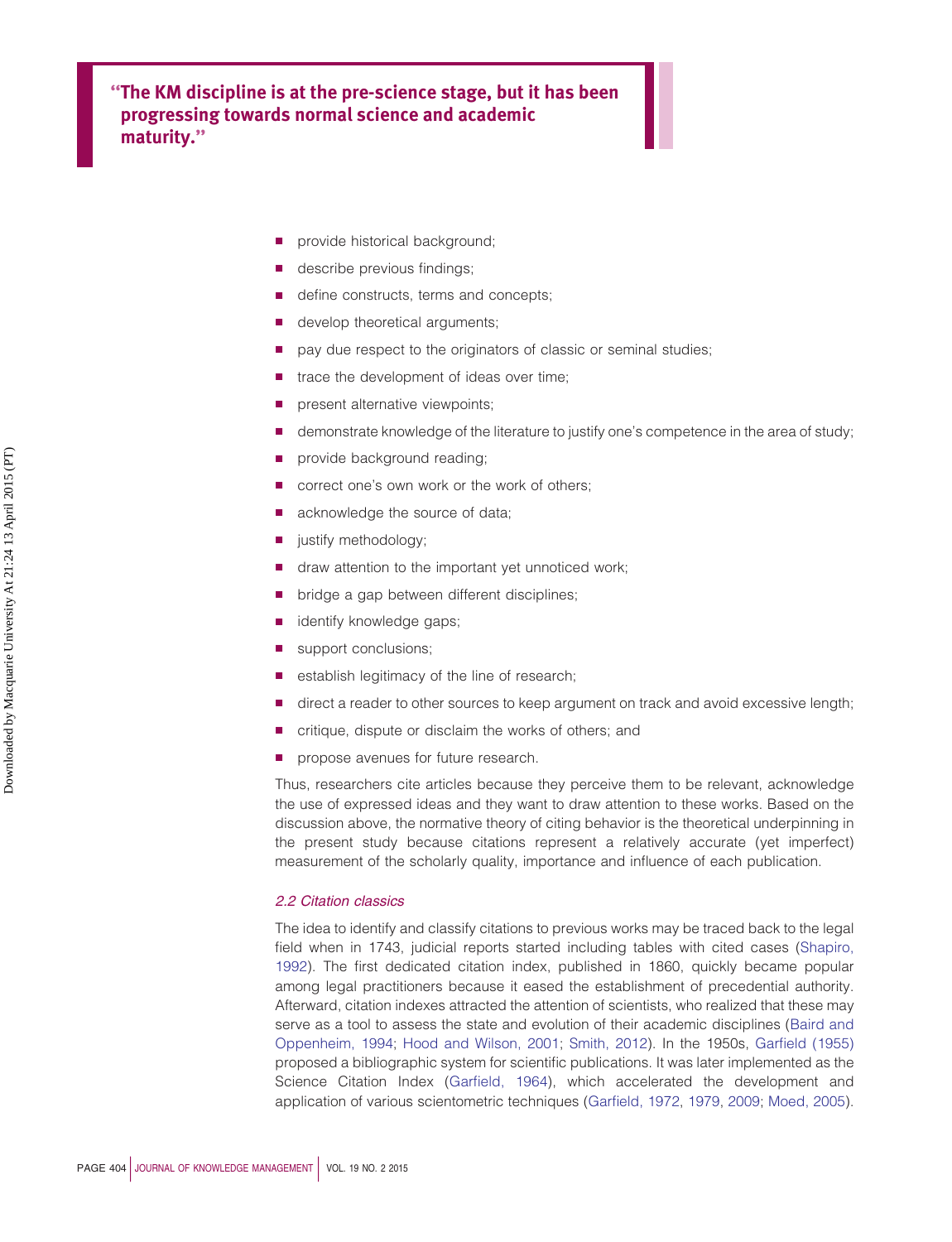Particularly, it allows researchers to measure the relative impact of their work on the progress of their chosen discipline.

It is a fact that scientists differ in their scholarly output and impact [\(Merton, 1968,](#page-23-13) [1988\)](#page-23-6). In terms of productivity, only a minority of researchers ever achieve a high level of scientific output [\(Lotka, 1926;](#page-22-7) [Egghe, 2005\)](#page-21-9). For example, in the information systems (IS) discipline in Canada, the top 30 researchers generate over 50 per cent of the country's IS research output [\(Serenko and Jiao, 2012\)](#page-24-4). With respect to research impact, the differences are even more significant because a fraction of works attracts a disproportionate number of citations, whereas a majority of publications remain unnoticed [\(Seglen, 1992;](#page-24-5) [Albarrán](#page-19-8) *et al.*, 2011). For instance, only 1 per cent of business academics generate one-third of all citations within the business discipline [\(Erkut, 2002\)](#page-21-10). Therefore, it is important for scientometric scholars to identify and study these well-cited seminal works.

[Garfield \(1977,](#page-21-11) [1989\)](#page-21-12) proposed the term "citation classics" and defined these as works that have been very highly cited in their fields. Several factors justify the need to develop citation classics lists in all academic disciplines. First, citation classics represent the foundation, identity and intellectual roots of a field. When published, they attract the attention of the scholarly community and help establish future research directions. Second, citation classics lists are often analyzed to understand the attributes of these seminal works, characteristics of their authors, norms, popular topics, competing paradigms and major research methods. Third, graduate students, new researchers or scholars from other disciplines may use citation classics lists to familiarize themselves with the name of influential scholars, leading journals and key concepts. Fourth, citation classics' lists officially recognize the scientific contribution of authors. For example, they are useful for tenure and promotion, merit pay increases, funding applications and hiring packages to demonstrate one's achievements. Fifth, citation classics dramatically boost national citation indicators and promote national scholars [\(Aksnes and Sivertsen, 2004\)](#page-19-9).

It is possible that, in some cases, ideas expressed in a well-cited article may become obsolete, refuted or even harmful, yet this work may continue receiving citations as advocated by the social constructivist view. Thus, extra care should be taken when assessing the current scientific value of each individual work.

#### *2.3 Purpose of the study*

There are various stakeholders that wish to understand the identity of the KM discipline [\(Serenko, 2013;](#page-24-6) [Serenko and Bontis, 2013b\)](#page-24-7). These are academics, journal editors, conference organizers, granting agencies, managers of research centers, university administrators, practitioners and students who need to make informed decisions that will affect their careers, academic institutions or organizations. It is for this reason that a number of scholars have previously investigated the history, development and identity of KM as a scholarly discipline [\(Heisig, 2009;](#page-22-8) [Serenko](#page-24-8) *et al.*, 2009; [Curado](#page-20-6) *et al.*, 2011; [Lambe, 2011;](#page-22-9) [Ragab and Arisha, 2013;](#page-24-9) [Ribière and Walter, 2013;](#page-24-10) [Walter and Ribière,](#page-25-7) [2013\)](#page-25-7). Accordingly, [Petty and Guthrie \(2000,](#page-23-0) p. 156) state that "understanding the state of play is a logical first step in strategically orienting the discipline and establishing paths for future progress".

The development and analysis of citation classics' lists is a popular and well-defined line of research in scientometrics. Citation classics' lists have been constructed in most

**''Researchers from the USA and the UK have made the most significant impact on the development of KM school of thought.''**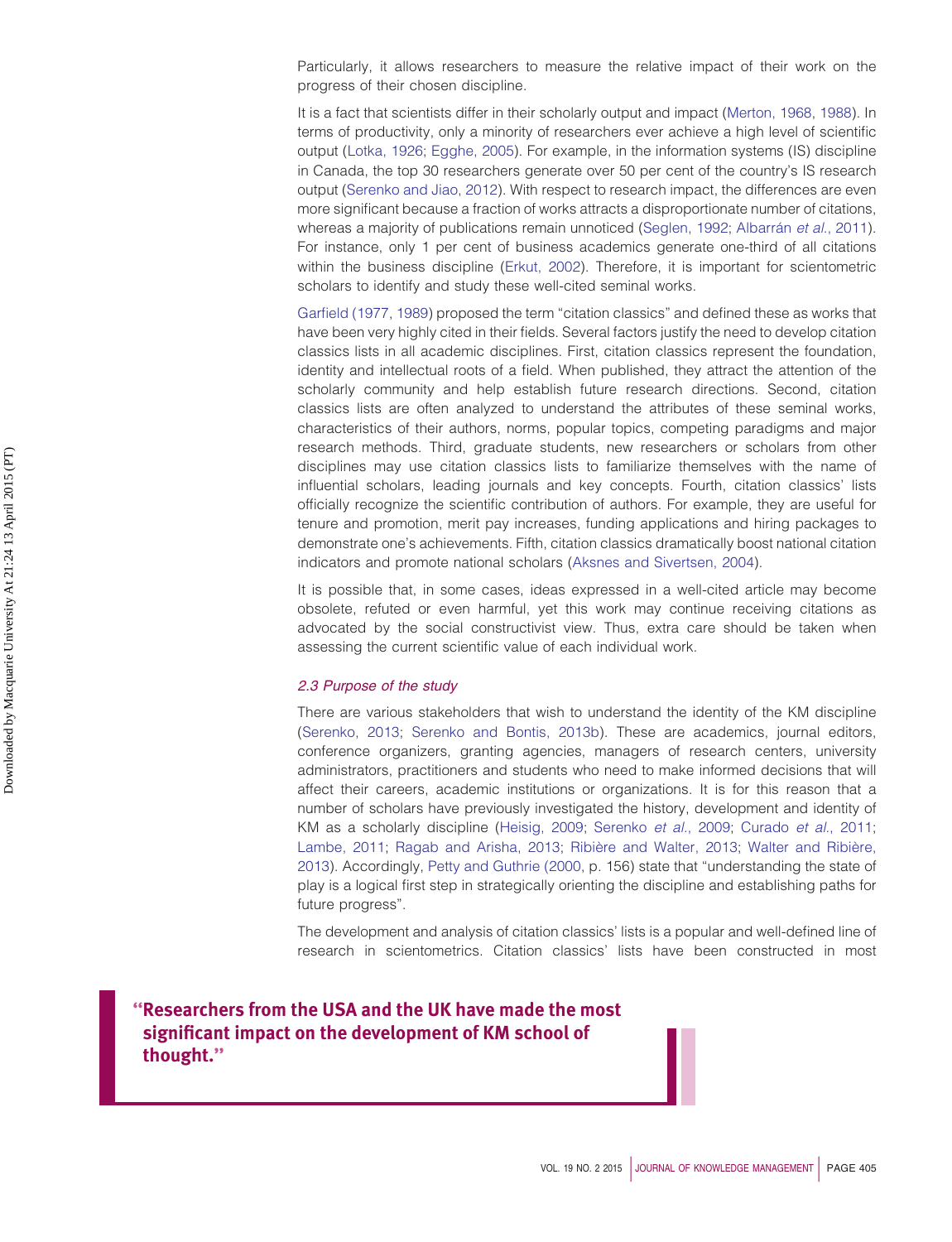disciplines, for example, in social work [\(Ho, 2014\)](#page-22-10), dentistry (Nieri *et al.*[, 2007;](#page-23-14) [Fardi](#page-21-13) *et al.*, [2011\)](#page-21-13), medicine [\(Paladugu](#page-23-15) *et al.*, 2002; [Baltussen and Kindler, 2004\)](#page-19-10), health studies [\(Smith, 2009\)](#page-25-8), political science [\(Sigelman, 2006\)](#page-25-9), information and library science [\(Yang,](#page-25-10) [2009\)](#page-25-10) and geography [\(Wrigley and Matthews, 1986\)](#page-25-11). They also gained recognition in the management domains, including IS [\(Walstrom and Leonard, 2000\)](#page-25-12), entrepreneurship [\(Ratnatunga and Romano, 1997\)](#page-24-11), and business ethics [\(Calabretta](#page-20-7) *et al.*, 2011). In the KM field, a number of previous studies identified highly cited scholars [\(Ma and Yu, 2010\)](#page-23-16), and there is high interest in KM research and KM scientometrics [\(Ragab and Arisha, 2013\)](#page-24-9). However, to the best knowledge of the authors, none has approached the issue from the perspective of citation classics. As a result, previous research findings have been somewhat limited. For example, they presented very short lists of well-cited works [\(Croasdell](#page-20-8) *et al.*, 2003; [Jennex and Croasdell, 2005;](#page-22-11) [Ma and Yu, 2010\)](#page-23-16), did not distinguish among publication types (e.g. in a single study, they combined books, book chapters and journal articles which are sometimes difficult to compare) [\(Landrum](#page-22-12) *et al.*, 2010; [Walter and](#page-25-7) [Ribière, 2013\)](#page-25-7), relied exclusively on Thomson Reuters citation indexes that exclude most KM-centric journals [\(Timonen and Paloheimo, 2008\)](#page-25-13) and selected references from only a few journals [\(Serenko and Bontis, 2004\)](#page-24-12). Despite their limitations, the contribution of the studies above is unarguable. Nevertheless, analyzing the KM discipline from the perspective of citation classics may help researchers uncover new insights to understand the identity of the KM discipline. Thus, this study's research question is:

*RQ1*. What are the attributes of KM citation classics and how do they inform us about the development of KM as a discipline?

# 3. Methodology

This section documents the methods for selecting and analyzing the KM citation classics. Primarily, methods used in other published studies, such as [de Villiers and Dumay \(2013\),](#page-20-0) [Dumay and Garanina \(2013\),](#page-21-0) [Guthrie](#page-21-1) *et al.* (2012) and [Serenko](#page-24-0) *et al.* (2010), were adapted. The research process was conducted in four different stages. First, the research framework proposed by [de Villiers and Dumay \(2013,](#page-20-0) p. 882) was adapted to understand the various attributes of KM citation classics. Second, articles and their corresponding numbers of citations were extracted from all 25 KM-centric journals ranked by [Serenko and Bontis](#page-24-1) [\(2013a\).](#page-24-1) Depending on the size of the discipline, [Garfield \(1989\)](#page-21-12) recommends a cut-off citation count for citation classics of between 50 to 10,000 based on Thomson Reuters' Social Sciences Citation Index or Science Citation Index data. However, in this study, the boundary at 100 articles using Google Scholar citation counts was set up because it will allow identifying the main corpus of KM articles that have influenced KM scholars. In the present study, this meant that all articles having 145 or more citations as of January 3, 2014 were extracted. Google Scholar was chosen as opposed to Thomson Reuters citation indices or Scopus because it covers "all categories of publications, and counts citations from non-peer reviewed works, such as practitioner magazines, government documents and newspapers" [\(Serenko and Bontis, 2013c,](#page-24-13) p. 485). Additionally, out of all citation indices and databases, Google Scholar provides the most comprehensive coverage, and its index has been growing at a stable rate [\(Harzing and van der Wal, 2008;](#page-22-13) [Harzing, 2013,](#page-21-14) [2014\)](#page-22-14).

There is evidence to suggest that works citing the citations classics identified in the present study represent the KM research domain. Recently, [Serenko and Bontis \(2013b\)](#page-24-7) tracked citations to 63 articles published in the *Journal of Knowledge Management* (JKM) that were included in JKM's *h*-index as of May 1, 2011 based on Google Scholar. They concluded that 31 per cent of all citations came from KM-centric journals. Thus, these are KM studies because it is expected that KM journals publish only KM-relevant works. Out of the remaining 69 per cent of citations that came from non-KM-centric journals, 70 per cent came from the articles devoted to KM topics. Thus, 79.3 per cent (31 per cent  $+$  69  $\times$  70 per cent) of all citations came from KM-relevant studies. Therefore, it may be concluded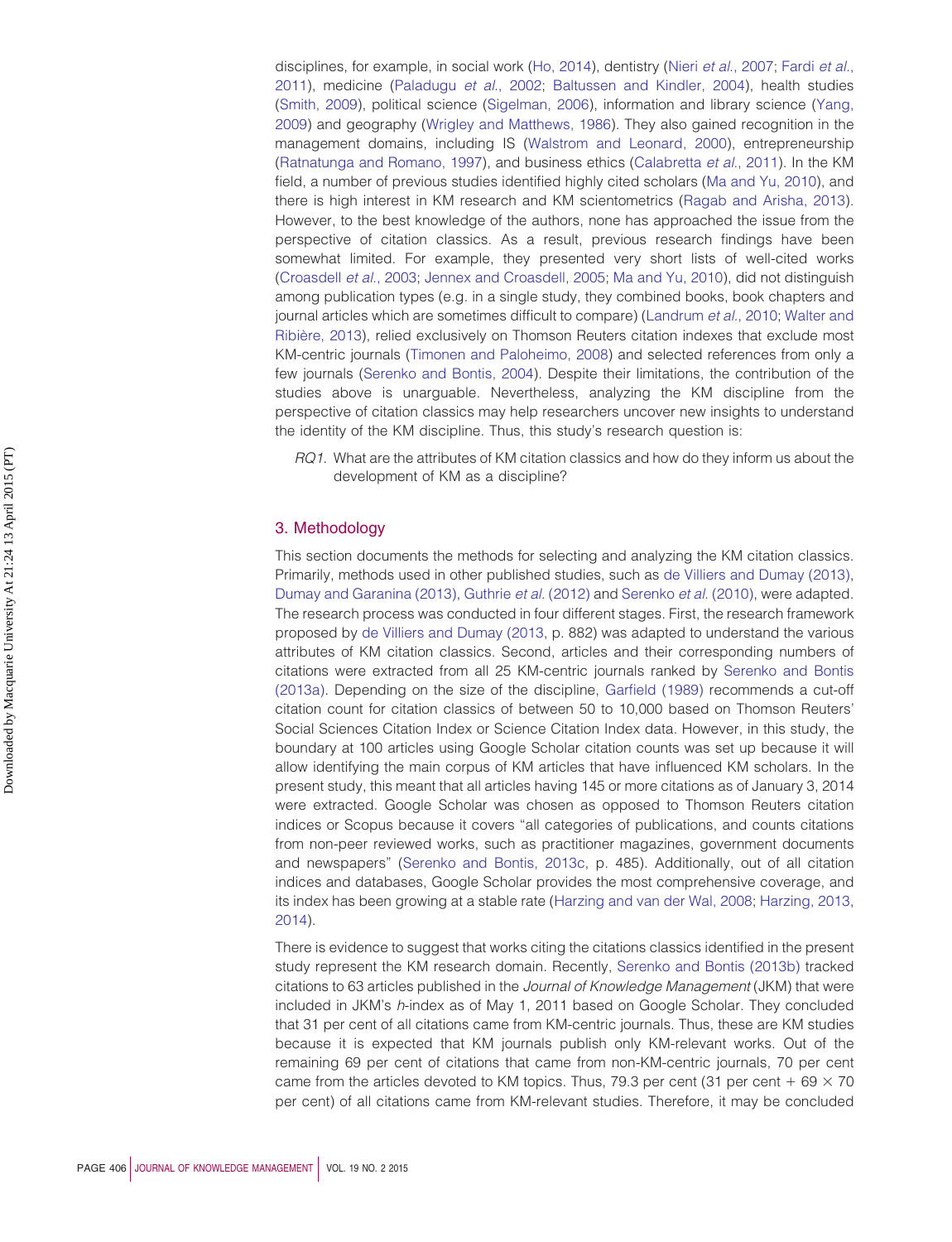that articles citing KM citation classics are mostly devoted to KM issues and thus represent the KM research domain.

Harzing's *Publish or Perish* software was used to retrieve Google Scholar data to identify the articles and corresponding numbers of citations. Because Google Scholar (similar to other citation indices) contains occasional duplicate or erroneous data, the dataset was manually reviewed and adjustments to citation counts were made where necessary. Two articles that had citation counts over 145 were excluded. Even though they appeared in KM-centric journals, they did not pertain to KM issues. After the cut-off point of 145, citation count declined very quickly, and there were very few borderline cases. Articles that were included in the proposed list of citation classics were published in the *Journal of Knowledge Management* (73 articles), *The Learning Organization* (12 articles), *Knowledge and Process Management* (nine articles); *Knowledge Management Research & Practice* (three articles); *Electronic Journal of Knowledge Management* (one article); *International Journal of Knowledge and Learning* (one article); and *Interdisciplinary Journal of Information, Knowledge and Management* (one article) – 100 citation classics in total. A full list of articles and citation counts appears in the [Appendix.](#page-25-14)

Third, the initial version of the research framework originally modeled by [de Villiers and](#page-20-0) [Dumay \(2013,](#page-20-0) p. 882) was pilot tested by both authors who individually coded 12 articles and compared the results. This resulted in additional changes to the framework that were necessary to ensure the examined attributes were relevant to KM and not just accounting as was the purpose of the original framework. For example, new categories, such as "Research Method," "Focus of Article" and "Theory" were added, and categories relating to writing style were removed. After that, both authors coded the remaining articles.

As the analysis progressed, all discrepancies were discussed in person and further modifications to the framework and the coding scheme were made. The advantage of mutual manual coding is that the coders could use their implicit knowledge of the KM discipline to "effectively interpret idiomatic and metaphorical text" [\(Guthrie](#page-21-1) *et al.*, 2012, p. 71). [Table I](#page-7-0) presents the final research framework. Note that up to three research methods and up to three topics per article were recorded because a single study may use several research techniques and pursue multiple purposes simultaneously. This approach is commonly used in scientometrics (Palvia *et al.*[, 2004;](#page-23-17) [2007;](#page-23-18) [Serenko](#page-24-14) *et al.*, 2008).

Fourth, descriptive statistics to identify patterns from the articles were developed. This provides the foundation for a meta-analysis and discussion of the KM citation classics. The next section explains each analysis category and offers results.

## 4. Meta-analysis

This section provides a meta-analysis of the KM citation classics articles and answers this study's research question "What are the attributes of KM citation classics and how do they inform us about the development of KM as a discipline?"

## *4.1 Year*

As [Hannerz \(2010\)](#page-21-15) outlines, highly cited articles are generally well-written and cover "hot" topics. Therefore, it is important to know when the KM discipline became "hot" as evidenced by the articles' publication year. As shown in [Table II,](#page-7-1) most of the articles appeared between 1999 and 2003, thus representing a core period from which seminal KM articles emanated. It is also interesting to note newer articles written in 2007 [\(Al-Alawi](#page-19-11) *et al.*, [2007;](#page-19-11) Chatti *et al.*[, 2007;](#page-20-9) [du Plessis, 2007\)](#page-20-10) and 2009 [\(Levy, 2009;](#page-22-15) Zack *et al.*[, 2009\)](#page-25-15) appear in [Table II](#page-7-1) because there is usually a considerable lag between the time an article is published and when it receives citations. Hence, these articles appear to be addressing new and evolving KM topics. For example, Chatti *et al.* [\(2007\)](#page-20-9) examine KM from an e-Learning perspective, while [Levy \(2009\)](#page-22-15) investigates the impact of WEB 2.0. Both are topics that would not be relevant in the early 2000s.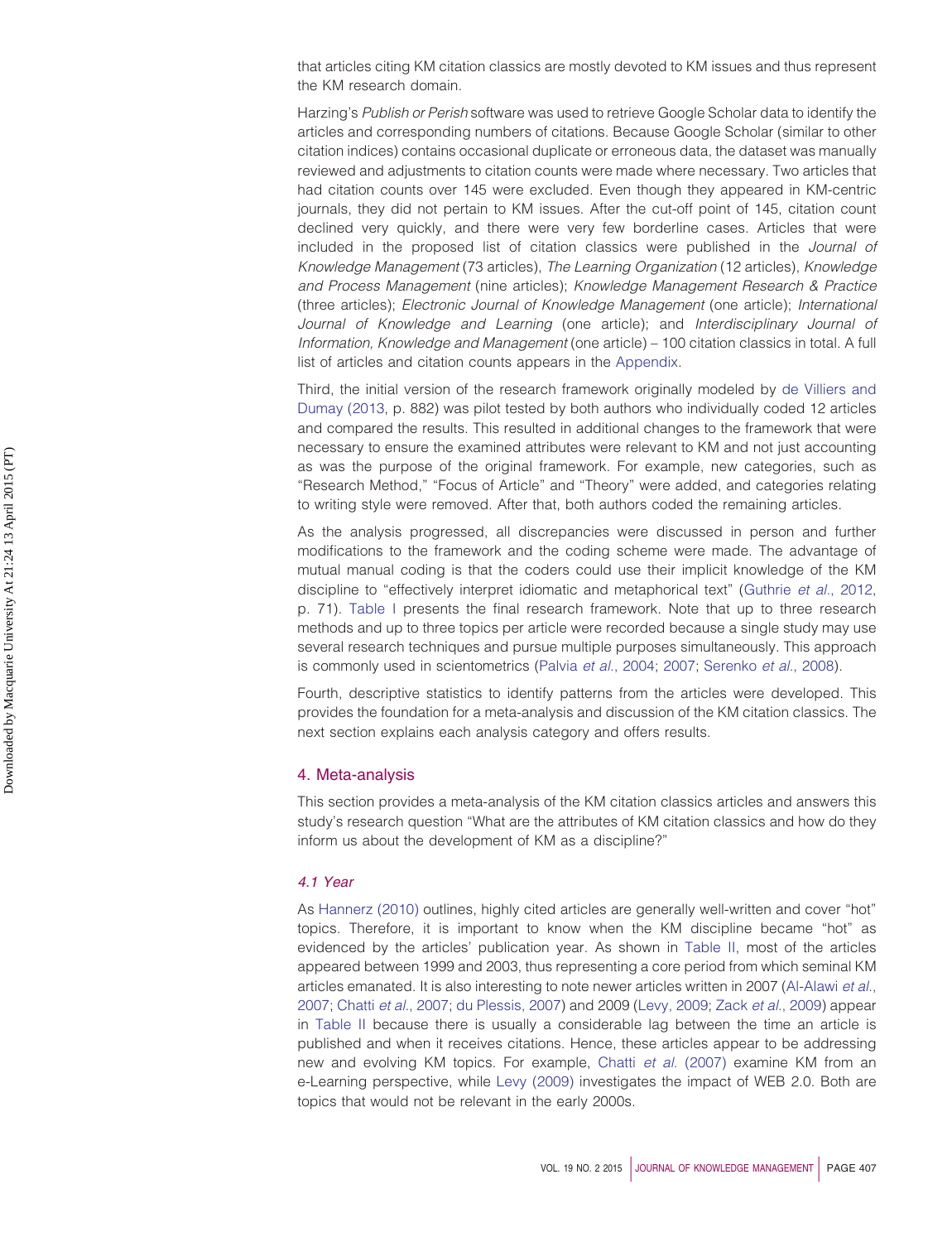<span id="page-7-0"></span>

| <b>Table I</b> Research framework                |                                                                                                                                                                                                                                                                                                                                                                                                                                                                                                                                                                 |
|--------------------------------------------------|-----------------------------------------------------------------------------------------------------------------------------------------------------------------------------------------------------------------------------------------------------------------------------------------------------------------------------------------------------------------------------------------------------------------------------------------------------------------------------------------------------------------------------------------------------------------|
| Category                                         | Variables                                                                                                                                                                                                                                                                                                                                                                                                                                                                                                                                                       |
| Research method                                  | Action research<br>Case study<br>Interviews (asking respondents directly)<br>Literature review (work is based on existing literature)<br>Modeling tools (an analytical or descriptive tool/model for the<br>phenomena under investigation)<br>Other qualitative (ethnography, focus groups, interpretive study,<br>examination of texts or documents, etc.)<br>Survey (administration of a questionnaire with open and/or<br>closed-ended questions)<br>Viewpoint (speculation/commentary based on personal opinion with no<br>empirical or literature support) |
| Focus of article                                 | Communities of practice<br>Information technology<br><b>KM</b> strategy<br>Knowledge innovation<br>Knowledge as a process<br>Managing/Competitive advantage<br>Organizational culture<br>Problem solving<br>Scientometrics                                                                                                                                                                                                                                                                                                                                      |
| KM framework/model                               | No framework/model used<br>Applies or considers previous framework/model<br>Proposes a new framework/model                                                                                                                                                                                                                                                                                                                                                                                                                                                      |
| Theory<br>Year<br>Words<br>References<br>Authors | Which theory is used?<br>Actual publication year<br>Number of words excluding references<br>Number of references<br>Author affiliation<br>Author country<br>Number of authors                                                                                                                                                                                                                                                                                                                                                                                   |

<span id="page-7-1"></span>

|       | <b>Table II</b> Articles by year |                 |
|-------|----------------------------------|-----------------|
| Year  |                                  | No. of articles |
| 1997  |                                  | 5               |
| 1998  |                                  | 6               |
| 1999  |                                  | 13              |
| 2000  |                                  | 15              |
| 2001  |                                  | 14              |
| 2002  |                                  | 9               |
| 2003  |                                  | 15              |
| 2004  |                                  | 8               |
| 2005  |                                  | 6               |
| 2006  |                                  | $\overline{4}$  |
| 2007  |                                  | 3               |
| 2009  |                                  | $\overline{c}$  |
| Total |                                  | 100             |

One interesting aspect of [Table II](#page-7-1) is the concentration of articles appearing between 1999 and 2003. During this period, KM was questioned as to whether it was just another management fashion or fad whereby citations are concentrated over a short period of time [\(Ponzi and Koenig, 2002;](#page-23-19) [Wilson, 2002\)](#page-25-16). A management fad exists when a new scientific direction is discovered, quickly gains support, grows exponentially, becomes dominant, but suddenly ceases to exist because of unmet expectations and limited impact [\(Abrahamson, 1991,](#page-19-12) [1996;](#page-19-13) [Kieser, 1997;](#page-22-16) [Abrahamson and Fairchild, 1999\)](#page-19-14). A number of scholars have discussed this issue with respect to the KM field, but no consensus has been reached [\(Scarbrough and Swan, 2001;](#page-24-15) [Scarbrough](#page-24-16) *et al.*, 2005; [Lane and Snaith, 2008;](#page-22-17) [Hislop, 2010;](#page-22-18) [Serenko, 2013\)](#page-24-6). Considering that 23 articles from the list appear after 2004,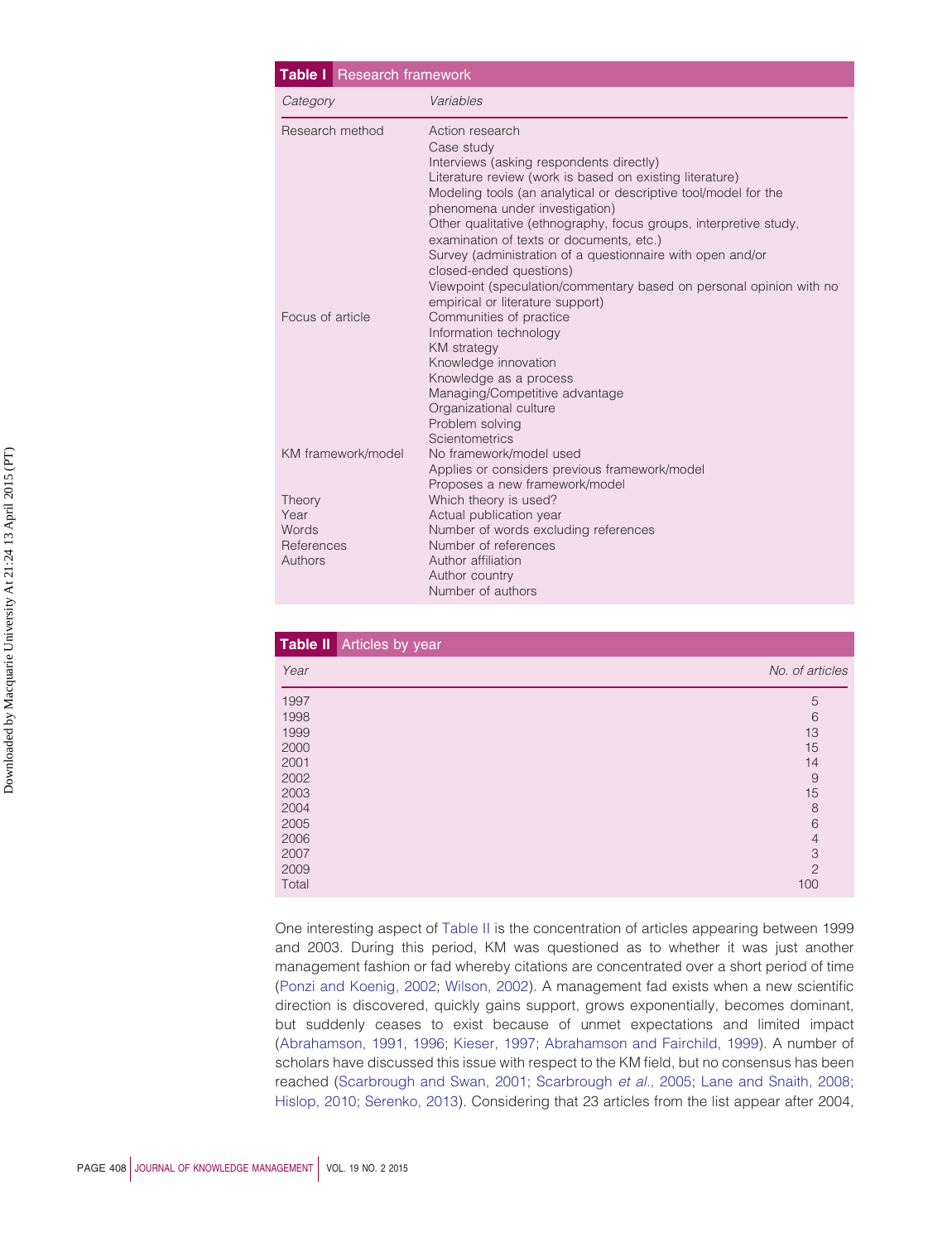it is argued that KM is not a management fashion or fad; instead, it is enduring. It is expected that the foundational articles prior to 2004 will continue to gather citations as these articles form the foundation of the KM discipline. However, the fact that newer articles have gained significant citations in a shorter period of time shows that KM continued beyond the five-year time frame that [Ponzi and Koenig \(2002\)](#page-23-19) attribute to being relevant for management fashions and fads. Thus, we argue that KM has outlived any critique that it is just another management fashion or fad.

# *4.2 Research methods*

The results presented in [Table III](#page-8-0) reveal the research methods used in the articles and the spread of methods used. It shows that literature reviews are most prevalent [\(Bhatt, 2000\)](#page-19-15) followed by case studies [\(Ardichvili](#page-19-16) *et al.*, 2003) and surveys [\(Yahya and Goh, 2002\)](#page-25-17). Nineteen studies used multiple research methods [\(Sveiby and Simons, 2002\)](#page-25-18); hence, the total of [Table III](#page-8-0) exceeds 100.

Interestingly, viewpoints, articles with no empirical or literature support presenting a personal opinion of the author, are also prominent [\(Gurteen, 1998;](#page-21-16) [McElroy, 2000\)](#page-23-20). It is possible that in the initial period of interest in KM, very few empirical studies would have been completed and submitted for publication. Similarly, the results in [Figure 1](#page-8-1) add weight to this argument by revealing that from 1999 to 2003, literature review and viewpoint methods, which are normative research as opposed to empirical research, represent the greatest percentage of citation classics articles. Additionally, literature reviews and viewpoint articles are typical of the initial development of a discipline as they introduce both new ideas and set the foundation for future research.

<span id="page-8-0"></span>

|                   | <b>Table III</b> Research methods used |                 |
|-------------------|----------------------------------------|-----------------|
| Method            |                                        | No. of articles |
| Literature review |                                        | 52              |
| Case study        |                                        | 20              |
| Survey            |                                        | 18              |
| Viewpoint         |                                        | 14              |
| <b>Interviews</b> |                                        | 8               |
| Other qualitative |                                        | 7               |
| Action research   |                                        |                 |
| Modeling tools    |                                        |                 |
| Total             |                                        | 121             |
|                   |                                        |                 |

Note: Up to three research methods were recorded per article



<span id="page-8-1"></span>**Figure 1** Empirical versus normative citation classics in KM (1999-2009)

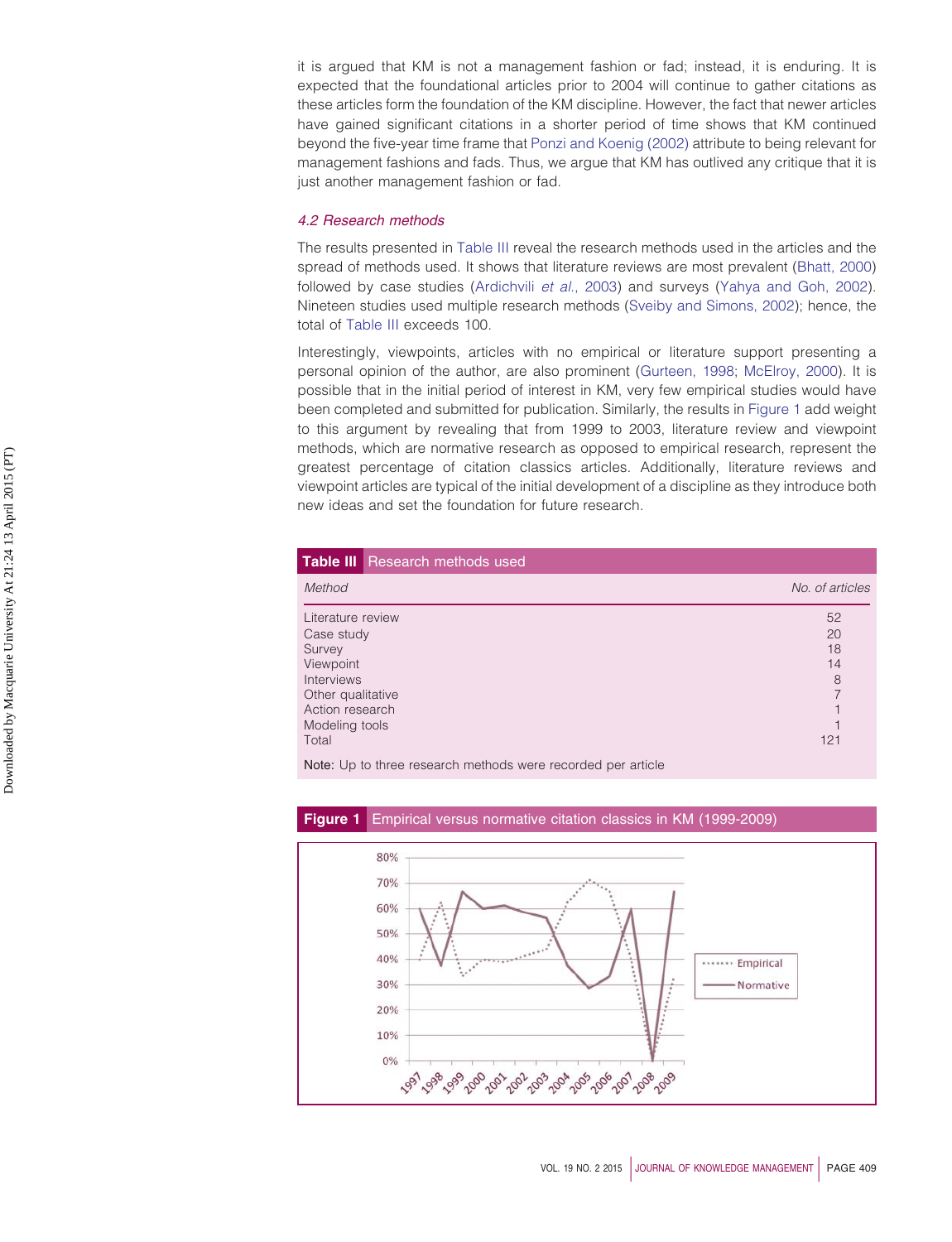# *4.3 Article theme*

The theme of the citation classics articles is important because it points to the specific areas that may be of interest to other scholars. As shown in [Table IV,](#page-9-0) the two dominant article themes are knowledge as a process and managing/competitive advantage, with organizational culture, information technology and communities of practice significantly less common. Prominent examples of articles with the theme knowledge as a process are [Snowden \(2002\),](#page-25-19) [Nonaka and Toyama \(2003\),](#page-23-21) [Riege \(2005\)](#page-24-17) and [Smith \(2001\).](#page-25-20) Similarly, good examples of managing/competitive advantage articles are [Bhatt \(2001\),](#page-19-17) [Goh \(2002\),](#page-21-17) [Wiig \(1997a\)](#page-25-21) and [Bollinger and Smith \(2001\).](#page-20-11) Interestingly, all these articles are literature reviews and thus present a normative view of how KM should be rather than what KM is based on empirical evidence.

Knowledge as a process and managing/competitive advantage dominate earlier rather than later articles as shown in [Figures 2](#page-9-1) and [3.](#page-10-0) Interestingly, these figures display a noticeable decline in knowledge as a process as a share of citation classics articles. Similarly, the same goes for managing/competitive advantage articles with the apparent resurgence in 2009 attributed to one article (Zack *et al.*[, 2009\)](#page-25-15). Further analysis reveals that after 2005 no one theme dominates. Instead, citation classics are spread over the themes of communities of practice [\(Ardichvili](#page-19-18) *et al.*, 2006; Dubé *et al.*[, 2006\)](#page-20-12), information technology (Chatti *et al.*[, 2007;](#page-20-9) [Levy, 2009\)](#page-22-15), knowledge innovation [\(du Plessis, 2007\)](#page-20-10), organizational culture [\(Al-Alawi](#page-19-11) *et al.*, 2007) and scientometrics [\(Baskerville and Dulipovici,](#page-19-19) [2006\)](#page-19-19). This points to a maturing KM discipline. The earlier articles have set the scene for a

<span id="page-9-0"></span>

|                         | <b>Table IV</b> Article theme                      |                 |
|-------------------------|----------------------------------------------------|-----------------|
| Theme                   |                                                    | No. of articles |
|                         | Knowledge as a process                             | 47              |
|                         | Managing/Competitive advantage                     | 39              |
|                         | Organizational culture                             |                 |
| Information technology  |                                                    | 8               |
| Communities of practice |                                                    | 6               |
| Knowledge innovation    |                                                    | 3               |
| <b>KM</b> strategy      |                                                    | $\overline{2}$  |
| Scientometrics          |                                                    | $\overline{c}$  |
| Problem solving         |                                                    |                 |
| Total                   |                                                    | 116             |
|                         | Note: Un to three tenics were recorded per ertials |                 |



<span id="page-9-1"></span>

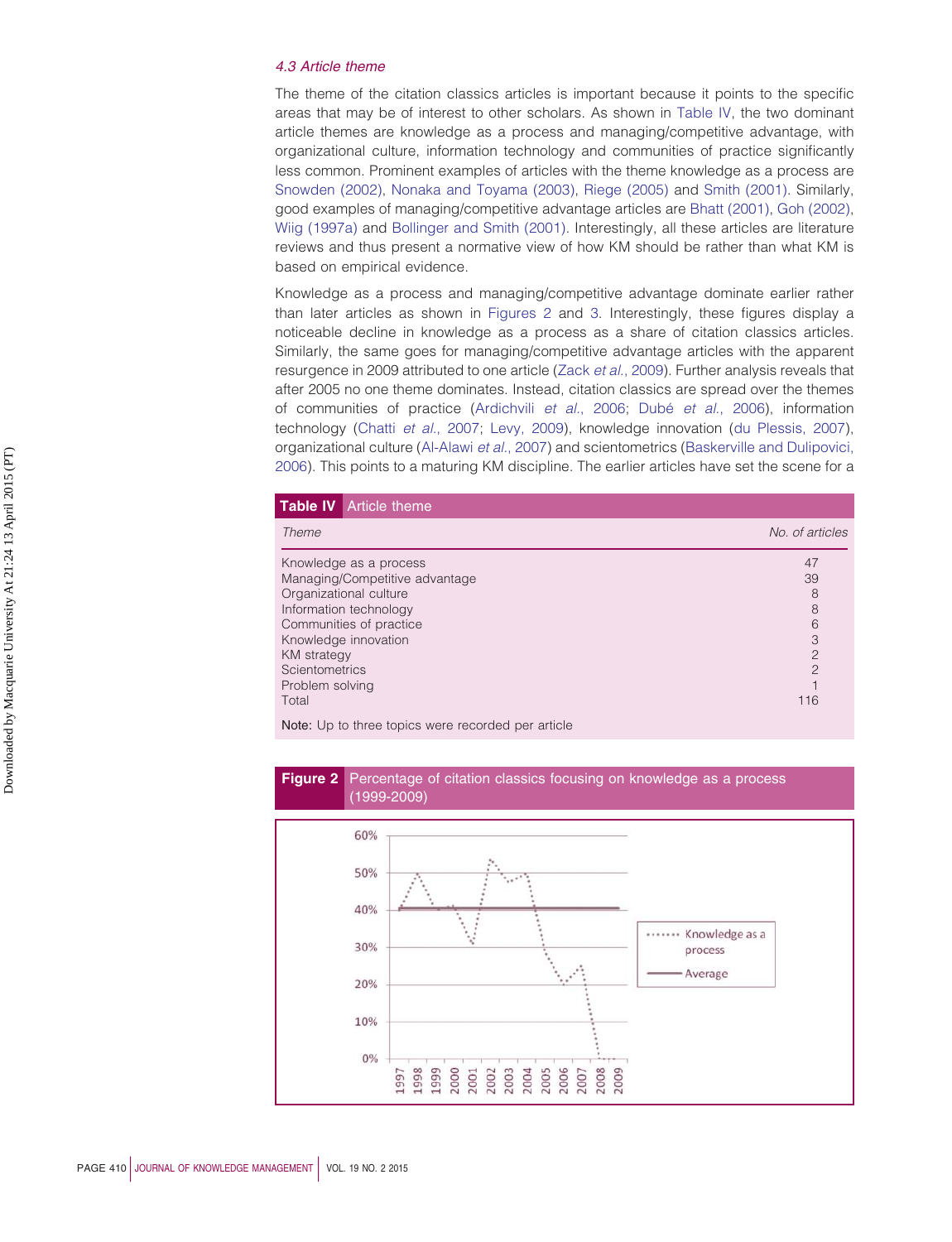# <span id="page-10-0"></span>**Figure 3** Percentage of citation classics focusing on managing/competitive advantage (1999-2009)



broader view of how to utilize KM or how it should be through prescriptive viewpoint articles, whereas later articles tried to understand KM's status through literature reviews and empirical research.

# *4.4 KM frameworks/models used*

Analyzing the use of existing or proposing new frameworks and models also helps to understand whether a discipline is maturing [\(Guthrie](#page-21-1) *et al.*, 2012). Our argument is that in the early days of KM research, there were very few frameworks or models to draw on. Thus, works proposing new frameworks or models should be highly cited as the foundation articles establishing KM as a discipline. The results in [Table V](#page-10-1) support this argument with 51 articles proposing a new framework or model.

However, a longitudinal analysis shown in [Figure 4](#page-10-2) reveals a declining proportion of citation classics articles proposing new KM models. This provides further evidence of a maturing

<span id="page-10-1"></span>

| <b>Table V</b> KM frameworks/models used |                 |
|------------------------------------------|-----------------|
| Framework/model                          | No. of articles |
| Proposes a new framework or model        | 51              |
| Applies or considers previous            | 34              |
| No model used                            | 15              |
| Total                                    | 100             |

<span id="page-10-2"></span>

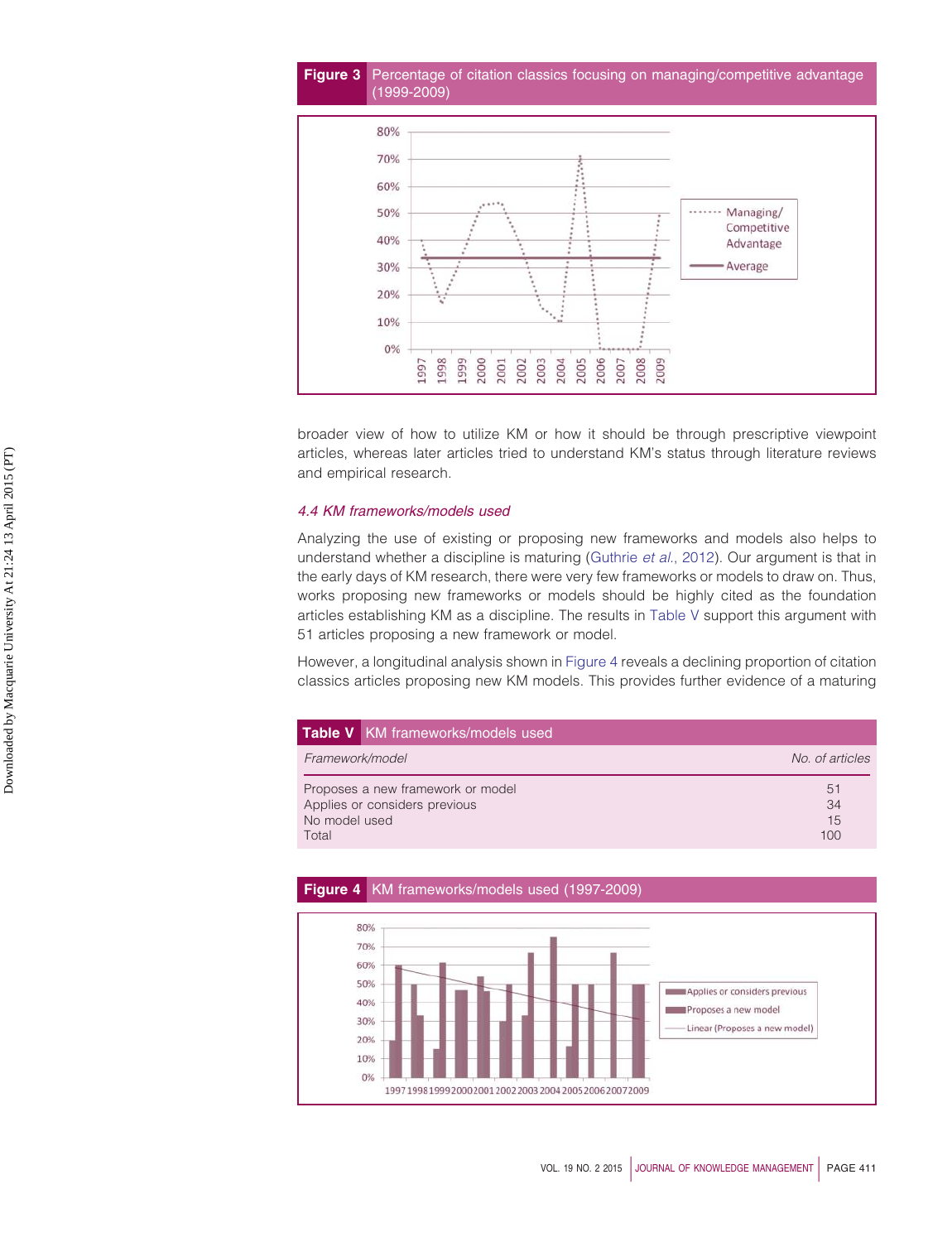KM discipline that has established KM as management studies field. As a result, more authors utilize existing frameworks to undertake their research [\(Guthrie](#page-21-1) *et al.*, 2012, p. 76) instead of inventing new ones.

### *4.5 Theories applied*

This category was added to the research framework because it is important to know whether the identified citation classics applied existing theory (if so, which one) or were atheoretical. As shown in [Table VI,](#page-11-0) the majority of articles (65) used no theory at all, while the remaining articles used a wide array of theories with Nonaka's dynamic theory of organizational knowledge creation (10) and the resource-based view of the firm (7) dominating. However, because so few articles referred to these theories, it would be difficult to argue that either theory underpins the KM discipline.

Further examining the data reveals that these three most utilized theories appeared in the citation classics very early, and that they have since given way to either no theory or the multitude of theories listed above. For example, Nonaka's dynamic theory of organizational knowledge creation has not appeared as the dominant theory in citation classics since 2003. Additionally, in every case, this theory was part of a literature review, with one article adding a case study as a secondary research method [\(Augier](#page-19-20) *et al.*, 2001). This finding is consistent with the conclusion of Scholl *et al.* [\(2004\)](#page-24-18) who also report that Nonaka's theory is not considered a promising theoretical or practical approach in KM. Similarly, the resource-based view of the firm has not appeared as the leading theory since 2005 and in five of seven cases helped frame a literature review. The use of various theories of learning is only found in *The Learning Organization* journal in 2001 and prior. In contrast to expectations, studies that used no theory appeared continuously from 1997 to 2009. This demonstrates that many citation classics studies have been atheoretical in nature throughout the entire period of discipline development.

#### *4.6 Article attributes*

Two common complaints about academic articles are that they are long and boring [\(Bennis](#page-19-21) [and O'Toole, 2005;](#page-19-21) [Booker](#page-20-13) *et al.*, 2012; [Serenko](#page-24-4) *et al.*, 2012). For example, many KM practitioners do not read academic journals because they do not have time to go through multiple pages of a publication to obtain only a few insights [\(Booker](#page-20-14) *et al.*, 2008). This may cause readers to take shortcuts when reading the article, and thus readers might not fully assess the reliability and validity of the article [\(de Villiers and Dumay, 2013\)](#page-20-0). A recent study examining articles published in leading accounting academic journals showed that the majority of articles exceeded the publishers' own length guidelines and had a median word count of over 10,000 [\(de Villiers and Dumay, 2013\)](#page-20-0). In the case of the journals which published KM citation classics, some do have word length guidelines and others do not. For example, word length guidelines for *The Learning Organization* is 2,000-5,000 words and for the *Journal of Knowledge Management* is 7,000-10,000 words, while *Knowledge and Process Management* does not stipulate a word count requirement. These word count

<span id="page-11-0"></span>

|                   | <b>Table VI</b> Theories applied                             |                 |
|-------------------|--------------------------------------------------------------|-----------------|
| Theory            |                                                              | No. of articles |
| None applied      |                                                              | 65              |
|                   | Nonaka's dynamic theory of organizational knowledge creation | 10              |
|                   | Resource-based view of the firm                              |                 |
|                   | Various theories of learning                                 |                 |
| Complexity theory |                                                              | $\overline{c}$  |
|                   | Other (the theory was used only one time)                    | 16              |
| Total             |                                                              | 107             |
|                   | Note: Up to three theories were recorded per article         |                 |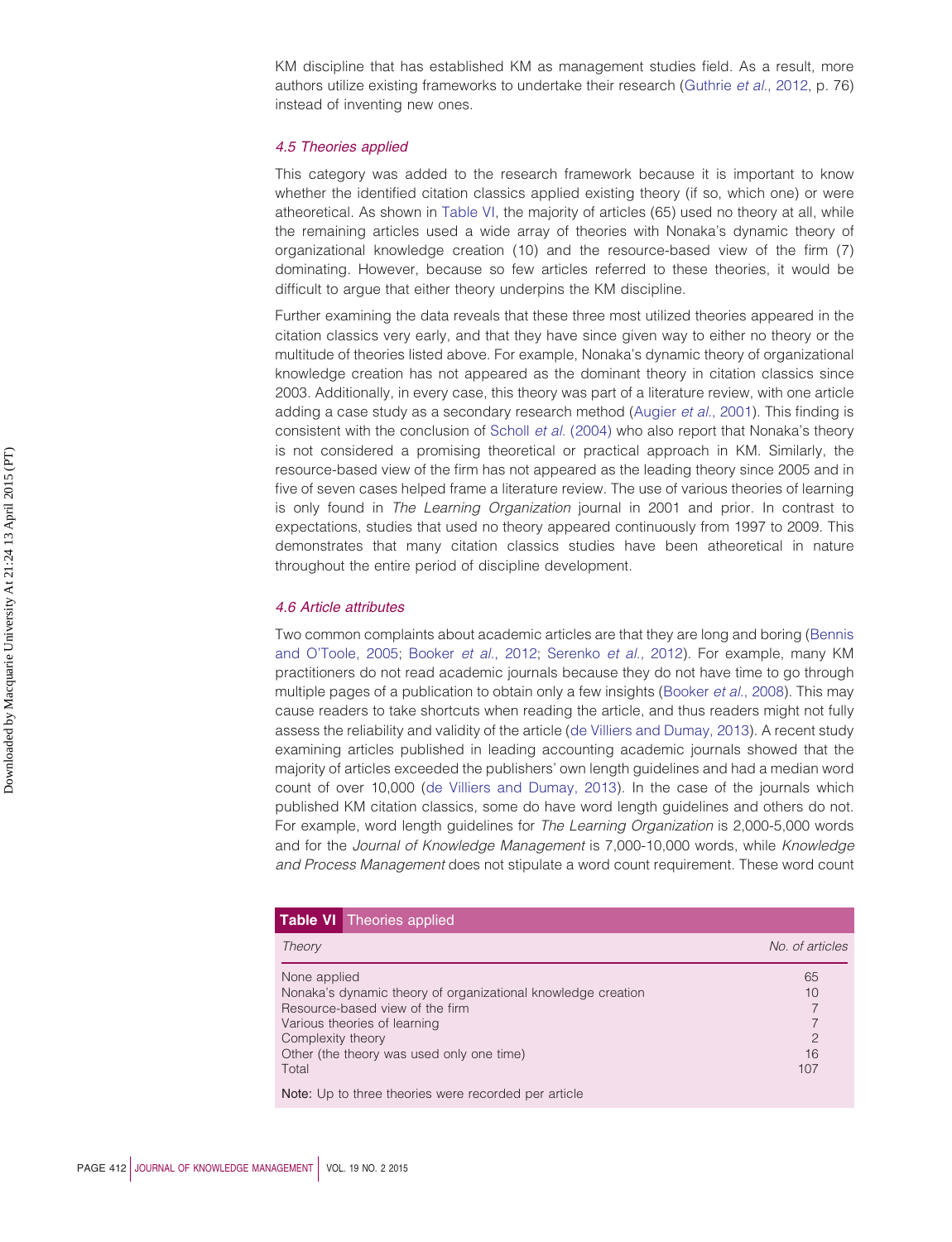guidelines are significantly less than those of the leading accounting journals which range from 9,000 to 12,000 words [\(de Villiers and Dumay, 2013,](#page-20-0) p. 887).

Considering that the majority of articles come from the *Journal of Knowledge Management*, the results in [Table VII](#page-12-0) suggest that most KM citation classics are relatively short. The longest article was by [Davenport \(1997\)](#page-20-15) and the shortest by [Brand \(1998\).](#page-20-16)

Similarly, with citations there is some criticism that academics cite too many sources, and at times, they over-cite and give preference to specific journals. When compared to the aforementioned study of accounting articles [\(de Villiers and Dumay, 2013\)](#page-20-0), commensurate with the lower word counts, there were lower citation counts with the KM classics articles having a median of 40 citations compared to 64 for accounting articles.

## *4.7 Authors*

The last meta-analysis focused on author attributes. As [Bornmann](#page-20-17) *et al.* (2012) outline, well-cited papers are often written by authors with strong reputations. Therefore, it is important to know the names of influential authors in the KM discipline, their countries of origin and their affiliations, which may potentially uncover any dominant trends and biases.

The 100 citation classics had 183 authors (1.83 authors per paper, on average). Of these, there were 158 unique authors with three authors publishing three papers each, and 18 authors publishing two papers each. [Table VIII](#page-12-1) presents a list of KM citation classics authors who published at least two papers and [Table IX](#page-13-0) shows the authorship distribution by the number of authors per article. A longitudinal authorship pattern analysis as shown in [Figure 5](#page-13-1) reveals an increasing trend toward multi-authored articles as the mean number of authors in 1997 is one, and it is consistently above one since 2003.

<span id="page-12-0"></span>

|                | <b>Table VII</b> Article attributes |                  |
|----------------|-------------------------------------|------------------|
|                | No. of words                        | No. of citations |
| Median         | 6,837                               | 40               |
| <b>Maximum</b> | 14,050                              | 154              |
| <b>Minimum</b> | 4,019                               | 0                |
| <b>SD</b>      | 1,990                               | 28               |

<span id="page-12-1"></span>

| Table VIII Top KM classics authors |                                  |
|------------------------------------|----------------------------------|
| Name                               | No. of papers                    |
| Bhatt, G.                          | 3                                |
| McAdam, R.                         | $\ensuremath{\mathsf{3}}$        |
| Wiig, K.                           | 3                                |
| Ardichvili, A.                     | $\overline{2}$                   |
| Aspinwall, E.                      | $\overline{2}$                   |
| Augier, M.                         | $\overline{c}$                   |
| Darroch, J.                        | $\overline{c}$                   |
| Davenport, T.                      | $\overline{c}$                   |
| Kakabadse, A.                      | $\overline{c}$                   |
| Kakabadse, N.                      | $\overline{c}$                   |
| Kouzmin, A.                        | $\overline{2}$                   |
| López, S.P.                        | $\overline{c}$<br>$\overline{c}$ |
| Ordás, C.J.V.                      | $\mathbf{2}$                     |
| Örtenblad, A.<br>Peón, J.M.M.      | $\overline{c}$                   |
| Scarbrough, H.                     | $\overline{c}$                   |
| Smith, R.                          | $\overline{c}$                   |
| uit Beijerse, R.P.                 | $\overline{c}$                   |
| van den Hooff, B.                  | $\overline{c}$                   |
| Vendelø, M.T.                      | $\overline{2}$                   |
| Wentling, T.                       | $\overline{c}$                   |
| Wong, K.Y.                         | $\overline{c}$                   |
|                                    |                                  |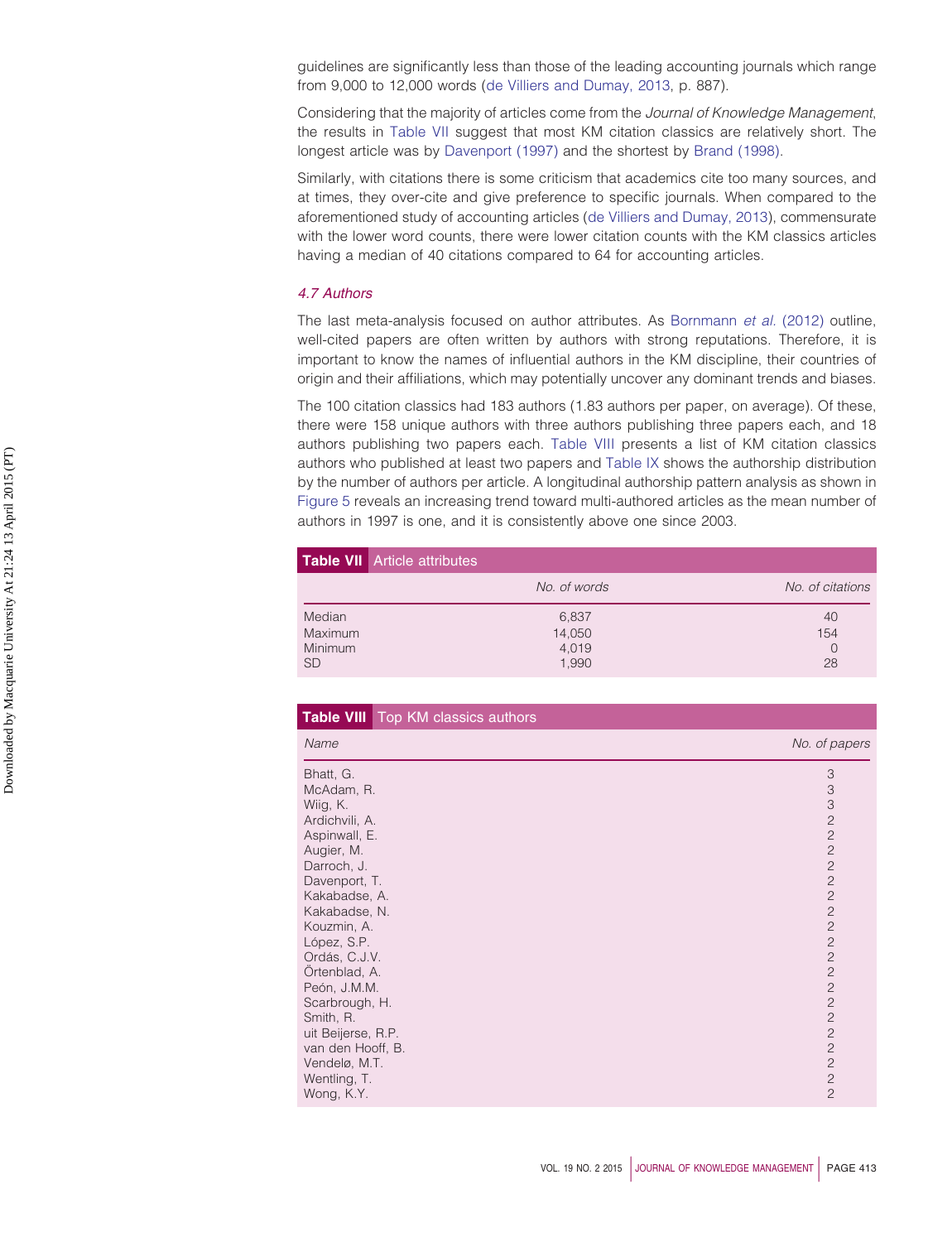<span id="page-13-0"></span>

|                | Table IX Number of authors per paper |                 |
|----------------|--------------------------------------|-----------------|
| No. of authors |                                      | No. of articles |
|                |                                      | 43              |
| 2              |                                      | 39              |
| 3              |                                      | 14              |
|                |                                      |                 |
| 5              |                                      |                 |
| 6              |                                      |                 |
|                |                                      |                 |

<span id="page-13-1"></span>

The calculations for institutional and country productivity use an equal credit method, whereby each institution/country receives the score of 1/N, where N is the number of authors. For example, for a single-authored paper, each institution/country receives the score of 1.0, two-authored paper – 0.5, three-authored paper – 0.33 and so on. The equal credit method was selected because it is simple to use yet it provides results highly comparable to those generated by a more complicated author position approach [\(Serenko](#page-24-4) [and Jiao, 2012\)](#page-24-4). The top five organizations are:

- 1. Knowledge Research Institute, Inc, Arlington, Texas, USA (3);
- 2. Morgan State University, Baltimore, Maryland, USA (3);
- 3. University of Amsterdam, The Netherlands (2.5);
- 4. University of St. Gallen, Switzerland (2.5); and
- 5. University of Warwick, UK (2.25).

[Table X](#page-14-0) presents author country of origin and shows that over 50 per cent of citation classics authors resided in the USA and the UK.

Almost 20 per cent of all authors affiliate with practitioner organizations (i.e. non-universities). Six per cent have multiple affiliations; out of them, most affiliate with a practitioner organization and a university simultaneously. Additionally, 40 per cent of all co-authored articles involve individuals from different institutions. At the same time, only 16 per cent of co-authored articles involve researchers from different countries.

### 5. Discussion

Various stakeholders who want to become familiar with, or better understand, the evolution and state of the KM discipline may use the list of citation classics identified in this research[\[1\]](#page-18-0). Examples of stakeholders include KM researchers, academics from other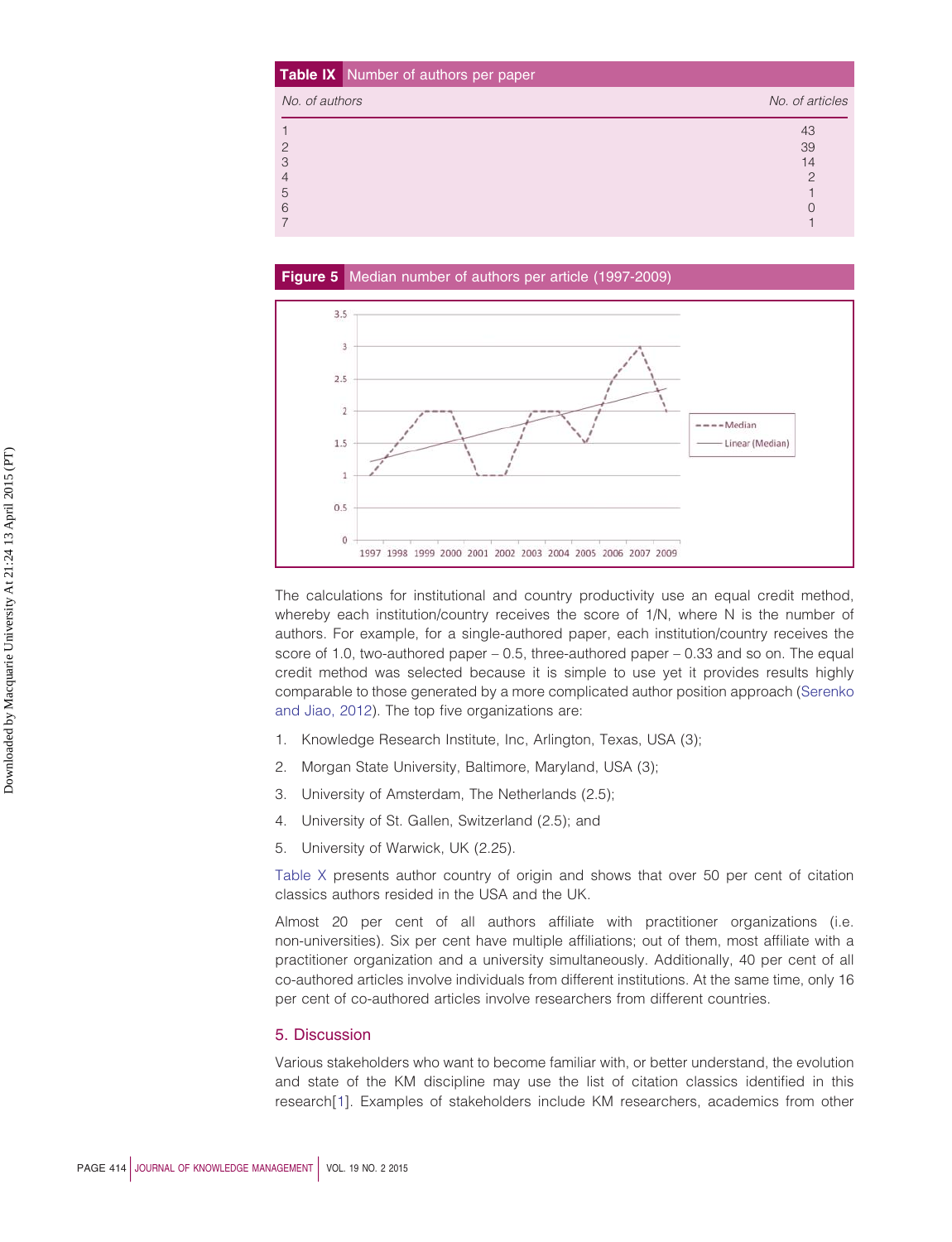# <span id="page-14-0"></span>**Table X** Author country of origin (equal credit method) *Country Score* USA 31.50 UK 23.50 The Netherlands 6.000 and the United States of the United States and the United States 6.000 and the United States of the United States of the United States and the United States of the United States and the United States Canada 5.67 **Canada** 5.67 **Canada 5.67 <b>Canada** 5.67 **Canada 5.67** September 2.67 ISBN 0-87 Australia 4.00 Germany 4.00 Denmark 3.33 Sweden 3.000 States of the states of the states of the states of the states of the states of the states of the Japan 2.00 New Zealand 2.00 Spain 2.00 Switzerland 2.00 Other 11.00 **Other 11.00** Control 11.00 **Control 11.00** Control 11.00 **Control 11.00** Total 100.00

disciplines, journal editors, authors, graduate students, practitioners and librarians. This research is informative because it provides empirical evidence on how the KM discipline is evolving and the underlying influences for future KM research and practice. As a result, this study constructs a list of citation classics published in KM-centric journals based on the number of citations obtained from Google Scholar. It also analyzes the key attributes and characteristics of the identified citation classics. Based on the findings, several implications emerged that warrant further elaboration.

# *5.1 Implication #1: The KM discipline is at the pre-science stage, but it has been progressing towards normal science and academic maturity*

In this study, six findings point out to the relative youth of the KM field. First, normative research methods, which include viewpoints and literature reviews, are the most prevalent in KM citation classics. Second, citation classics mostly focused on only two topics: knowledge as a process and managing/competitive advantage resulting from KM practices. Moreover, these works pertain to a normative view of KM and are not supported by strong empirical evidence. Third, over half of all citation classics proposed a new framework or model instead of rigorously testing an existing one. Fourth, 65 works contained no theory at all, and this phenomenon is consistent over the entire period. Fifth, as academic publications, the identified citation classics are shorter and contain fewer references to previous studies than is generally expected. Sixth, no dominant theory was discovered. Instead, citation classics used a wide array of theories, with Nonaka's dynamic theory of organizational knowledge creation, the resource-based view of the firm, and various learning theories the most frequently applied.

Previous assessments of the stage of KM within a developmental life cycle of an academic discipline [\(Kuhn, 1962,](#page-22-19) [1977\)](#page-22-20) resulted in mixed conclusions. For example, [Baskerville and Dulipovici \(2006,](#page-19-19) p. 101) state that KM "is now a solid, maturing field of study that is building out", whereas [Hazlett](#page-22-21) *et al.* (2005) argue that KM exhibits little synergy and convergence. The present study reveals that KM is currently at the pre-science stage within a developmental life cycle of an academic discipline because it has no clear direction, has no strong theoretical base, uses questionable inquiry methods (i.e. normative speculations) and lacks consensus. The stage of the paradigm generally corresponds to the degree of the maturity of the field [\(Cole, 1983;](#page-20-18) [Pfeffer,](#page-23-22) [1993\)](#page-23-22). Thus, it is concluded that KM research is at the early stage of development. However, it is expected for a new academic discipline to be at the embryonic stage of development.

Most importantly, there are five signals that KM is progressing toward normal science and academic maturity with no apparent anomalies. First, citation classics exhibit a trend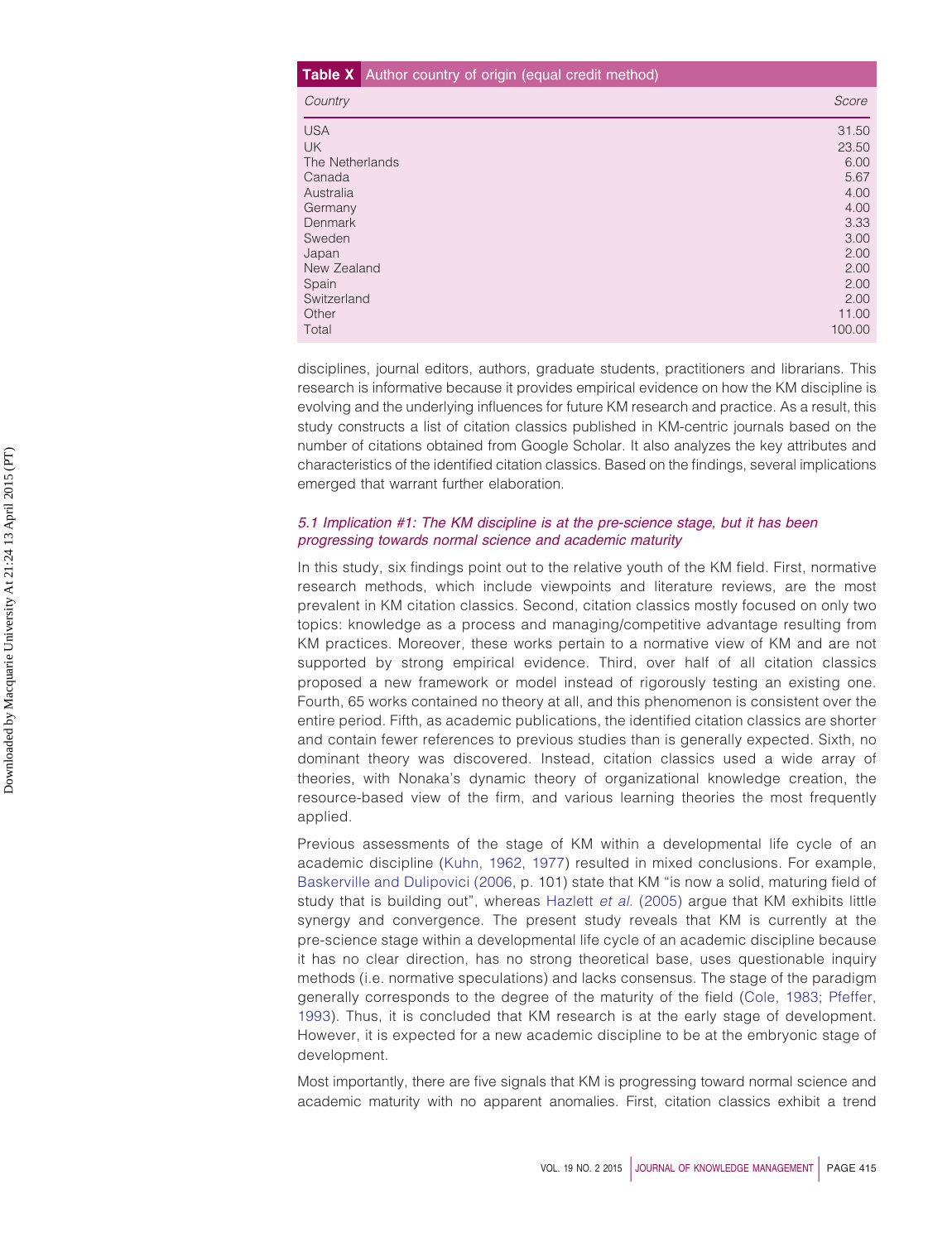toward multi-authored works. As a field of science matures, it advances its body of knowledge, attracts leading scholars from other disciplines, establishes scientific rigor and raises a standard for publishing in its leading journals. This creates a need for collaboration, which is evident in an increase in the average number of authors per publication. Second, the most recently published citation classics focused on new issues, including the impact of e-learning and Web 2.0, which shows that KM is gradually expanding its knowledge base. Third, a longitudinal analysis of research methods shows that empirical studies have gradually become more common than normative studies. Fourth, the two major research topics – knowledge as a process and managing/competitive advantage – dominate earlier articles, recently yielding to a variety of newer themes, including communities of practice, information technologies and organizational culture. Fifth, there has been a longitudinal decline in the number of articles proposing new KM frameworks and models. As the KM discipline matures, researchers are expected to shift their focus from framework development to framework reuse and rigorous framework testing. This evidence indicates that KM is moving towards normal science, and it is not a management fashion or fad.

## *5.2 Implication #2: The KM discipline does not exhibit the signs of the superstar effect*

The superstar (or Matthew) effect in science appears when a small fraction of researchers or institutions produce the most works and attract a disproportionate number of citations [\(Merton, 1968,](#page-23-13) [1988;](#page-23-6) [Zuckerman, 1977;](#page-25-22) [Rosen, 1981\)](#page-24-19). It exists in all well-established scientific domains, including management [\(Erkut, 2002\)](#page-21-10). In this study, there is no evidence of any disproportionately influential individual or institution; only three researchers produced three citation classics, and this effect was even lower at the institutional level. Thus, the citation classics research output is relatively equally spread among all contributors.

The superstar effect is prevalent in many advanced areas of human activity, including well-established academic disciplines. The absence of the superstar phenomenon in KM reveals the embryonic stage of the field – it is relatively easy for researchers to enter a new field and gain visibility. It also shows that editors of KM journals do not show bias toward a small group of influential scholars in their paper acceptance decisions. At the same time, an extremely unequal distribution of "citation wealth" may create anomalies within the domain when only a select few may unilaterally set the direction and ultimately influence the development of academic thought. Our finding is supported by [Serenko](#page-24-20) *et al.* (2011) who analyzed publication data from 11 KM and intellectual capital journals and concluded that the superstar effect does not impact the KM discipline.

One reason for a lack of the superstar effect is that KM requires an interdisciplinary or multi-disciplinary research approach (Scholl *et al.*[, 2004\)](#page-24-18). This type of research takes time and rarely uses the multitude of datasets that exist, for example, for accounting based capital markets data that might allow one or two researchers to dominate the field. Additionally, as [Carayol and Thi \(2005,](#page-20-19) p. 1) outline "traditional academic career incentives do not stimulate interdisciplinary research".

However, as [Scholl](#page-24-18) *et al.* (2004, p. 33) advocate, future KM research is more practice-based "through the integration of KM activities into business processes" which fits well with an interdisciplinary research approach, or as [Dumay \(2014b\)](#page-21-18) outlines that a transdisciplinary approach is also relevant in achieving "state-of-the-art" research. Thus, KM researchers may be more "stimulated" to perform practice-based interdisciplinary, multi-disciplinary and transdisciplinary research through "connections with industry" [\(Carayol and Thi, 2005,](#page-20-19) p. 1). This is because KM needs to be researched in its context and not in a laboratory or through an abstract database, disconnected from practice. As a result, the field is not dominated by a few highly productive scholars.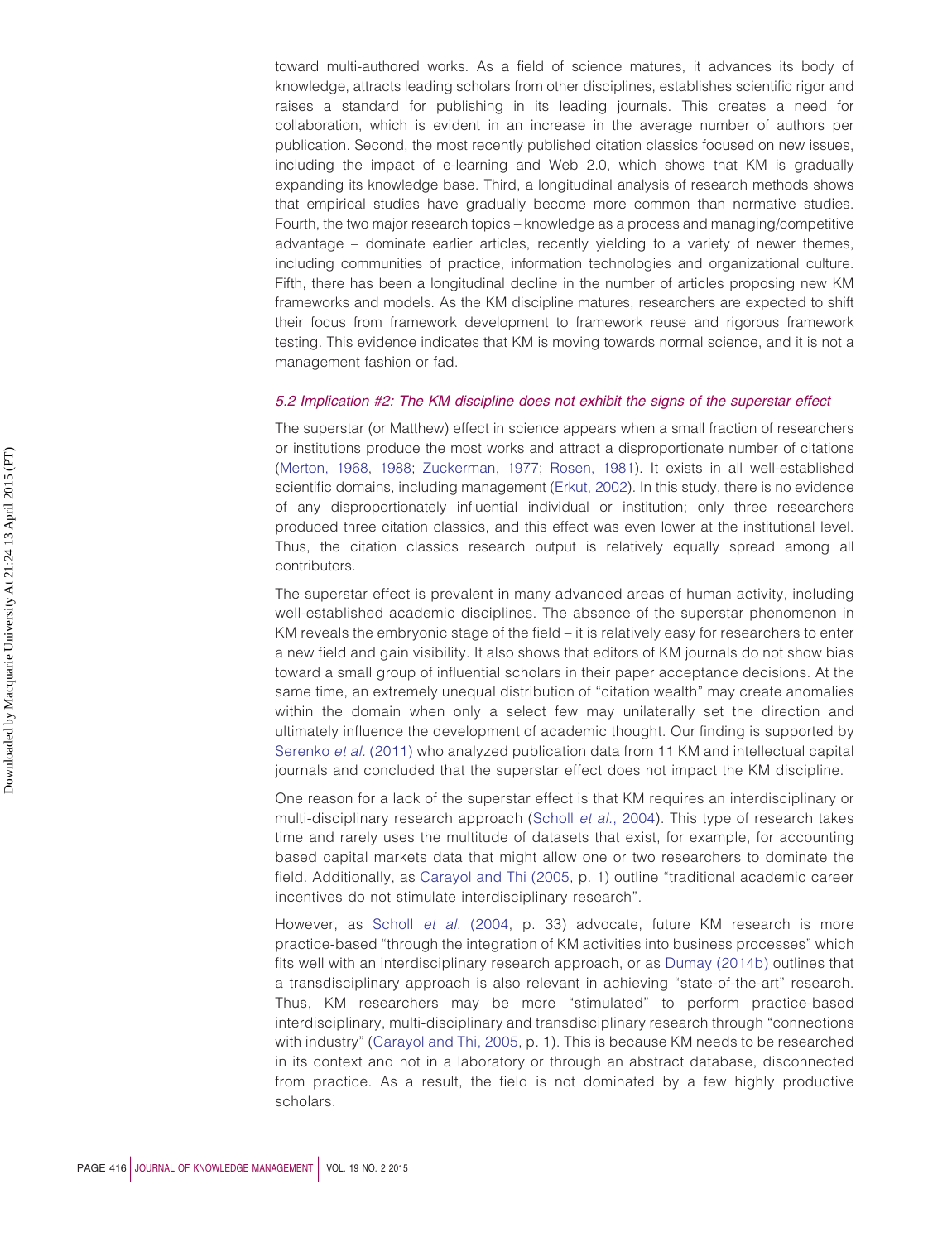## *5.3 Implication #3: Researchers from the USA and the UK have made the most significant impact on the development of KM school of thought*

As indicated in [Table X,](#page-14-0) US and UK researchers produced over half of the entire output in terms of KM citation classics. This finding is not surprising because the US's and UK's top country-level productivity lists in all disciplines and are often used as a benchmark for scientific rankings [\(Schulz and Manganote, 2012\)](#page-24-21). Previous independent studies from different disciplines reach similar conclusions [\(Schwartz, 2005;](#page-24-22) [Curado](#page-20-6) *et al.*, 2011; [Dwivedi](#page-21-19) *et al.*, 2011). Evidence also suggests that research output may contribute to the wealth of nations. For example, the volume of publications is strongly related to various economic indicators including the gross domestic product [\(Hart and Sommerfeld, 1998;](#page-21-20) [Inglesi-Lotz and Pouris, 2013\)](#page-22-22).

#### *5.4 Implication #4: KM scholars should be more engaged in international collaboration*

Forty per cent of all co-authored citation classics involved the collaboration of individuals from different institutions. This fact is encouraging for KM's future development given its multi-disciplinary nature. To develop KM effectively, it requires the convergence of different points of view, the use of knowledge from reference disciplines, and the requirements to improve the rigor of KM publications.

However, only 16 per cent of all co-authored works involved researchers from different countries. This is understandable given that the USA and the UK dominate the KM research arena. However, involvement in international collaboration may open new horizons and bring new perspectives to KM. Therefore, it is recommended that leading KM researchers consider engaging more in international collaborative research programs.

#### *5.5 Implication #5: Practitioners play a key role in the development of the KM discipline*

In this study, data show that 20 per cent of all authors published their citation classics under the affiliation of a practitioner organization. Additionally, most of practitioner-based authors affiliate with both a practitioner organization and a university. This supports previous claims that practitioners play a key role in the development and promotion of KM both in industry and academia [\(Serenko](#page-24-0) *et al.*, 2010). In fact, KM has emerged naturally due to the growing pressure on organizations to increase their effectiveness and efficiency because of economic, technological and societal changes [\(Wiig, 1997b;](#page-25-23) [Grover and Davenport, 2001;](#page-21-21) [Prusak, 2001\)](#page-23-23). In the second half of the twentieth century, industry professionals recognized KM value and developed first KM concepts, principles and frameworks. Subsequently, these practitioners documented their ideas in relatively short, yet ground-breaking, peer-reviewed journal articles that boosted academic KM research and subsequently became citation classics.

# *5.6 Implication #6: Future research needs to be critical and performative*

The implications for future KM researchers is that they need to think seriously about how their future research will be interesting enough and make a significant contribution to KM (and maybe even become a citation classic). As concluded earlier, the KM discipline is maturing toward a normal science. Therefore, there is a need for more empirical work based on critical and performative KM, as opposed to more normative articles by practitioners advocating KM benefits and suggesting what to do. For example, only 5 out of 100 citation classics mention the word "critical" in their titles; four of these are based on literature reviews as a research method [\(McAdam and McCreedy, 1999;](#page-22-23) [Beeby and Booth, 2000;](#page-19-22) [Mårtensson, 2000\)](#page-23-24) and only one offers an empirical study based on survey data [\(Al-Alawi](#page-19-11) *et al.*, 2007). This will require researchers to get their hands dirty working inside organizations rather than analyzing KM using a "helicopter view" from a distance [\(Dumay, 2012\)](#page-20-20).

It is suggested that KM could benefit by heading down a similar path as has the closely related intellectual capital (IC) discipline which is now progressing toward the "third stage" of IC research, which takes a critical and performative view of IC practices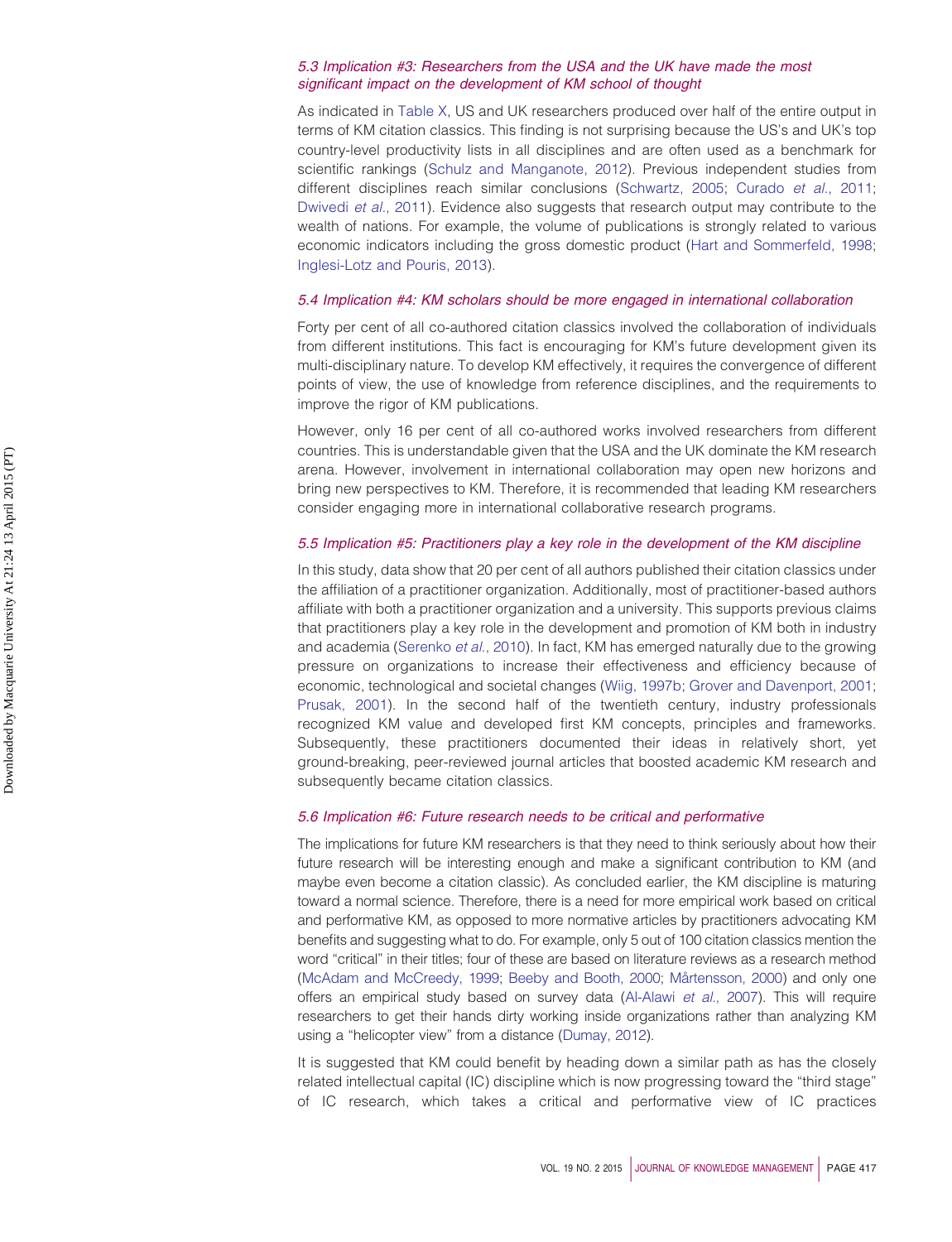[\(Guthrie](#page-21-1) *et al.*, 2012; [Dumay, 2013;](#page-21-22) [Dumay and Garanina, 2013;](#page-21-0) [Serenko and Bontis,](#page-24-13) [2013c\)](#page-24-13). [Mouritsen \(2006,](#page-23-25) p. 820) also argues for a performative research agenda where "it is possible and advisable to develop research that has an ambition to understand [KM] as a concept and not only as an application of a pre-set idea". Thus, because of the strong connection to KM practitioners identified above, there is the opportunity to develop research agendas that include action research or interventionist approaches that contribute to both theory and practice [\(Dumay, 2010;](#page-20-21) [Chiucchi, 2013\)](#page-20-22).

Action or interventionist research is not commonly accepted or practiced and hence changing the way researchers conduct their studies is a risky undertaking because it requires a different set of research skills and includes embarking on and exploring new territory beyond researchers' comfort zones [\(Dumay, 2010\)](#page-20-21). Additionally, "undertaking innovative research sometimes falls foul of scholars espousing a more traditional application of accepted research methods" [\(Dumay, 2014a,](#page-21-23) p. 20). However, if KM is to evolve and scientifically demonstrate its value to organizations and the scholarly community, it will require stronger empirical support beyond the comfort of normative studies. This is not to say that researchers should ignore normative studies because as the present study shows, these works are necessary for introducing new ideas and concepts such as the impact of the Internet on KM practice [\(Levy, 2009\)](#page-22-15). Nevertheless, it is time for a theoretical and methodological paradigm shift in the KM research community.

### 6. Conclusion

#### *6.1 Summary*

The purpose of this study is to create a list of KM citation classics and to explore their key attributes to better understand the identity of the KM discipline. For this, 100 articles were selected from seven KM-centric journals according to their citation impact generated by Google Scholar.

The development and analysis of citation classics is a long-standing tradition in all scholarly domains. This study demonstrates the fruitfulness of this method of inquiry in a relatively new, niche discipline, such as KM. Based on the findings, it is concluded that KM is at the pre-science stage within a developmental life cycle of an academic discipline. Even though researchers from the USA and the UK published a majority of the identified citation classics, the discipline does not exhibit signs of the superstar effect, which is generally observed in all advanced domains of scholarly activities. This finding, however, reflects a regular pattern of the progress of scholarly disciplines from the initial to the highest maturity level. Most importantly, no apparent abnormalities within the KM field were uncovered, and it is concluded that it is progressing well toward normal science.

The authors of KM citation classics were frequently involved in inter-institutional collaboration, which is a healthy attribute of the field given its multi-disciplinary nature. At the same time, more international collaboration is needed because only 16 per cent of co-authored citation classics were written by researchers residing in different countries. Practitioners have also played a very important role in forming the foundation of the KM discipline. The results indicate that 20 per cent of all authors were affiliated with a practitioner (i.e. non-academic) organization. In addition, most authors who reported multiple affiliations were affiliated with both a university/college and professional organization. It is the combination of effort by both academics and practitioners that may help KM researchers engage in critical and performative research to demonstrate the value of KM for organizations yet maintain scholarly rigor.

#### *6.2 Future KM citation classics research*

The authors of the present study have established a long-term research agenda to analyze the past, present and future development of the KM discipline from the perspective of citation classics. The entire project consists of four phases. The first stage is the current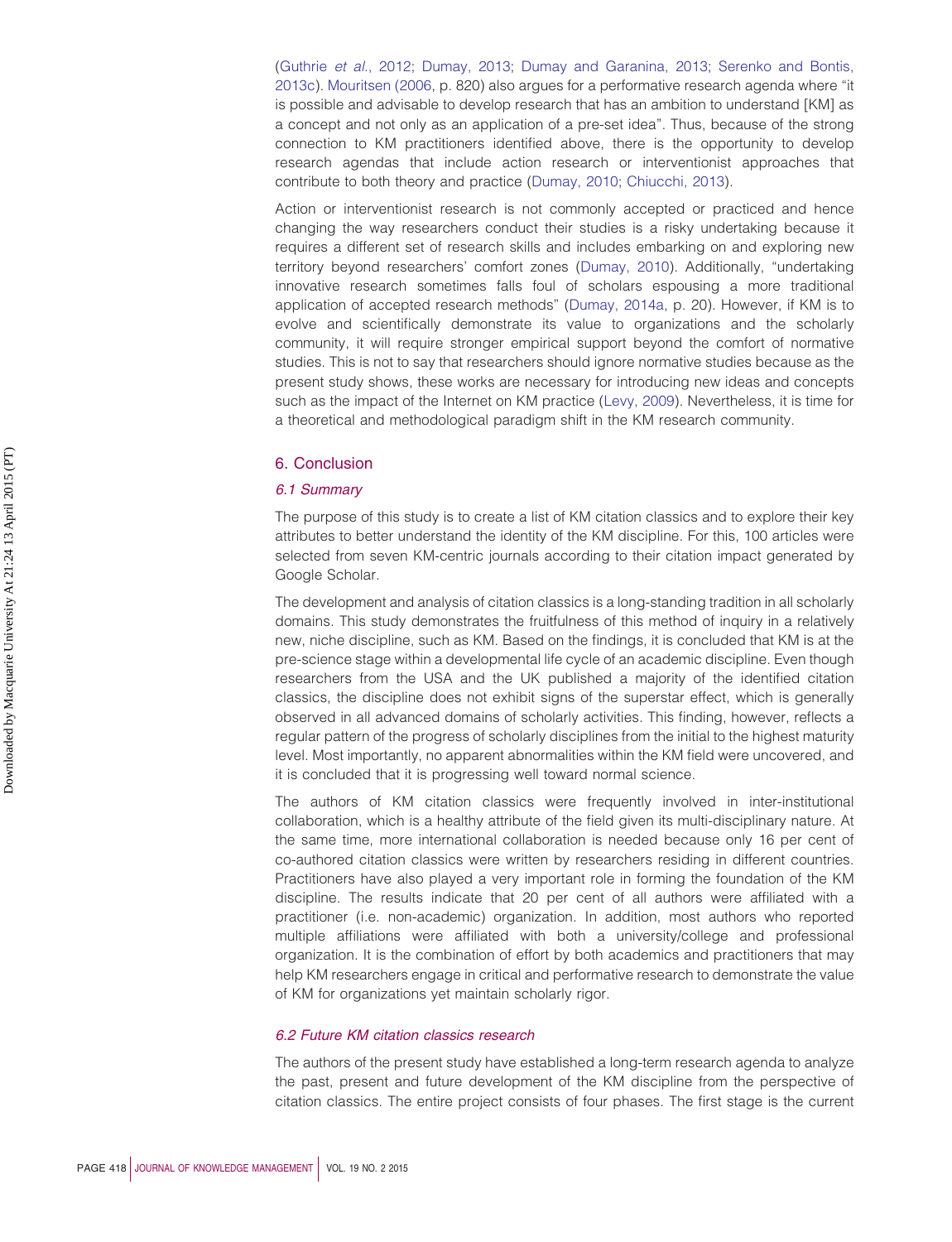study, which develops a list of citation classics and analyzes the attributes of these influential works. The second phase will identify, classify and explore evolving research trends in KM by means of citation analysis. Within the identified citation classics, the authors will explore citation trends based on different article attributes with declining, stable and increasing citations, which will uncover declining, stable and growing research trends. The third phase will survey citation classics authors to uncover the key reasons why these articles have become citation classics because KM researchers may wish to know how they may achieve academic success. The fourth stage will investigate the social and personal characteristics of the authors of citation classics. Generally, researchers know little about the individual characteristics of the members of the scientific elite who produce seminal works and determine research directions. An understanding of this issue may shed some light on the reasons for success and help scholars establish their research careers.

## *6.3 Limitations*

Despite its innovativeness, this study has several limitations. First, the major limitation is the fact that the research framework and subsequent interpretation of the results rely on the authors' subjective knowledge of the KM discipline. However, the authors have endeavored to provide an open and unbiased analysis based on factual rather than subjective attributes such as personal ratings. Therefore, it is argued that given a similar framework and task, other researchers would be likely to attain similar results. At the same time, the implications presented in this section are the authors' interpretations, and they take sole responsibility for them.

Second, this study focused on KM-centric journals exclusively. It is possible that more insights will be obtained by also analyzing well-cited KM books and articles from KM-relevant journals. This is because in the early 2000s as interest in KM was increasing, institutional pressures in other disciplines forced many KM scholars to submit their manuscript to prestigious, highly ranked non-KM-centric journals that were included in Thomson's Journal Impact Factor reports. This led to the questioning as to whether KM was a management fad or fashion, which the present study has argued is not the case. Some of these articles could well be highly cited, as discussed earlier. However, even if these articles were included in this study, the magnitude would not change the results significantly because the wider diversity of disciplines these articles come from would only reinforce the diversity that has been observed in this study's dataset.

Third, KM is a niche discipline, and citation behavior of scholars in niche disciplines may be very unique. In addition, a multi-disciplinary nature of KM research may also affect citation preferences of KM authors. This issue, however, was not accounted for. Fourth, it is unknown why the identified citation classics have been so frequently cited. The present study also does not identify the growing and declining research trends within the discipline. Fifth, over a half of all authors of the identified citation classics resided in the USA or the UK. Even though these two countries dominate the KM research arena, this study's conclusions may not always apply to KM research in all countries. Sixth, this study followed a descriptive approach instead of providing a critical reflection of the extant literature and considering additional evidence on the development of the KM field. Nevertheless, the used method is very popular in scientometrics because it offers an alternate, valid perspective on the development of a scientific domain.

#### **Note**

<span id="page-18-0"></span>1. It is possible that some of the citation classic articles identified in the present study may no longer be relevant or contain useful insights for contemporary researchers and practitioners. We will explore this issue in more detail in subsequent investigations.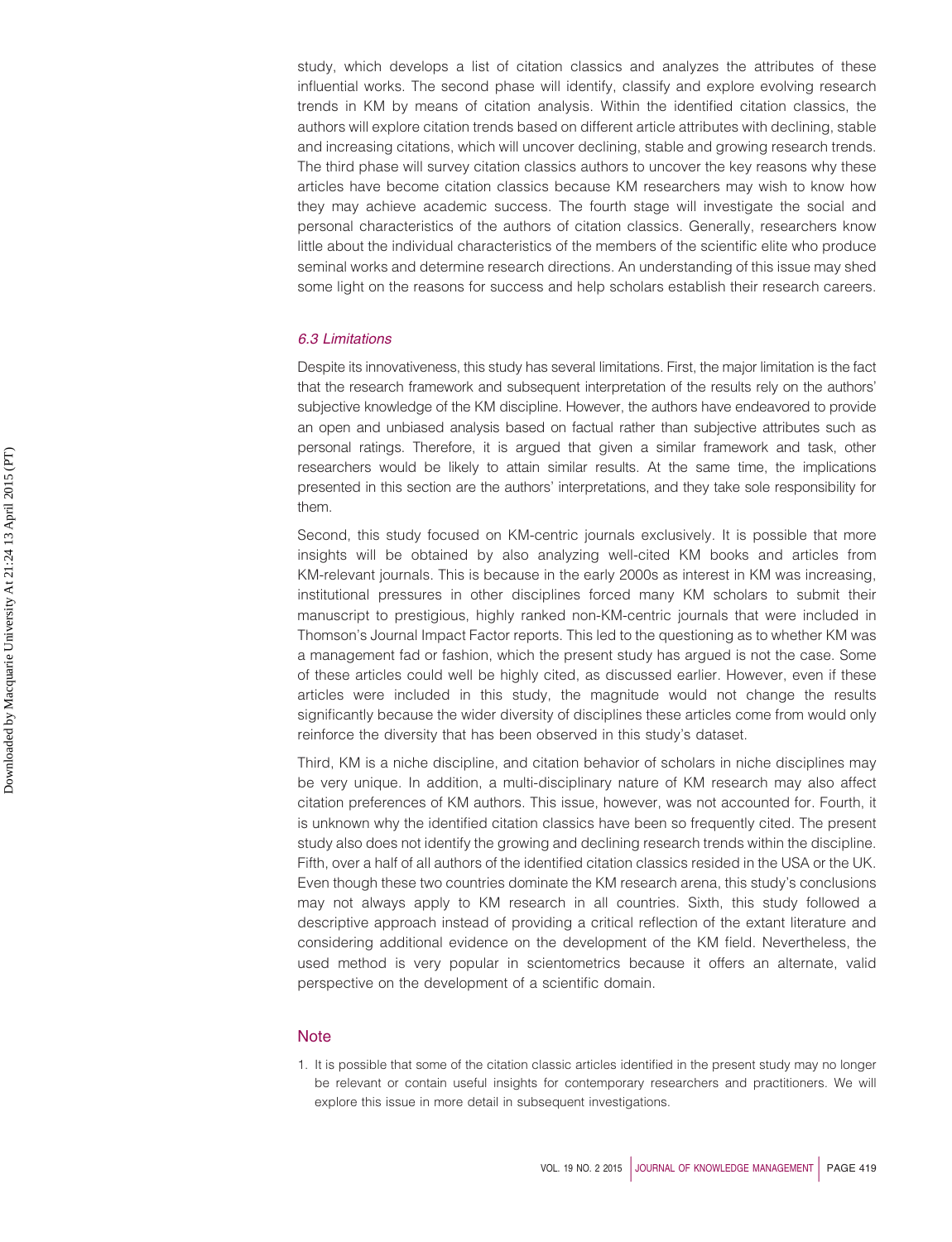### **References**

<span id="page-19-12"></span>Abrahamson, E. (1991), "Managerial fads and fashions: the diffusion and rejection of innovations", *[Academy of Management Review](http://www.emeraldinsight.com/action/showLinks?isi=A1991FW25700005)*, Vol. 16 No. 3, pp. 586-612.

<span id="page-19-13"></span>Abrahamson, E. (1996), "Management fashion", *[Academy of Management Review](http://www.emeraldinsight.com/action/showLinks?isi=A1996TT33800013)*, Vol. 21 No. 1, pp. 254-285.

<span id="page-19-14"></span>Abrahamson, E. and Fairchild, G. (1999), "Management fashion: lifecycles, triggers, and collective learning processes", *[Administrative Science Quarterly](http://www.emeraldinsight.com/action/showLinks?crossref=10.2307%2F2667053&isi=000084456900003)*, Vol. 44 No. 4, pp. 708-740.

<span id="page-19-3"></span>Abt, H.A. (2000), "Do important papers produce high citation counts?", *[Scientometrics](http://www.emeraldinsight.com/action/showLinks?crossref=10.1023%2FA%3A1005680318379&isi=000088918600004)*, Vol. 48 No. 1, pp. 65-70.

<span id="page-19-6"></span>Ahmed, T., Johnson, B., Oppenheim, C. and Peck, C. (2004), "Highly cited old papers and the reasons why they continue to be cited. Part II., The 1953 Watson and Crick article on the structure of DNA", *[Scientometrics](http://www.emeraldinsight.com/action/showLinks?crossref=10.1023%2FB%3ASCIE.0000041645.60907.57&isi=000223919400001)*, Vol. 61 No. 2, pp. 147-156.

<span id="page-19-9"></span>Aksnes, D.W. and Sivertsen, G. (2004), "The effect of highly cited papers on national citation indicators", *[Scientometrics](http://www.emeraldinsight.com/action/showLinks?crossref=10.1023%2FB%3ASCIE.0000018529.58334.eb&isi=000220003600003)*, Vol. 59 No. 2, pp. 213-224.

<span id="page-19-11"></span>Al-Alawi, A.I., Al-Marzooqi, N.Y. and Mohammed, Y.F. (2007), "Organizational culture and knowledge sharing: critical success factors", *[Journal of Knowledge Management](http://www.emeraldinsight.com/action/showLinks?system=10.1108%2F13673270710738898)*, Vol. 11 No. 2, pp. 22-42.

<span id="page-19-8"></span>Albarrán, P., Crespo, J.A., Ortuño, I. and Ruiz-Castillo, J. (2011), "The skewness of science in 219 sub-fields and a number of aggregates", *[Scientometrics](http://www.emeraldinsight.com/action/showLinks?crossref=10.1007%2Fs11192-011-0407-9&isi=000292210400004)*, Vol. 88 No. 2, pp. 385-397.

<span id="page-19-5"></span>Albert, M.B., Avery, D., Narin, F. and McAllister, P. (1991), "Direct validation of citation counts as indicators of industrially important patents", *[Research Policy](http://www.emeraldinsight.com/action/showLinks?crossref=10.1016%2F0048-7333%2891%2990055-U&isi=A1991FU97500006)*, Vol. 20 No. 3, pp. 251-259.

<span id="page-19-1"></span>Ardanuy, J. (2013), "Sixty years of citation analysis studies in the humanities (1951-2010)", *[Journal of](http://www.emeraldinsight.com/action/showLinks?crossref=10.1002%2Fasi.22835&isi=000321743500018) [the American Society for Information Science and Technology](http://www.emeraldinsight.com/action/showLinks?crossref=10.1002%2Fasi.22835&isi=000321743500018)*, Vol. 64 No. 8, pp. 1751-1755.

<span id="page-19-18"></span>Ardichvili, A., Maurer, M., Li, W., Wentling, T. and Stuedemann, R. (2006), "Cultural influences on knowledge sharing through online communities of practice", *[Journal of Knowledge Management](http://www.emeraldinsight.com/action/showLinks?system=10.1108%2F13673270610650139)*, Vol. 10 No. 1, pp. 94-107.

<span id="page-19-16"></span>Ardichvili, A., Page, V. and Wentling, T. (2003), "Motivation and barriers to participation in virtual knowledge-sharing communities of practice", *[Journal of Knowledge Management](http://www.emeraldinsight.com/action/showLinks?system=10.1108%2F13673270310463626)*, Vol. 7 No. 1, pp. 64-77.

<span id="page-19-20"></span>Augier, M., Shariq, S.Z. and Vendelø, M.T. (2001), "Understanding context: its emergence, transformation and role in tacit knowledge sharing", *[Journal of Knowledge Management](http://www.emeraldinsight.com/action/showLinks?system=10.1108%2F13673270110393176)*, Vol. 5 No. 2, pp. 125-137.

<span id="page-19-7"></span>Baird, L.M. and Oppenheim, C. (1994), "Do citations matter?", *[Journal of Information Science](http://www.emeraldinsight.com/action/showLinks?crossref=10.1177%2F016555159402000102)*, Vol. 20 No. 2, pp. 2-15.

<span id="page-19-2"></span>Baldi, S. (1998), "Normative vs social constructivist processes in the allocation of citations: a network-analytic model", *[American Sociological Review](http://www.emeraldinsight.com/action/showLinks?crossref=10.2307%2F2657504&isi=000077706000005)*, Vol. 63 No. 6, pp. 829-846.

<span id="page-19-10"></span>Baltussen, A. and Kindler, C.H. (2004), "Citation classics in critical care medicine", *[Intensive Care](http://www.emeraldinsight.com/action/showLinks?crossref=10.1007%2Fs00134-004-2195-7&isi=000221154000026) [Medicine](http://www.emeraldinsight.com/action/showLinks?crossref=10.1007%2Fs00134-004-2195-7&isi=000221154000026)*, Vol. 30 No. 5, pp. 902-910.

<span id="page-19-19"></span>Baskerville, R. and Dulipovici, A. (2006), "The theoretical foundations of knowledge management", *[Knowledge Management Research & Practice](http://www.emeraldinsight.com/action/showLinks?crossref=10.1057%2Fpalgrave.kmrp.8500090)*, Vol. 4 No. 2, pp. 83-105.

<span id="page-19-4"></span>Bazrafshan, A., Haghdoost, A.A. and Zare, M. (2015), "A comparison of downloads, readership and citations data for the Journal of Medical Hypotheses and Ideas", *[Journal of Medical Hypotheses and](http://www.emeraldinsight.com/action/showLinks?crossref=10.1016%2Fj.jmhi.2014.06.001) [Ideas](http://www.emeraldinsight.com/action/showLinks?crossref=10.1016%2Fj.jmhi.2014.06.001)*, Vol. 9 No. 1, pp. 1-4.

<span id="page-19-22"></span>Beeby, M. and Booth, C. (2000), "Networks and inter-organizational learning: a critical review", *[The](http://www.emeraldinsight.com/action/showLinks?system=10.1108%2F09696470010316260) [Learning Organization](http://www.emeraldinsight.com/action/showLinks?system=10.1108%2F09696470010316260)*, Vol. 7 No. 2, pp. 75-88.

<span id="page-19-21"></span>Bennis, W.G. and O'Toole, J. (2005), "How business schools lost their way", *[Harvard Business Review](http://www.emeraldinsight.com/action/showLinks?isi=000228947700018)*, Vol. 83 No. 5, pp. 96-104.

<span id="page-19-15"></span>Bhatt, G.D. (2000), "Organizing knowledge in the knowledge development cycle", *[Journal of](http://www.emeraldinsight.com/action/showLinks?system=10.1108%2F13673270010315371) [Knowledge Management](http://www.emeraldinsight.com/action/showLinks?system=10.1108%2F13673270010315371)*, Vol. 4 No. 1, pp. 15-26.

<span id="page-19-17"></span>Bhatt, G.D. (2001), "Knowledge management in organizations: examining the interaction between technologies, techniques, and people", *[Journal of Knowledge Management](http://www.emeraldinsight.com/action/showLinks?system=10.1108%2F13673270110384419)*, Vol. 5 No. 1, pp. 68-75.

<span id="page-19-0"></span>Bisman, J.E. (2011), "Cite and seek: exploring accounting history through citation analysis of the specialist accounting history journals, 1996 to 2008", *[Accounting History](http://www.emeraldinsight.com/action/showLinks?crossref=10.1177%2F1032373210396336)*, Vol. 16 No. 2, pp. 161-183.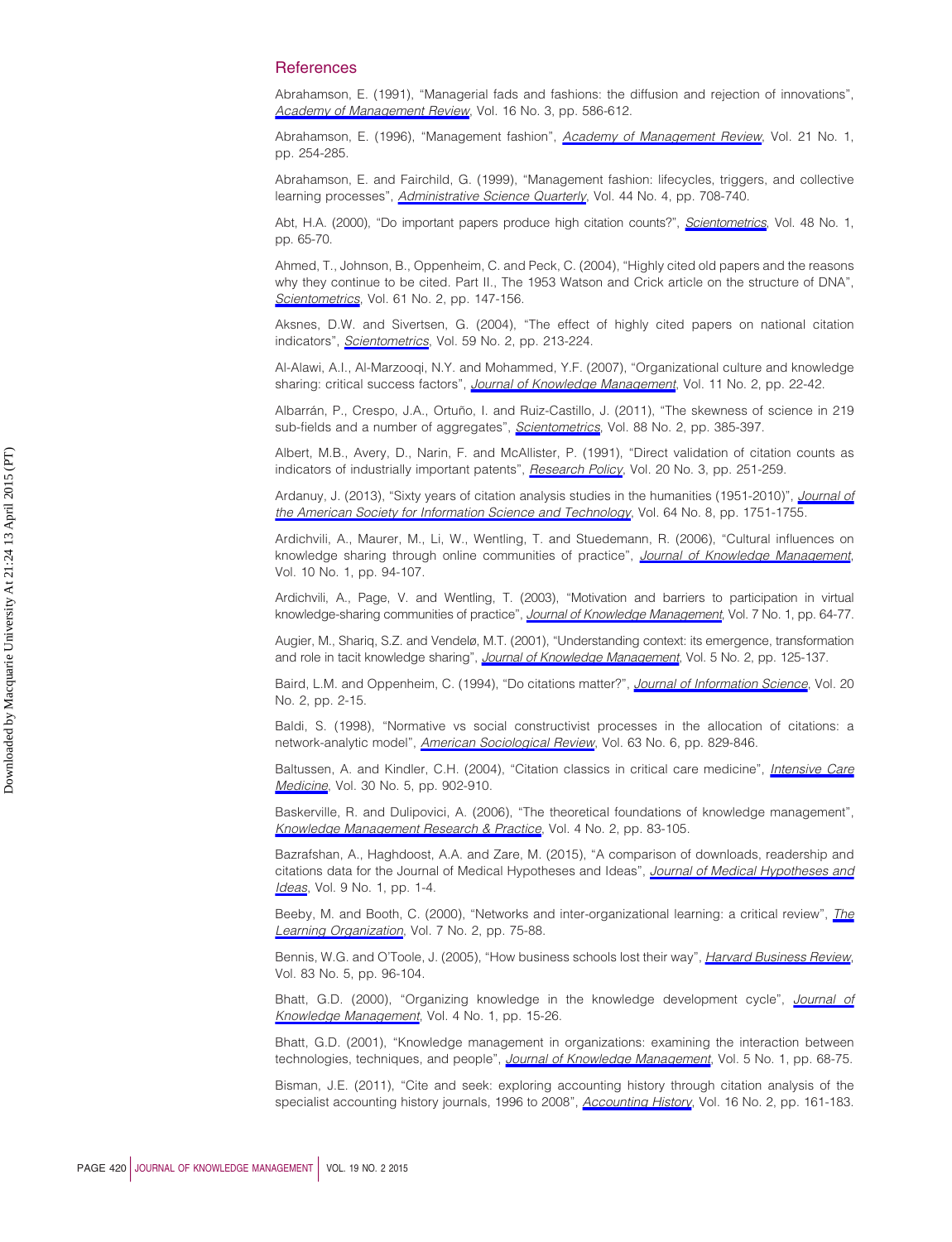<span id="page-20-11"></span>Bollinger, A.S. and Smith, R.D. (2001), "Managing organizational knowledge as a strategic asset", *[Journal of Knowledge Management](http://www.emeraldinsight.com/action/showLinks?system=10.1108%2F13673270110384365)*, Vol. 5 No. 1, pp. 8-18.

<span id="page-20-14"></span>Booker, L., Bontis, N. and Serenko, A. (2008), "The relevance of knowledge management and intellectual capital research", *[Knowledge and Process Management](http://www.emeraldinsight.com/action/showLinks?crossref=10.1002%2Fkpm.314)*, Vol. 15 No. 4, pp. 235-246.

<span id="page-20-13"></span>Booker, L., Bontis, N. and Serenko, A. (2012), "Evidence-based management and academic research relevance", *[Knowledge and Process Management](http://www.emeraldinsight.com/action/showLinks?crossref=10.1002%2Fkpm.1392)*, Vol. 19 No. 3, pp. 121-130.

<span id="page-20-2"></span>Bornmann, L. and Daniel, H.-D. (2008), "What do citation counts measure? A review of studies on citing behavior", *[Journal of Documentation](http://www.emeraldinsight.com/action/showLinks?system=10.1108%2F00220410810844150&isi=000258733400004)*, Vol. 64 No. 1, pp. 45-80.

<span id="page-20-17"></span>Bornmann, L., Schier, H., Marx, W. and Daniel, H.-D. (2012), "What factors determine citation counts of publications in chemistry besides their quality?", *[Journal of Informetrics](http://www.emeraldinsight.com/action/showLinks?crossref=10.1016%2Fj.joi.2011.08.004&isi=000298325300002)*, Vol. 6 No. 1, pp. 11-18.

<span id="page-20-16"></span>Brand, A. (1998), "Knowledge management and innovation at 3M", *[Journal of Knowledge](http://www.emeraldinsight.com/action/showLinks?system=10.1108%2FEUM0000000004605) [Management](http://www.emeraldinsight.com/action/showLinks?system=10.1108%2FEUM0000000004605)*, Vol. 2 No. 1, pp. 17-22.

<span id="page-20-7"></span>Calabretta, G., Durisin, B. and Ogliengo, M. (2011), "Uncovering the intellectual structure of research in business ethics: a journey through the history, the classics, and the pillars of Journal of Business Ethics", *[Journal of Business Ethics](http://www.emeraldinsight.com/action/showLinks?crossref=10.1007%2Fs10551-011-0924-8&isi=000297620200005)*, Vol. 104 No. 4, pp. 499-524.

<span id="page-20-3"></span>Camacho-Miñano, M.-D.-M. and Núñez-Nickel, M. (2009), "The multilayered nature of reference selection", *[Journal of the American Society for Information Science and Technology](http://www.emeraldinsight.com/action/showLinks?crossref=10.1002%2Fasi.21018&isi=000264413100009)*, Vol. 60 No. 4, pp. 754-777.

<span id="page-20-19"></span>Carayol, N. and Thi, T.U.N. (2005), "Why do academic scientists engage in interdisciplinary research?", *[Research Evaluation](http://www.emeraldinsight.com/action/showLinks?crossref=10.3152%2F147154405781776355&isi=000233752600010)*, Vol. 14 No. 1, pp. 70-79.

<span id="page-20-5"></span>Case, D.O. and Miller, J.B. (2011), "Do bibliometricians cite differently from other scholars?", *[Journal](http://www.emeraldinsight.com/action/showLinks?isi=000288142600001) [of the American Society for Information Science and Technology](http://www.emeraldinsight.com/action/showLinks?isi=000288142600001)*, Vol. 62 No. 3, pp. 421-432.

<span id="page-20-9"></span>Chatti, M.A., Jarke, M. and Frosch-Wilke, D. (2007), "The future of e-learning: a shift to knowledge networking and social software", *[International journal of knowledge and learning](http://www.emeraldinsight.com/action/showLinks?crossref=10.1504%2FIJKL.2007.016702)*, Vol. 3 No. 4, pp. 404-420.

<span id="page-20-22"></span>Chiucchi, M.S. (2013), "Measuring and reporting intellectual capital: lessons learnt from some interventionist research projects", *[Journal of Intellectual Capital](http://www.emeraldinsight.com/action/showLinks?system=10.1108%2FJIC-03-2013-0036)*, Vol. 14 No. 3, pp. 395-413.

<span id="page-20-4"></span>Cole, J.R. and Cole, S. (1971), "Measuring the quality of sociological research: problems in the use of the 'Science Citation Index'", *The American Sociologist*, Vol. 6 No. 1, pp. 23-29.

<span id="page-20-18"></span>Cole, S. (1983), "The hierarchy of the sciences?", *[American Journal of Sociology](http://www.emeraldinsight.com/action/showLinks?crossref=10.1086%2F227835&isi=A1983RD73700004)*, Vol. 89 No. 1, pp. 111-139.

<span id="page-20-8"></span>Croasdell, D.T., Jennex, M., Yu, Z., Christianson, T., Chakradeo, M. and Makdum, W. (2003), "A meta-analysis of methodologies for research in knowledge management, organizational learning and organizational memory: five years at HICSS", *[Proceedings of the 36th Hawaii International Conference](http://www.emeraldinsight.com/action/showLinks?crossref=10.1109%2FHICSS.2003.1174253) [on System Sciences](http://www.emeraldinsight.com/action/showLinks?crossref=10.1109%2FHICSS.2003.1174253)*, *Hawaii*.

<span id="page-20-1"></span>Cronin, B. (1984), *Citation Process: Role and Significance of Citations in Scientific Communication*, Taylor Graham, London.

<span id="page-20-6"></span>Curado, C., Oliveira, M. and Maçada, A.C.G. (2011), "Mapping knowledge management authoring patterns and practices", *[African Journal of Business Management](http://www.emeraldinsight.com/action/showLinks?isi=000297654600041)*, Vol. 5 No. 22, pp. 9137-9153.

<span id="page-20-15"></span>Davenport, T.H. (1997), "Ten principles of knowledge management and four case studies", *[Knowledge](http://www.emeraldinsight.com/action/showLinks?crossref=10.1002%2F%28SICI%291099-1441%28199709%294%3A3%3C187%3A%3AAID-KPM99%3E3.0.CO%3B2-A) [and Process Management](http://www.emeraldinsight.com/action/showLinks?crossref=10.1002%2F%28SICI%291099-1441%28199709%294%3A3%3C187%3A%3AAID-KPM99%3E3.0.CO%3B2-A)*, Vol. 4 No. 3, pp. 187-208.

<span id="page-20-0"></span>de Villiers, C. and Dumay, J. (2013), "Construction of research articles in the leading interdisciplinary accounting journals", *[Accounting, Auditing & Accountability Journal](http://www.emeraldinsight.com/action/showLinks?system=10.1108%2FAAAJ-Apr-2012-01000)*, Vol. 26 No. 6, pp. 876-910.

<span id="page-20-10"></span>du Plessis, M. (2007), "The role of knowledge management in innovation", *[Journal of Knowledge](http://www.emeraldinsight.com/action/showLinks?system=10.1108%2F13673270710762684) [Management](http://www.emeraldinsight.com/action/showLinks?system=10.1108%2F13673270710762684)*, Vol. 11 No. 4, pp. 20-29.

<span id="page-20-12"></span>Dubé, L., Bourhis, A. and Jacob, R. (2006), "Towards a typology of virtual communities of practice", *Interdisciplinary Journal of Information, Knowledge, and Management*, Vol. 1 No. 1, pp. 69-93.

<span id="page-20-21"></span>Dumay, J. (2010), "A critical reflective discourse of an interventionist research project", *[Qualitative](http://www.emeraldinsight.com/action/showLinks?system=10.1108%2F11766091011034271) [Research in Accounting and Management](http://www.emeraldinsight.com/action/showLinks?system=10.1108%2F11766091011034271)*, Vol. 7 No. 1, pp. 46-70.

<span id="page-20-20"></span>Dumay, J. (2012), "Grand theories as barriers to using IC concepts", *[Journal of Intellectual Capital](http://www.emeraldinsight.com/action/showLinks?system=10.1108%2F14691931211196187)*, Vol. 13 No. 1, pp. 4-15.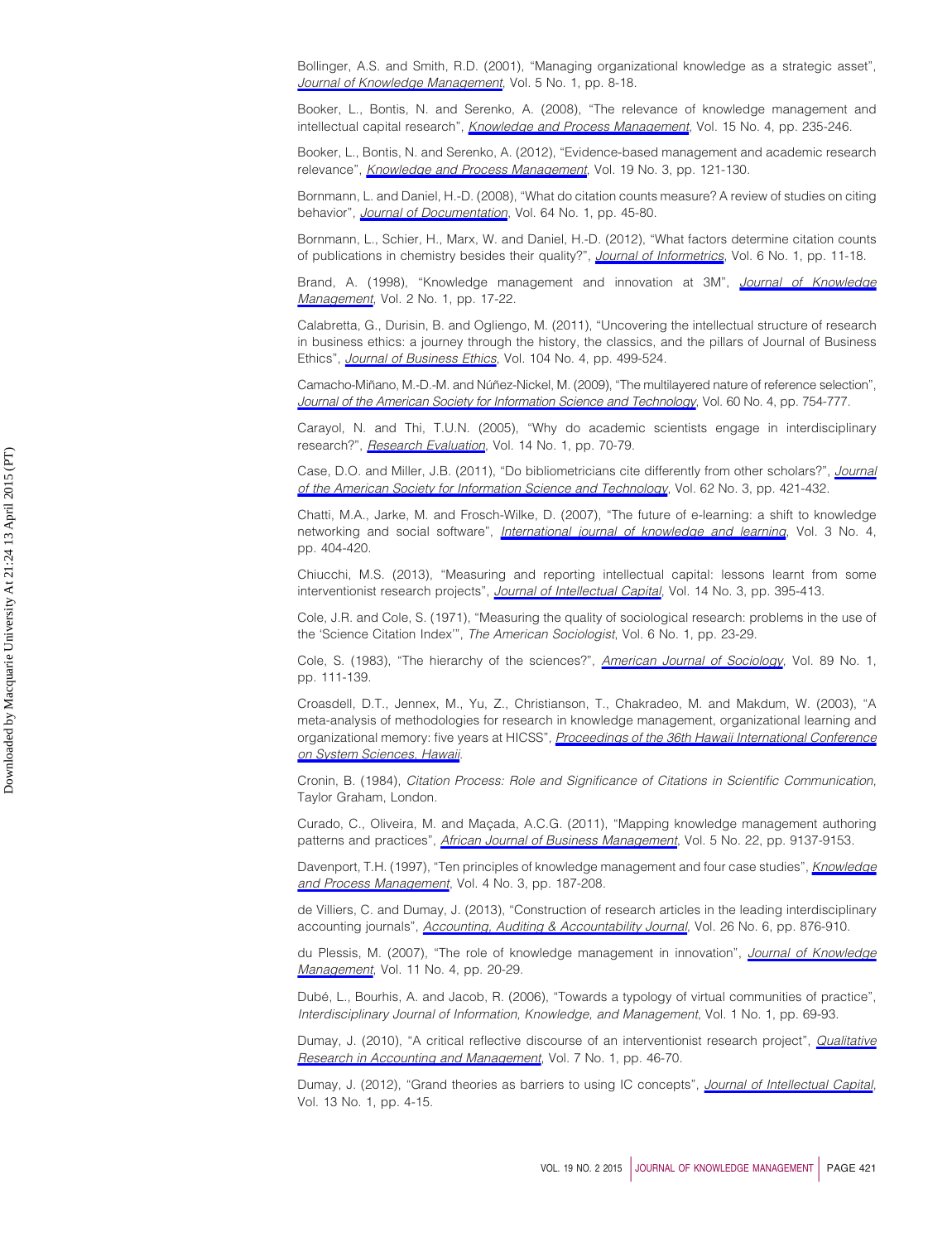<span id="page-21-22"></span>Dumay, J. (2013), "The third stage of IC: towards a new IC future and beyond", *[Journal of Intellectual](http://www.emeraldinsight.com/action/showLinks?system=10.1108%2F14691931311288986) [Capital](http://www.emeraldinsight.com/action/showLinks?system=10.1108%2F14691931311288986)*, Vol. 14 No. 1, pp. 5-9.

<span id="page-21-23"></span>Dumay, J. (2014a), "15 years of the *Journal of Intellectual Capital* and counting: a manifesto for transformational IC research", *[Journal of Intellectual Capital](http://www.emeraldinsight.com/action/showLinks?system=10.1108%2FJIC-09-2013-0098)*, Vol. 15 No. 1, pp. 2-37.

<span id="page-21-18"></span>Dumay, J. (2014b), "Reflections on interdisciplinary accounting research: the state of the art of intellectual capital", *[Accounting, Auditing & Accountability Journal](http://www.emeraldinsight.com/action/showLinks?system=10.1108%2FAAAJ-05-2014-1714)*, Vol. 27 No. 8, pp. 1257-1264.

<span id="page-21-0"></span>Dumay, J. and Garanina, T. (2013), "Intellectual capital research: a critical examination of the third stage", *[Journal of Intellectual Capital](http://www.emeraldinsight.com/action/showLinks?system=10.1108%2F14691931311288995)*, Vol. 14 No. 1, pp. 10-25.

<span id="page-21-19"></span>Dwivedi, Y.K., Venkitachalam, K., Sharif, A.M., Al-Karaghouli, W. and Weerakkody, V. (2011), "Research trends in knowledge management: analyzing the past and predicting the future", *[Information Systems Management](http://www.emeraldinsight.com/action/showLinks?crossref=10.1080%2F10580530.2011.536112&isi=000286826600006)*, Vol. 28 No. 1, pp. 43-56.

<span id="page-21-9"></span>Egghe, L. (2005), "The power of power laws and an interpretation of Lotkaian informetric systems as self-similar fractals", *[Journal of the American Society for Information Science and Technology](http://www.emeraldinsight.com/action/showLinks?crossref=10.1002%2Fasi.20158&isi=000228634800002)*, Vol. 56 No. 7, pp. 669-675.

<span id="page-21-10"></span>Erkut, E. (2002), "Measuring Canadian Business School research output and impact", *[Canadian](http://www.emeraldinsight.com/action/showLinks?crossref=10.1111%2Fj.1936-4490.2002.tb00674.x) [Journal of Administrative Sciences](http://www.emeraldinsight.com/action/showLinks?crossref=10.1111%2Fj.1936-4490.2002.tb00674.x)*, Vol. 19 No. 2, pp. 97-123.

<span id="page-21-13"></span>Fardi, A., Kodonas, K., Gogos, C. and Economides, N. (2011), "Top-cited articles in endodontic journals", *[Journal of Endodontics](http://www.emeraldinsight.com/action/showLinks?crossref=10.1016%2Fj.joen.2011.05.037&isi=000294393600001)*, Vol. 37 No. 9, pp. 1183-1190.

<span id="page-21-5"></span>Garfield, E. (1955), "Citation indexes for science: a new dimension in documentation through association of ideas", *[Science](http://www.emeraldinsight.com/action/showLinks?crossref=10.1126%2Fscience.122.3159.108&isi=A1955ZQ15100002)*, Vol. 122 No. 3159, pp. 108-111.

<span id="page-21-6"></span>Garfield, E. (1964), "Science citation index: a new dimension in indexing", *[Science](http://www.emeraldinsight.com/action/showLinks?crossref=10.1126%2Fscience.144.3619.649&isi=A19643060C00065)*, Vol. 144 No. 3619, pp. 649-654.

<span id="page-21-7"></span>Garfield, E. (1972), "Citation analysis as a tool in journal evaluation", *[Science](http://www.emeraldinsight.com/action/showLinks?crossref=10.1126%2Fscience.178.4060.471&isi=A1972N831000009)*, Vol. 178 No. 4060, pp. 471-479.

<span id="page-21-11"></span>Garfield, E. (1977), "Introducing citation classics: the human side of scientific reports", *Current Contents*, Vol. 1 No. 1, pp. 5-7.

<span id="page-21-3"></span>Garfield, E. (1979), *Citation Indexing: Its Theory and Application in Science, Technology, and Humanities*, Wiley, New York, NY.

<span id="page-21-12"></span>Garfield, E. (1989), "Citation classics and citation behavior revisited", *Current Contents*, Vol. 12 No. 5, pp. 3-8.

<span id="page-21-8"></span>Garfield, E. (2009), "From the science of science to scientometrics: visualizing the history of science with HistCite software", *[Journal of Informetrics](http://www.emeraldinsight.com/action/showLinks?crossref=10.1016%2Fj.joi.2009.03.009&isi=000267144200002)*, Vol. 3 No. 3, pp. 173-179.

<span id="page-21-17"></span>Goh, S.C. (2002), "Managing effective knowledge transfer: an integrative framework and some practice implications", *[Journal of Knowledge Management](http://www.emeraldinsight.com/action/showLinks?system=10.1108%2F13673270210417664)*, Vol. 6 No. 1, pp. 23-30.

<span id="page-21-21"></span>Grover, V. and Davenport, T.H. (2001), "General perspectives on knowledge management: fostering a research agenda", *[Journal of Management Information Systems](http://www.emeraldinsight.com/action/showLinks?isi=000169621900002)*, Vol. 18 No. 1, pp. 5-21.

<span id="page-21-16"></span>Gurteen, D. (1998), "Knowledge, creativity and innovation", *[Journal of Knowledge Management](http://www.emeraldinsight.com/action/showLinks?system=10.1108%2F13673279810800744)*, Vol. 2 No. 1, pp. 5-13.

<span id="page-21-1"></span>Guthrie, J., Ricceri, F. and Dumay, J. (2012), "Reflections and projections: a decade of intellectual capital accounting research", *[British Accounting Review](http://www.emeraldinsight.com/action/showLinks?crossref=10.1016%2Fj.bar.2012.03.004)*, Vol. 44 No. 2, pp. 68-92.

<span id="page-21-2"></span>Hall, B.H., Jaffe, A. and Trajtenberg, M. (2005), "Market value and patent citations", *[The RAND Journal](http://www.emeraldinsight.com/action/showLinks?isi=000229848900002) [of Economics](http://www.emeraldinsight.com/action/showLinks?isi=000229848900002)*, Vol. 36 No. 1, pp. 16-38.

<span id="page-21-15"></span>Hannerz, M. (2010), "Scandinavian Journal of Forest Research – the evolution from a regional journal to a research hub", *[Editors' Bulletin](http://www.emeraldinsight.com/action/showLinks?crossref=10.1080%2F17521742.2010.516192)*, Vol. 6 No. 2, pp. 51-55.

<span id="page-21-20"></span>Hart, P.W. and Sommerfeld, J.T. (1998), "Relationship between growth in gross domestic product (GDP) and growth in the chemical engineering literature in five different countries", *[Scientometrics](http://www.emeraldinsight.com/action/showLinks?crossref=10.1007%2FBF02458373&isi=000075374400002)*, Vol. 42 No. 3, pp. 299-311.

<span id="page-21-4"></span>Harwood, N. (2009), "An interview-based study of the functions of citations in academic writing across two disciplines", *[Journal of Pragmatics](http://www.emeraldinsight.com/action/showLinks?crossref=10.1016%2Fj.pragma.2008.06.001&isi=000264353200008)*, Vol. 41 No. 3, pp. 497-518.

<span id="page-21-14"></span>Harzing, A.-W. (2013), "A preliminary test of Google Scholar as a source for citation data: a longitudinal study of Nobel prize winners", *[Scientometrics](http://www.emeraldinsight.com/action/showLinks?crossref=10.1007%2Fs11192-012-0777-7&isi=000314753500017)*, Vol. 94 No. 3, pp. 1057-1075.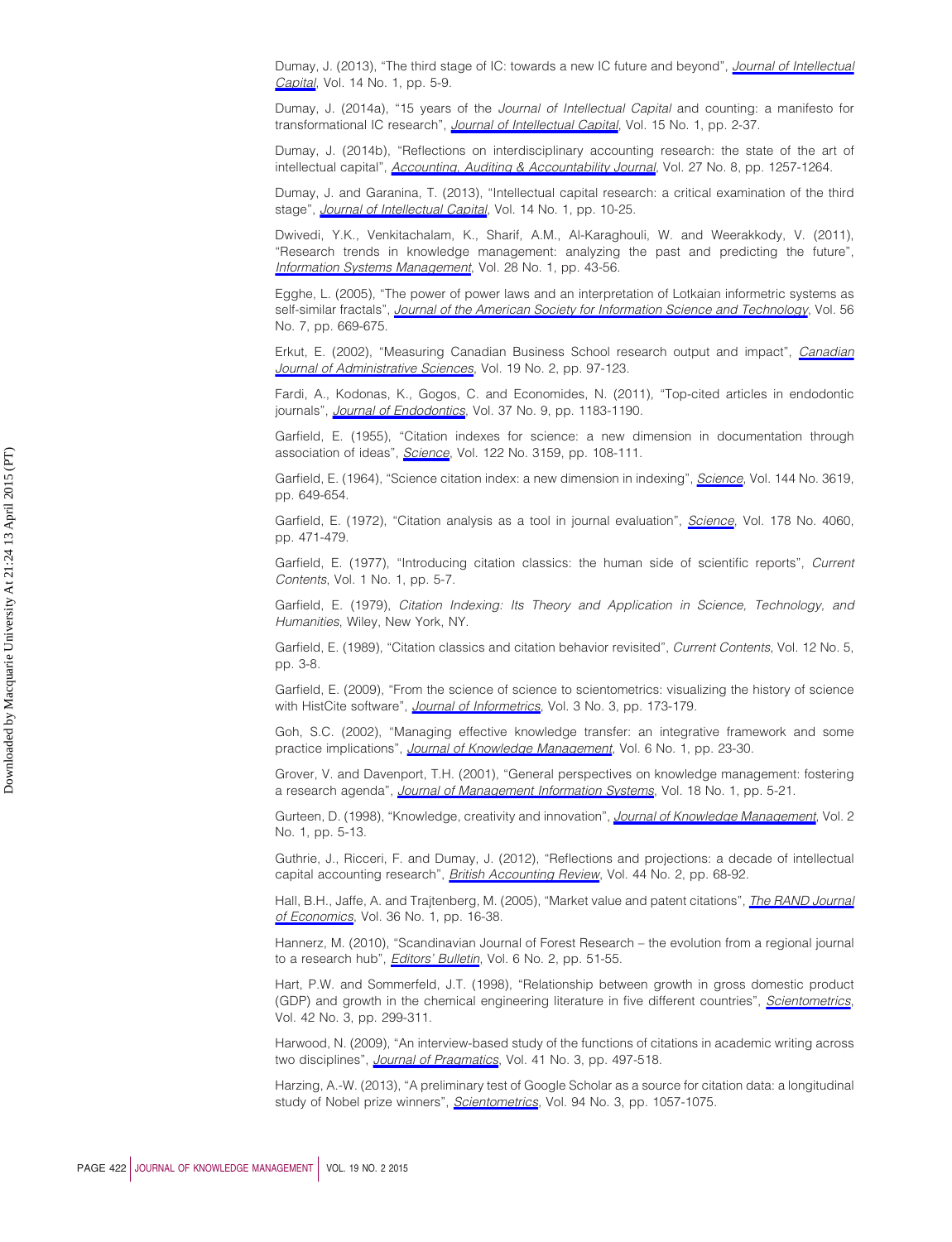<span id="page-22-14"></span>Harzing, A.-W. (2014), "A longitudinal study of Google Scholar coverage between 2012 and 2013", *[Scientometrics](http://www.emeraldinsight.com/action/showLinks?crossref=10.1007%2Fs11192-013-0975-y&isi=000329319200036)*, Vol. 98 No. 1, pp. 565-575.

<span id="page-22-13"></span>Harzing, A.-W. and van der Wal, R. (2008), "Google Scholar as a new source for citation analysis", *[Ethics in Science and Environmental Politics](http://www.emeraldinsight.com/action/showLinks?crossref=10.3354%2Fesep00076)*, Vol. 8 No. 1, pp. 61-73.

<span id="page-22-21"></span>Hazlett, S.-A., McAdam, R. and Gallagher, S. (2005), "Theory building in knowledge management: in search of paradigms", *[Journal of Management Inquiry](http://www.emeraldinsight.com/action/showLinks?crossref=10.1177%2F1056492604273730&isi=000226814300006)*, Vol. 14 No. 1, pp. 31-42.

<span id="page-22-8"></span>Heisig, P. (2009), "Harmonisation of knowledge management – comparing 160 KM frameworks around the globe", *[Journal of Knowledge Management](http://www.emeraldinsight.com/action/showLinks?system=10.1108%2F13673270910971798)*, Vol. 13 No. 4, pp. 4-31.

<span id="page-22-18"></span>Hislop, D. (2010), "Knowledge management as an ephemeral management fashion?", *[Journal of](http://www.emeraldinsight.com/action/showLinks?system=10.1108%2F13673271011084853) [Knowledge Management](http://www.emeraldinsight.com/action/showLinks?system=10.1108%2F13673271011084853)*, Vol. 14 No. 6, pp. 779-790.

<span id="page-22-10"></span>Ho, Y.-S. (2014), "Classic articles on social work field in social science citation index: a bibliometric analysis", *[Scientometrics](http://www.emeraldinsight.com/action/showLinks?crossref=10.1007%2Fs11192-013-1014-8&isi=000329319200010)*, Vol. 98 No. 1, pp. 137-155.

<span id="page-22-6"></span>Hood, W. and Wilson, C. (2001), "The literature of bibliometrics, scientometrics, and informetrics", *[Scientometrics](http://www.emeraldinsight.com/action/showLinks?crossref=10.1023%2FA%3A1017919924342&isi=000171745700019)*, Vol. 52 No. 2, pp. 291-314.

<span id="page-22-3"></span>Hung, S.-W. and Wang, A.-P. (2010), "Examining the small world phenomenon in the patent citation network: a case study of the radio frequency identification (RFID) network", *[Scientometrics](http://www.emeraldinsight.com/action/showLinks?crossref=10.1007%2Fs11192-009-0032-z&isi=000273950900010)*, Vol. 82 No. 1, pp. 121-134.

<span id="page-22-22"></span>Inglesi-Lotz, R. and Pouris, A. (2013), "The influence of scientific research output of academics on economic growth in South Africa: an autoregressive distributed lag (ARDL) application", *[Scientometrics](http://www.emeraldinsight.com/action/showLinks?crossref=10.1007%2Fs11192-012-0817-3&isi=000316046000010)*, Vol. 95 No. 1, pp. 129-139.

<span id="page-22-11"></span>Jennex, M.E. and Croasdell, D. (2005), "Editorial preface: is knowledge management a discipline?", *International Journal of Knowledge Management*, Vol. 1 No. 1, pp. 1-4.

<span id="page-22-4"></span>Karki, M.M.S. (1997), "Patent citation analysis: a policy analysis tool", *[World Patent Information](http://www.emeraldinsight.com/action/showLinks?crossref=10.1016%2FS0172-2190%2897%2900033-1)*, Vol. 19 No. 4, pp. 269-272.

<span id="page-22-16"></span>Kieser, A. (1997), "Rhetoric and myth in management fashion", *[Organization](http://www.emeraldinsight.com/action/showLinks?crossref=10.1177%2F135050849741004&isi=A1997WQ06200004)*, Vol. 4 No. 1, pp. 49-74.

<span id="page-22-0"></span>Knorr-Cetina, K. (1981), *The Manufacture of Knowledge: An Essay on the Constructivist and Contextual Nature of Science*, Pergamon Press, Oxford.

<span id="page-22-1"></span>Knorr-Cetina, K. (1991), "Merton's sociology of science: the first and the last sociology of science?", *[Contemporary Sociology](http://www.emeraldinsight.com/action/showLinks?crossref=10.2307%2F2071782&isi=A1991FX14200008)*, Vol. 20 No. 4, pp. 522-526.

<span id="page-22-19"></span>Kuhn, T.S. (1962), *The Structure of Scientific Revolutions*, University of Chicago Press, Chicago, IL.

<span id="page-22-20"></span>Kuhn, T.S. (1977), *The Essential Tension: Selected Studies in Scientific Tradition and Change*, University of Chicago Press, Chicago, IL.

<span id="page-22-2"></span>Kurtz, M.J., Eichhorn, G., Accomazzi, A., Grant, C., Demleitner, M., Murray, S.S., Martimbeau, N. and Elwell, B. (2005), "The bibliometric properties of article readership information", *[Journal of the](http://www.emeraldinsight.com/action/showLinks?crossref=10.1002%2Fasi.20096&isi=000226508300002) [American Society for Information Science and Technology](http://www.emeraldinsight.com/action/showLinks?crossref=10.1002%2Fasi.20096&isi=000226508300002)*, Vol. 56 No. 2, pp. 111-128.

<span id="page-22-9"></span>Lambe, P. (2011), "The unacknowledged parentage of knowledge management", *[Journal of](http://www.emeraldinsight.com/action/showLinks?system=10.1108%2F13673271111119646) [Knowledge Management](http://www.emeraldinsight.com/action/showLinks?system=10.1108%2F13673271111119646)*, Vol. 15 No. 2, pp. 175-197.

<span id="page-22-12"></span>Landrum, W.H., Jourdan, Z., Hall, D. and Lang, T. (2010), "Citation analysis and trends in knowledge management", *Proceedings of the Sixteenth Americas Conference on Information Systems*, *Lima*.

<span id="page-22-17"></span>Lane, V. and Snaith, J. (2008), "Knowledge Management: a fad or serious instrument for sustaining and improving quality healthcare", *Journal of Medical Informatics & Technologies*, Vol. 12, pp. 233-239.

<span id="page-22-15"></span>Levy, M. (2009), "WEB 2.0 implications on knowledge management", *[Journal of Knowledge](http://www.emeraldinsight.com/action/showLinks?system=10.1108%2F13673270910931215) [Management](http://www.emeraldinsight.com/action/showLinks?system=10.1108%2F13673270910931215)*, Vol. 13 No. 1, pp. 120-134.

<span id="page-22-5"></span>Liu, M. (1993), "Progress in documentation the complexities of citation practice: a review of citation studies", *[Journal of Documentation](http://www.emeraldinsight.com/action/showLinks?system=10.1108%2Feb026920&isi=A1993MQ32100003)*, Vol. 49 No. 4, pp. 370-408.

<span id="page-22-7"></span>Lotka, A.J. (1926), "The frequency distribution of scientific productivity", *Journal of the Washington Academy of Sciences*, Vol. 16 No. 2, pp. 317-324.

<span id="page-22-23"></span>McAdam, R. and McCreedy, S. (1999), "A critical review of knowledge management models", *[The](http://www.emeraldinsight.com/action/showLinks?system=10.1108%2F09696479910270416) [Learning Organization](http://www.emeraldinsight.com/action/showLinks?system=10.1108%2F09696479910270416)*, Vol. 6 No. 3, pp. 91-101.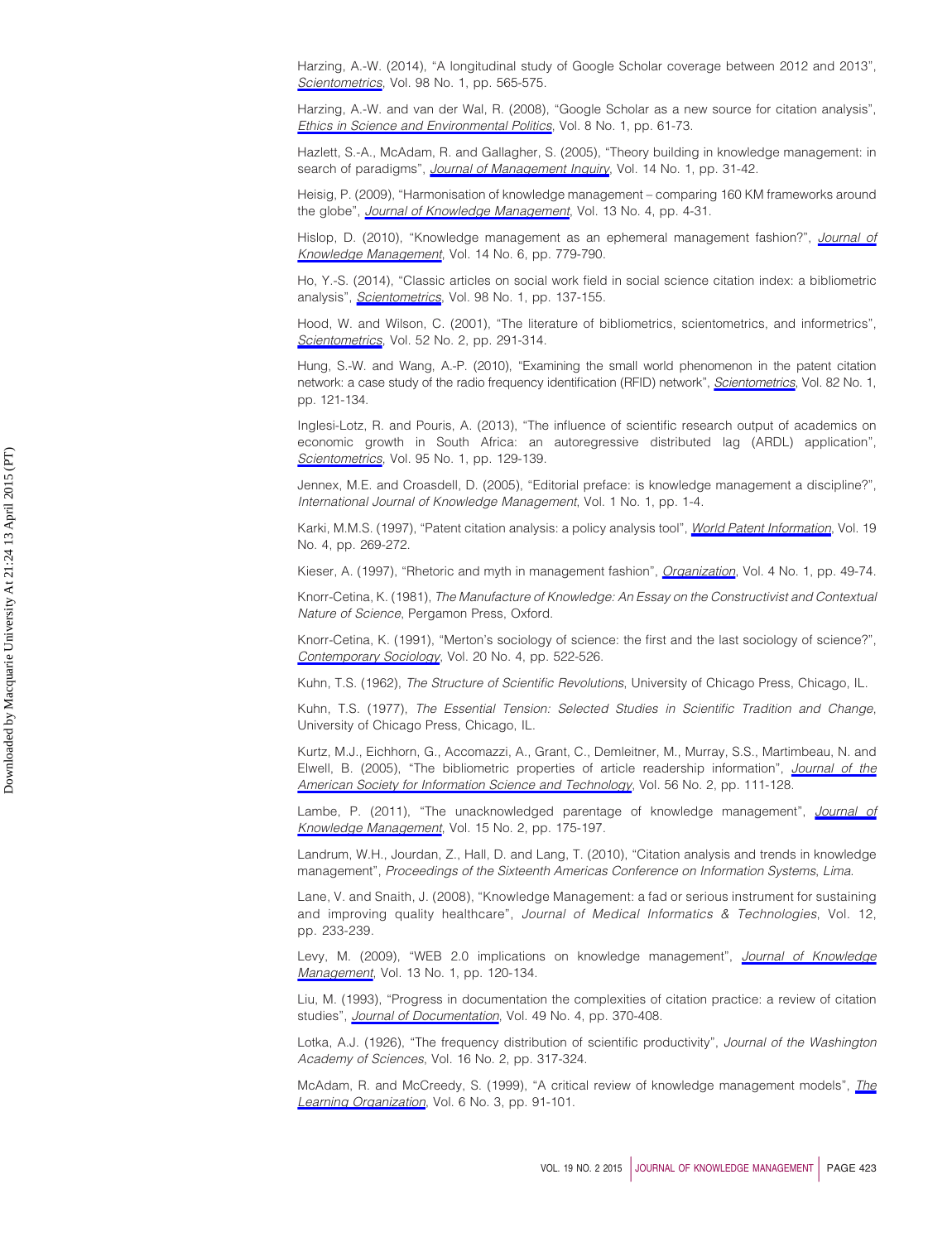<span id="page-23-8"></span>McAllister, P.R., Anderson, R.C. and Narin, F. (1980), "Comparison of peer and citation assessment of the influence of scientific journals", *[Journal of the American Society for Information Science](http://www.emeraldinsight.com/action/showLinks?crossref=10.1002%2Fasi.4630310304&isi=A1980JS01700003)*, Vol. 31 No. 3, pp. 147-152.

<span id="page-23-20"></span>McElroy, M.W. (2000), "Integrating complexity theory, knowledge management and organizational learning", *[Journal of Knowledge Management](http://www.emeraldinsight.com/action/showLinks?system=10.1108%2F13673270010377652)*, Vol. 4 No. 3, pp. 195-203.

<span id="page-23-16"></span>Ma, Z. and Yu, K.-H. (2010), "Research paradigms of contemporary knowledge management studies: 1998-2007", *[Journal of Knowledge Management](http://www.emeraldinsight.com/action/showLinks?system=10.1108%2F13673271011032337)*, Vol. 14 No. 2, pp. 175-189.

<span id="page-23-5"></span>MacRoberts, M.H. and MacRoberts, B.R. (1987), "Another test of the normative theory of citing", *[Journal of the American Society for Information Science](http://www.emeraldinsight.com/action/showLinks?crossref=10.1002%2F%28SICI%291097-4571%28198707%2938%3A4%3C305%3A%3AAID-ASI11%3E3.0.CO%3B2-I&isi=A1987H775500011)*, Vol. 38 No. 4, pp. 305-306.

<span id="page-23-7"></span>MacRoberts, M.H. and MacRoberts, B.R. (1996), "Problems of citation analysis", *[Scientometrics](http://www.emeraldinsight.com/action/showLinks?crossref=10.1007%2FBF02129604&isi=A1996VG50500010)*, Vol. 36 No. 3, pp. 435-444.

<span id="page-23-24"></span>Mårtensson, M. (2000), "A critical review of knowledge management as a management tool", *[Journal](http://www.emeraldinsight.com/action/showLinks?system=10.1108%2F13673270010350002) [of Knowledge Management](http://www.emeraldinsight.com/action/showLinks?system=10.1108%2F13673270010350002)*, Vol. 4 No. 3, pp. 204-216.

<span id="page-23-13"></span>Merton, R.K. (1968), "The Matthew effect in science", *[Science](http://www.emeraldinsight.com/action/showLinks?crossref=10.1126%2Fscience.159.3810.56&isi=A1968A419500007)*, Vol. 159 No. 3810, pp. 56-63.

<span id="page-23-6"></span>Merton, R.K. (1988), "The Matthew effect in science, II: cumulative advantage and the symbolism of intellectual property", *[Isis](http://www.emeraldinsight.com/action/showLinks?crossref=10.1086%2F354848&isi=A1988R872900006)*, Vol. 79 No. 4, pp. 606-623.

<span id="page-23-1"></span>Merton, R.K. (1993), *On the Shoulders of Giants*, University of Chicago Press, Chicago, IL.

<span id="page-23-12"></span>Moed, H.F. (2005), *Citation Analysis in Research Evaluation*, Springer, Dordrecht.

<span id="page-23-9"></span>Mohammadi, E. and Thelwall, M. (2013), "Assessing non-standard article impact using F1000 labels", *[Scientometrics](http://www.emeraldinsight.com/action/showLinks?crossref=10.1007%2Fs11192-013-0993-9&isi=000325475300013)*, Vol. 97 No. 2, pp. 383-395.

<span id="page-23-11"></span>Mohammadi, E., Thelwall, M., Haustein, S. and Larivière, V. (2015), "Who reads research articles? An altmetrics analysis of Mendeley user categories", *Journal of the Association for Information Science and Technology*.

<span id="page-23-25"></span>Mouritsen, J. (2006), "Problematising intellectual capital research: ostensive versus performative IC", *[Accounting, Auditing & Accountability Journal](http://www.emeraldinsight.com/action/showLinks?system=10.1108%2F09513570610709881)*, Vol. 19 No. 6, pp. 820-841.

<span id="page-23-2"></span>Nicolaisen, J. (2007), "Citation analysis", *[Annual Review of Information Science and Technology](http://www.emeraldinsight.com/action/showLinks?crossref=10.1002%2Faris.2007.1440410120&isi=000242813600014)*, Vol. 41 No. 1, pp. 609-641.

<span id="page-23-14"></span>Nieri, M., Saletta, D., Guidi, L., Buti, J., Franceschi, D., Mauro, S. and Pini-Prato, G. (2007), "Citation classics in periodontology: a controlled study", *[Journal of Clinical Periodontology](http://www.emeraldinsight.com/action/showLinks?crossref=10.1111%2Fj.1600-051X.2007.01060.x&isi=000244978300011)*, Vol. 34 No. 4, pp. 349-358.

<span id="page-23-21"></span>Nonaka, I. and Toyama, R. (2003), "The knowledge-creating theory revisited: knowledge creation as a synthesizing process", *[Knowledge Management Research & Practice](http://www.emeraldinsight.com/action/showLinks?crossref=10.1057%2Fpalgrave.kmrp.8500001)*, Vol. 1 No. 1, pp. 2-10.

<span id="page-23-15"></span>Paladugu, R., Schein, M., Gardezi, S. and Wise, L. (2002), "One hundred citation classics in general surgical journals", *[World Journal of Surgery](http://www.emeraldinsight.com/action/showLinks?crossref=10.1007%2Fs00268-002-6376-7&isi=000177946600005)*, Vol. 26 No. 9, pp. 1099-1105.

<span id="page-23-17"></span>Palvia, P., Leary, D., Mao, E., Midha, V., Pinjani, P. and Salam, A.F. (2004), "Research methodologies in MIS: an update", *Communications of the Association for Information Systems*, Vol. 14 No. Article 24, pp. 526-542.

<span id="page-23-18"></span>Palvia, P., Pinjani, P. and Sibley, E.H. (2007), "A profile of information systems research published in Information & Management", *[Information & Management](http://www.emeraldinsight.com/action/showLinks?crossref=10.1016%2Fj.im.2006.10.002&isi=000243743300001)*, Vol. 44 No. 1, pp. 1-11.

<span id="page-23-0"></span>Petty, R. and Guthrie, J. (2000), "Intellectual capital literature review: measurement, reporting and management", *[Journal of Intellectual Capital](http://www.emeraldinsight.com/action/showLinks?system=10.1108%2F14691930010348731)*, Vol. 1 No. 2, pp. 155-176.

<span id="page-23-22"></span>Pfeffer, J. (1993), "Barriers to the advance of organizational science: paradigm development as a dependent variable", *[Academy of Management Review](http://www.emeraldinsight.com/action/showLinks?isi=A1993MC03400001)*, Vol. 18 No. 4, pp. 599-620.

<span id="page-23-10"></span>Plomp, R. (1994), "The highly cited papers of professors as an indicator of a research group's scientific performance", *[Scientometrics](http://www.emeraldinsight.com/action/showLinks?crossref=10.1007%2FBF02033446&isi=A1994NA21800004)*, Vol. 29 No. 3, pp. 377-393.

<span id="page-23-19"></span>Ponzi, L.J. and Koenig, M. (2002), "Knowledge management: another management fad?", *Information Research*, Vol. 8 No. 1.

<span id="page-23-3"></span>Price, D.J.D.S. (1961), *Science Since Babylon*, Yale University Press, New Haven, CT.

<span id="page-23-4"></span>Price, D.J.D.S. (1963), *Little Science, Big Science*, Columbia University Press, New York, NY.

<span id="page-23-23"></span>Prusak, L. (2001), "Where did knowledge management come from?", *[IBM Systems Journal](http://www.emeraldinsight.com/action/showLinks?crossref=10.1147%2Fsj.404.01002&isi=000172016500013)*, Vol. 40 No. 4, pp. 1002-1007.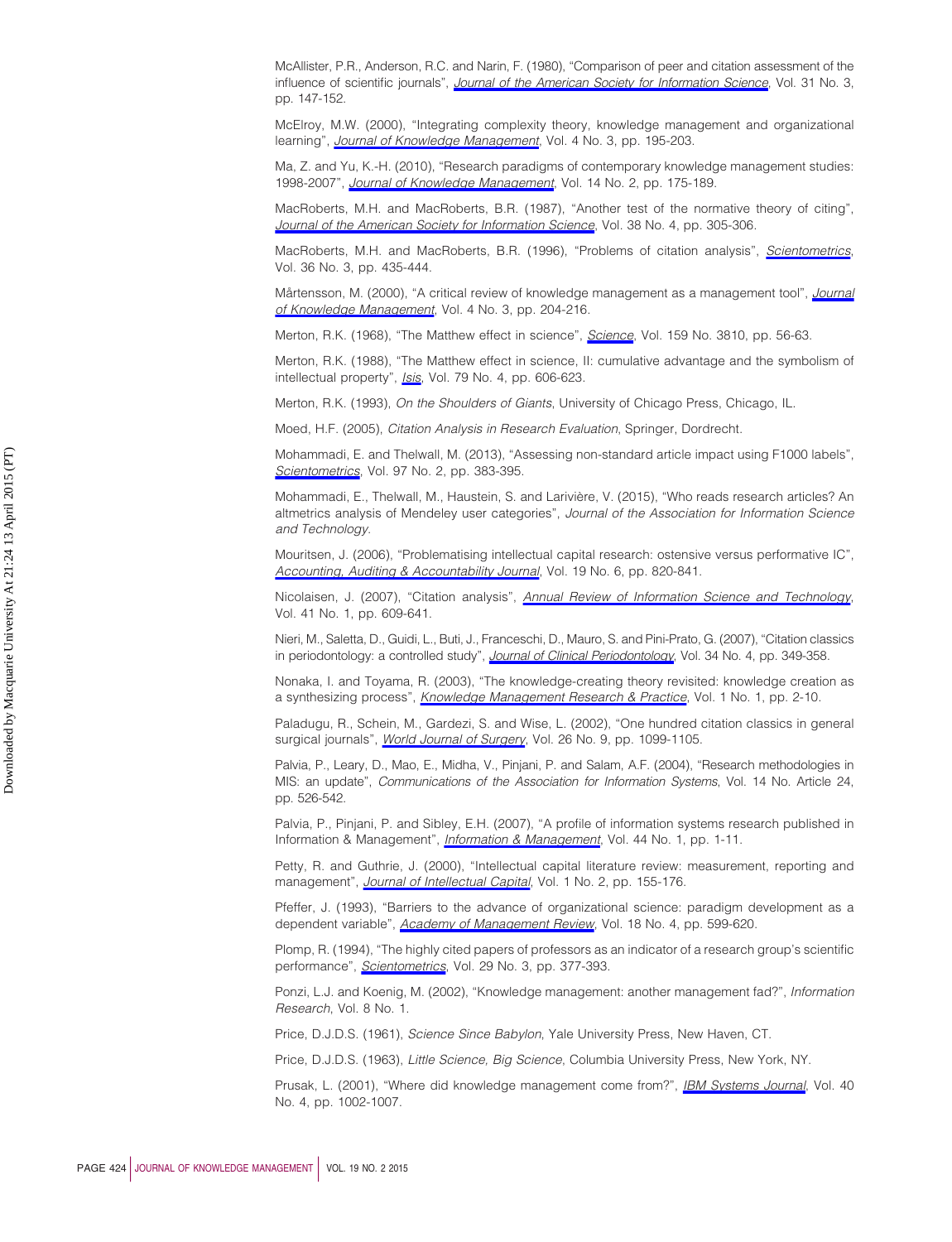<span id="page-24-9"></span>Ragab, M.A.F. and Arisha, A. (2013), "Knowledge management and measurement: a critical review", *[Journal of Knowledge Management](http://www.emeraldinsight.com/action/showLinks?system=10.1108%2FJKM-12-2012-0381)*, Vol. 17 No. 6, pp. 873-901.

<span id="page-24-11"></span>Ratnatunga, J. and Romano, C. (1997), "A 'citation classics' analysis of articles in contemporary small enterprise research", *[Journal of Business Venturing](http://www.emeraldinsight.com/action/showLinks?crossref=10.1016%2FS0883-9026%2896%2900062-6&isi=A1997WW31100004)*, Vol. 12 No. 3, pp. 197-212.

<span id="page-24-10"></span>Ribière, V. and Walter, C. (2013), "10 years of KM theory and practices", *[Knowledge Management](http://www.emeraldinsight.com/action/showLinks?crossref=10.1057%2Fkmrp.2012.64) [Research & Practice](http://www.emeraldinsight.com/action/showLinks?crossref=10.1057%2Fkmrp.2012.64)*, Vol. 11 No. 1, pp. 4-9.

<span id="page-24-17"></span>Riege, A. (2005), "Three-dozen knowledge-sharing barriers managers must consider", *[Journal of](http://www.emeraldinsight.com/action/showLinks?system=10.1108%2F13673270510602746) [Knowledge Management](http://www.emeraldinsight.com/action/showLinks?system=10.1108%2F13673270510602746)*, Vol. 9 No. 3, pp. 18-35.

<span id="page-24-2"></span>Rinia, E.J., van Leeuwen, T.N., van Vuren, H.G. and van Raan, A.F. (1998), "Comparative analysis of a set of bibliometric indicators and central peer review criteria: evaluation of condensed matter physics in the Netherlands", *[Research Policy](http://www.emeraldinsight.com/action/showLinks?crossref=10.1016%2FS0048-7333%2898%2900026-2&isi=000074230700006)*, Vol. 27 No. 1, pp. 95-107.

<span id="page-24-19"></span>Rosen, S. (1981), "The economics of superstars", *[American Economic Review](http://www.emeraldinsight.com/action/showLinks?isi=A1981MU55900002)*, Vol. 71 No. 5, pp. 845-858.

<span id="page-24-15"></span>Scarbrough, H. and Swan, J. (2001), "Explaining the diffusion of knowledge management: the role of fashion", *[British Journal of Management](http://www.emeraldinsight.com/action/showLinks?crossref=10.1111%2F1467-8551.00182&isi=000168061200001)*, Vol. 12 No. 1, pp. 3-12.

<span id="page-24-16"></span>Scarbrough, H., Robertson, M. and Swan, J. (2005), "Professional media and management fashion: the case of knowledge management", *[Scandinavian Journal of Management](http://www.emeraldinsight.com/action/showLinks?crossref=10.1016%2Fj.scaman.2005.02.011)*, Vol. 21 No. 2, pp. 197-208.

<span id="page-24-18"></span>Scholl, W., König, C., Meyer, B. and Heisig, P. (2004), "The future of knowledge management: an international Delphi study", *[Journal of Knowledge Management](http://www.emeraldinsight.com/action/showLinks?system=10.1108%2F13673270410529082)*, Vol. 8 No. 2, pp. 19-35.

<span id="page-24-21"></span>Schulz, P. and Manganote, E. (2012), "Revisiting country research profiles: learning about the scientific cultures", *[Scientometrics](http://www.emeraldinsight.com/action/showLinks?crossref=10.1007%2Fs11192-012-0696-7&isi=000310230400017)*, Vol. 93 No. 2, pp. 517-531.

<span id="page-24-22"></span>Schwartz, D.G. (2005), "The emerging discipline of knowledge management", *[International Journal of](http://www.emeraldinsight.com/action/showLinks?crossref=10.4018%2Fjkm.2005040101) [Knowledge Management](http://www.emeraldinsight.com/action/showLinks?crossref=10.4018%2Fjkm.2005040101)*, Vol. 1 No. 2, pp. 1-11.

<span id="page-24-5"></span>Seglen, P.O. (1992), "The skewness of science", *[Journal of the American Society for Information](http://www.emeraldinsight.com/action/showLinks?crossref=10.1002%2F%28SICI%291097-4571%28199210%2943%3A9%3C628%3A%3AAID-ASI5%3E3.0.CO%3B2-0&isi=A1992JN14200005) [Science](http://www.emeraldinsight.com/action/showLinks?crossref=10.1002%2F%28SICI%291097-4571%28199210%2943%3A9%3C628%3A%3AAID-ASI5%3E3.0.CO%3B2-0&isi=A1992JN14200005)*, Vol. 43 No. 9, pp. 628-638.

<span id="page-24-3"></span>Seng, L.B. and Willett, P. (1995), "The citedness of publications by United Kingdom library schools", *[Journal of Information Science](http://www.emeraldinsight.com/action/showLinks?crossref=10.1177%2F016555159502100109&isi=A1995QK78400009)*, Vol. 21 No. 1, pp. 68-71.

<span id="page-24-6"></span>Serenko, A. (2013), "Meta-analysis of scientometric research of knowledge management: discovering the identity of the discipline", *[Journal of Knowledge Management](http://www.emeraldinsight.com/action/showLinks?system=10.1108%2FJKM-05-2013-0166)*, Vol. 17 No. 5, pp. 773-812.

<span id="page-24-12"></span>Serenko, A. and Bontis, N. (2004), "Meta-review of knowledge management and intellectual capital literature: citation impact and research productivity rankings", *[Knowledge and Process Management](http://www.emeraldinsight.com/action/showLinks?crossref=10.1002%2Fkpm.203)*, Vol. 11 No. 3, pp. 185-198.

<span id="page-24-1"></span>Serenko, A. and Bontis, N. (2013a), "Global ranking of knowledge management and intellectual capital academic journals: 2013 update", *[Journal of Knowledge Management](http://www.emeraldinsight.com/action/showLinks?system=10.1108%2F13673271311315231)*, Vol. 17 No. 2, pp. 307-326.

<span id="page-24-7"></span>Serenko, A. and Bontis, N. (2013b), "The intellectual core and impact of the knowledge management academic discipline", *[Journal of Knowledge Management](http://www.emeraldinsight.com/action/showLinks?system=10.1108%2F13673271311300840)*, Vol. 17 No. 1, pp. 137-155.

<span id="page-24-13"></span>Serenko, A. and Bontis, N. (2013c), "Investigating the current state and impact of the intellectual capital academic discipline", *[Journal of Intellectual Capital](http://www.emeraldinsight.com/action/showLinks?system=10.1108%2FJIC-11-2012-0099)*, Vol. 14 No. 4, pp. 476-500.

<span id="page-24-8"></span>Serenko, A., Bontis, N. and Grant, J. (2009), "A scientometric analysis of the proceedings of the McMaster world congress on the management of intellectual capital and innovation for the 1996-2008 period", *[Journal of Intellectual Capital](http://www.emeraldinsight.com/action/showLinks?system=10.1108%2F14691930910922860)*, Vol. 10 No. 1, pp. 8-21.

<span id="page-24-0"></span>Serenko, A., Bontis, N., Booker, L., Sadeddin, K. and Hardie, T. (2010), "A scientometric analysis of knowledge management and intellectual capital academic literature (1994-2008)", *[Journal of](http://www.emeraldinsight.com/action/showLinks?system=10.1108%2F13673271011015534) [Knowledge Management](http://www.emeraldinsight.com/action/showLinks?system=10.1108%2F13673271011015534)*, Vol. 14 No. 1, pp. 3-23.

<span id="page-24-14"></span>Serenko, A., Cocosila, M. and Turel, O. (2008), "The state and evolution of information systems research in Canada: a scientometric analysis", *[Canadian Journal of Administrative Sciences](http://www.emeraldinsight.com/action/showLinks?crossref=10.1002%2Fcjas.73&isi=000267699900005)*, Vol. 25 No. 4, pp. 279-294.

<span id="page-24-20"></span>Serenko, A., Cox, R.A.K., Bontis, N. and Booker, L.D. (2011), "The superstar phenomenon in the knowledge management and intellectual capital academic discipline", *[Journal of Informetrics](http://www.emeraldinsight.com/action/showLinks?isi=000291032500002)*, Vol. 5 No. 3, pp. 333-345.

<span id="page-24-4"></span>Serenko, A. and Jiao, C. (2012), "Investigating information systems research in Canada", *[Canadian](http://www.emeraldinsight.com/action/showLinks?crossref=10.1002%2Fcjas.214&isi=000301490100003) [Journal of Administrative Sciences](http://www.emeraldinsight.com/action/showLinks?crossref=10.1002%2Fcjas.214&isi=000301490100003)*, Vol. 29 No. 1, pp. 3-24.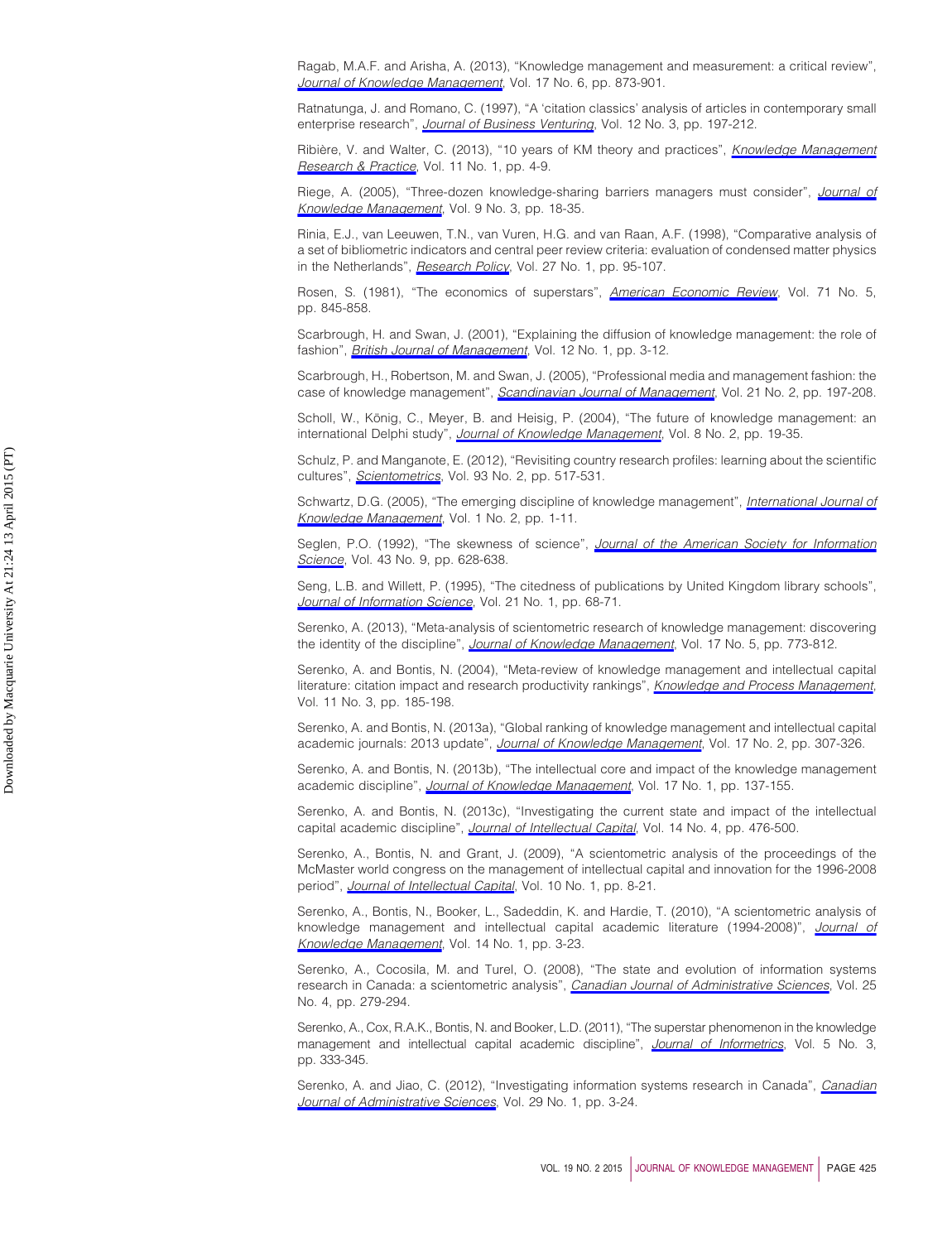<span id="page-25-5"></span>Shapiro, F.R. (1992), "Origins of bibliometrics, citation indexing, and citation analysis: the neglected legal literature", *[Journal of the American Society for Information Science](http://www.emeraldinsight.com/action/showLinks?crossref=10.1002%2F%28SICI%291097-4571%28199206%2943%3A5%3C337%3A%3AAID-ASI2%3E3.0.CO%3B2-T&isi=A1992HV36000001)*, Vol. 43 No. 5, pp. 337-339.

<span id="page-25-9"></span>Sigelman, L. (2006), "The 'American Political Science Review' citation classics", *[The American Political](http://www.emeraldinsight.com/action/showLinks?crossref=10.1017%2FS0003055406212565&isi=000242682200027) [Science Review](http://www.emeraldinsight.com/action/showLinks?crossref=10.1017%2FS0003055406212565&isi=000242682200027)*, Vol. 100 No. 4, pp. 667-669.

<span id="page-25-2"></span>Small, H. (2004), "On the shoulders of Robert Merton: towards a normative theory of citation", *[Scientometrics](http://www.emeraldinsight.com/action/showLinks?crossref=10.1023%2FB%3ASCIE.0000027310.68393.bc&isi=000221337500010)*, Vol. 60 No. 1, pp. 71-79.

<span id="page-25-1"></span>Small, H. (2010), "Referencing through history: how the analysis of landmark scholarly texts can inform citation theory", *[Research Evaluation](http://www.emeraldinsight.com/action/showLinks?crossref=10.3152%2F095820210X503438%3B&isi=000281472600004)*, Vol. 19 No. 3, pp. 185-193.

<span id="page-25-8"></span>Smith, D.R. (2009), "Highly cited articles in environmental and occupational health, 1919-1960", *[Archives of Environmental & Occupational Health](http://www.emeraldinsight.com/action/showLinks?crossref=10.1080%2F19338240903286743&isi=000273316500005)*, Vol. 64 No. S1, pp. 32-42.

<span id="page-25-6"></span>Smith, D.R. (2012), "Impact factors, scientometrics and the history of citation-based research", *[Scientometrics](http://www.emeraldinsight.com/action/showLinks?crossref=10.1007%2Fs11192-012-0685-x&isi=000306547000021)*, Vol. 92 No. 2, pp. 419-427.

<span id="page-25-20"></span>Smith, E.A. (2001), "The role of tacit and explicit knowledge in the workplace", *[Journal of Knowledge](http://www.emeraldinsight.com/action/showLinks?system=10.1108%2F13673270110411733) [Management](http://www.emeraldinsight.com/action/showLinks?system=10.1108%2F13673270110411733)*, Vol. 5 No. 4, pp. 311-321.

<span id="page-25-19"></span>Snowden, D. (2002), "Complex acts of knowing: paradox and descriptive self-awareness", *[Journal of](http://www.emeraldinsight.com/action/showLinks?system=10.1108%2F13673270210424639) [Knowledge Management](http://www.emeraldinsight.com/action/showLinks?system=10.1108%2F13673270210424639)*, Vol. 6 No. 2, pp. 100-111.

<span id="page-25-0"></span>Snyder, H., Cronin, B. and Davenport, E. (1995), "What's the use of citation? Citation analysis as a literature topic in selected disciplines of the social sciences", *[Journal of Information Science](http://www.emeraldinsight.com/action/showLinks?crossref=10.1177%2F016555159502100202&isi=A1995QU83000002)*, Vol. 21 No. 2, pp. 75-85.

<span id="page-25-18"></span>Sveiby, K.-E. and Simons, R. (2002), "Collaborative climate and effectiveness of knowledge work – an empirical study", *[Journal of Knowledge Management](http://www.emeraldinsight.com/action/showLinks?system=10.1108%2F13673270210450388)*, Vol. 6 No. 5, pp. 420-433.

<span id="page-25-3"></span>Tahai, A. and Meyer, M.J. (1999), "A revealed preference study of management journals' direct influences", *[Strategic Management Journal](http://www.emeraldinsight.com/action/showLinks?crossref=10.1002%2F%28SICI%291097-0266%28199903%2920%3A3%3C279%3A%3AAID-SMJ33%3E3.0.CO%3B2-2&isi=000079172600004)*, Vol. 20 No. 3, pp. 279-296.

<span id="page-25-13"></span>Timonen, H. and Paloheimo, K. (2008), "The emergence and diffusion of the concept of knowledge work", *Electronic Journal of Knowledge Management*, Vol. 6 No. 2, pp. 177-190.

<span id="page-25-4"></span>Van Raan, A.F. (2006), "Comparison of the Hirsch-index with standard bibliometric indicators and with peer judgment for 147 chemistry research groups", *[Scientometrics](http://www.emeraldinsight.com/action/showLinks?crossref=10.1556%2FScient.67.2006.3.10&isi=000238261900010)*, Vol. 67 No. 3, pp. 491-502.

<span id="page-25-12"></span>Walstrom, K.A. and Leonard, L.N. (2000), "Citation classics from the information systems literature", *[Information & Management](http://www.emeraldinsight.com/action/showLinks?crossref=10.1016%2FS0378-7206%2800%2900054-9&isi=000089966800001)*, Vol. 38 No. 2, pp. 59-72.

<span id="page-25-7"></span>Walter, C. and Ribière, V. (2013), "A citation and co-citation analysis of 10 years of KM theory and practices", *[Knowledge Management Research & Practice](http://www.emeraldinsight.com/action/showLinks?crossref=10.1057%2Fkmrp.2013.25)*, Vol. 11 No. 3, pp. 221-229.

<span id="page-25-21"></span>Wiig, K.M. (1997a), "Knowledge management: an introduction and perspective", *[Journal of Knowledge](http://www.emeraldinsight.com/action/showLinks?system=10.1108%2F13673279710800682) [Management](http://www.emeraldinsight.com/action/showLinks?system=10.1108%2F13673279710800682)*, Vol. 1 No. 1, pp. 6-14.

<span id="page-25-23"></span>Wiig, K.M. (1997b), "Knowledge management: where did it come from and where will it go?", *[Expert](http://www.emeraldinsight.com/action/showLinks?crossref=10.1016%2FS0957-4174%2897%2900018-3&isi=A1997YB88100002) [Systems with Applications](http://www.emeraldinsight.com/action/showLinks?crossref=10.1016%2FS0957-4174%2897%2900018-3&isi=A1997YB88100002)*, Vol. 13 No. 1, pp. 1-14.

<span id="page-25-16"></span>Wilson, T.D. (2002), "The nonsense of 'knowledge management'", *Information Research*, Vol. 8 No. 1.

<span id="page-25-11"></span>Wrigley, N. and Matthews, S. (1986), "Citation classics and citation levels in geography", *[Area](http://www.emeraldinsight.com/action/showLinks?isi=A1986E759200002)*, Vol. 18 No. 3, pp. 185-194.

<span id="page-25-17"></span>Yahya, S. and Goh, W.-K. (2002), "Managing human resources toward achieving knowledge management", *[Journal of Knowledge Management](http://www.emeraldinsight.com/action/showLinks?system=10.1108%2F13673270210450414)*, Vol. 6 No. 5, pp. 457-468.

<span id="page-25-10"></span>Yang, H. (2009), "The top 40 citation classics in the Journal of the American Society for Information Science and Technology", *[Scientometrics](http://www.emeraldinsight.com/action/showLinks?crossref=10.1007%2Fs11192-007-2011-6&isi=000263155900004)*, Vol. 78 No. 3, pp. 421-426.

<span id="page-25-15"></span>Zack, M., McKeen, J. and Singh, S. (2009), "Knowledge management and organizational performance: an exploratory analysis", *[Journal of Knowledge Management](http://www.emeraldinsight.com/action/showLinks?system=10.1108%2F13673270910997088)*, Vol. 13 No. 6, pp. 392-409.

<span id="page-25-22"></span>Zuckerman, H. (1977), *Scientific Elite*, Free Press, New York, NY.

# Further reading

<span id="page-25-14"></span>Serenko, A., Bontis, N. and Moshonsky, M. (2012), "Books as a knowledge translation mechanism: citation analysis and author survey", *[Journal of Knowledge Management](http://www.emeraldinsight.com/action/showLinks?system=10.1108%2F13673271211238797)*, Vol. 16 No. 3, pp. 495-511.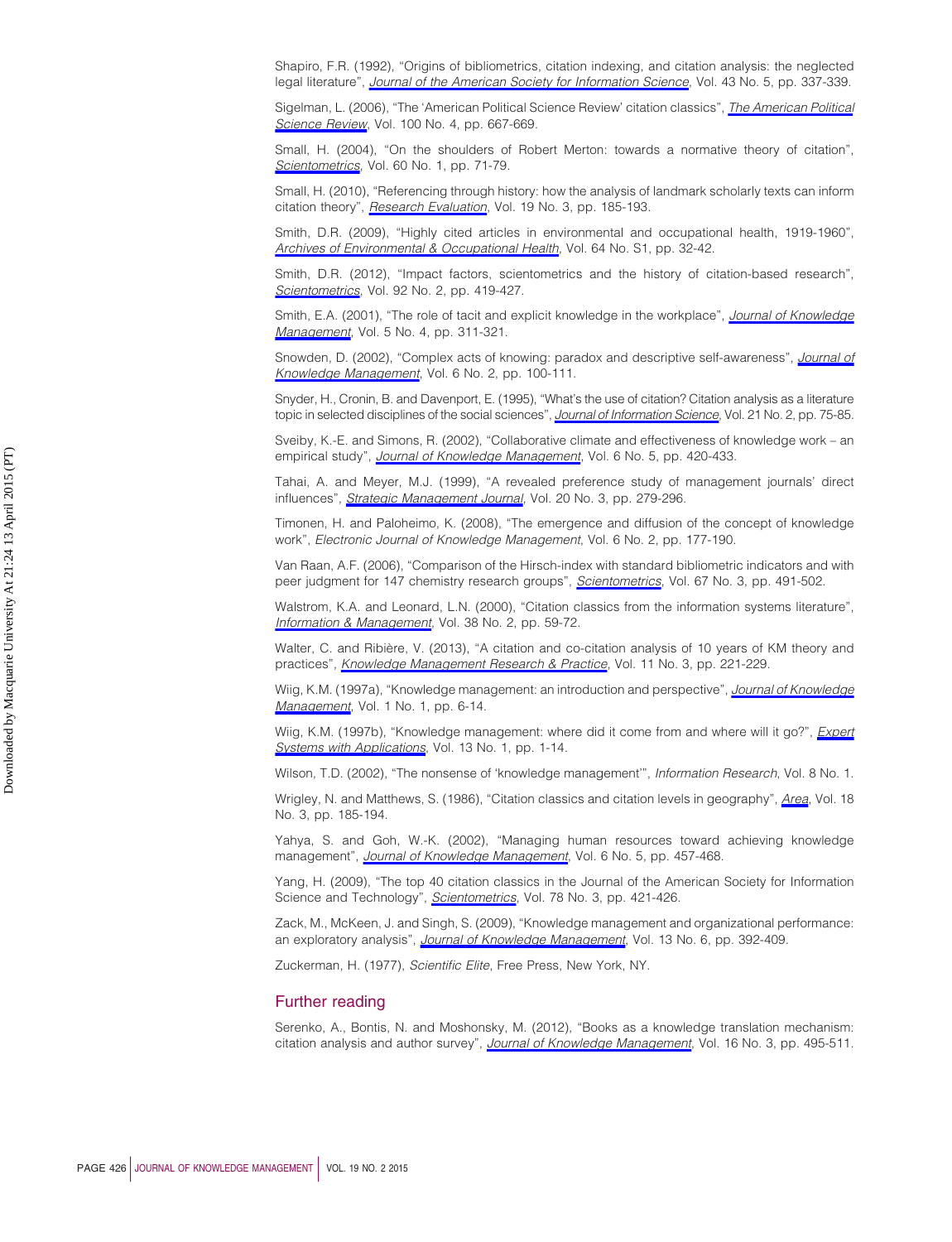# Appendix

### **Table AI** List of citation classics as of January 3, 2014 *Article No. of citations* Hendriks, P. (1999), "Why share knowledge? The influence of ICT on the motivation for knowledge sharing", *Knowledge and Process Management*, Vol. 6 No. 2, pp. 91-100 **953 100 Process 100 Process 100 Process** 100 Process 100 Process 100 Process 100 Process 100 Process 100 Process 100 Process 100 Process 100 Process 100 Proce Ardichvili, A., Page, V. and Wentling, T. (2003), "Motivation and barriers to participation in virtual knowledge-sharing communities of practice", *Journal of Knowledge Management*, Vol. 7 No. 1, pp. 64-77 888 McDermott, R. and O'Dell, C. (2001), "Overcoming cultural barriers to sharing knowledge", *Journal of Knowledge Management*, Vol. 5 No. 1, pp. 76-85 778 Bhatt, G.D. (2001), "Knowledge management in organizations: examining the interaction between technologies, techniques, and people", *Journal of Knowledge Management*, Vol. 5 No. 1, pp. 68-75 752 Snowden, D. (2002), "Complex acts of knowing: paradox and descriptive self-awareness", *Journal of Knowledge Management*, Vol. 6 No. 2, pp. 100-111 693 Swan, J., Newell, S., Scarbrough, H. and Hislop, D. (1999), "Knowledge management and innovation: networks and networking", *Journal of Knowledge Management*, Vol. 3 No. 4, pp. 262-275 662 Nonaka, I. and Toyama, R. (2003), "The knowledge-creating theory revisited: knowledge creation as a synthesizing process", *Knowledge Management Research & Practice*, Vol. 1 No. 1, pp. 2-10 607 Goh, S.C. (2002), "Managing effective knowledge transfer: an integrative framework and some practice implications", *Journal of Knowledge Management*, Vol. 6 No. 1, pp. 23- 30 **544 544** Wiig, K.M. (1997), "Knowledge management: an introduction and perspective", *Journal of Knowledge Management*, Vol. 1 No. 1, pp. 6-14 465 Bollinger, A.S. and Smith, R.D. (2001), "Managing organizational knowledge as a strategic asset", *Journal of Knowledge Management*, Vol. 5 No. 1, pp. 8-18 463 Riege, A. (2005), "Three-dozen knowledge-sharing barriers managers must consider", *Journal of Knowledge Management*, Vol. 9 No. 3, pp. 18-35 442 Mårtensson, M. (2000), "A critical review of knowledge management as a management tool", *Journal of Knowledge Management*, Vol. 4 No. 3, pp. 204- 216 387 Smith, E.A. (2001), "The role of tacit and explicit knowledge in the workplace", *Journal of Knowledge Management*, Vol. 5 No. 4, pp. 311-321 359 van den Hooff, B. and de Ridder, J.A. (2004), "Knowledge sharing in context: the influence of organizational commitment, communication climate and CMC use on knowledge sharing", *Journal of Knowledge Management*, Vol. 8 No. 6, pp. 117-130 355 Deakins, D. and Freel, M. (1998), "Entrepreneurial learning and the growth process in SMEs", *The Learning Organization*, Vol. 5 No. 3, pp. 144-155 348 Hildreth, P., Kimble, C. and Wright, P. (2000), "Communities of practice in the distributed international environment", *Journal of Knowledge Management*, Vol. 4 No. 1, pp. 27-38 340 Seufert, A., von Krogh, G. and Bach, A. (1999), "Towards knowledge networking", *Journal of Knowledge Management*, Vol. 3 No. 3, pp. 180-190 339 Darroch, J. (2005), "Knowledge management, innovation and firm performance", *Journal of Knowledge Management*, Vol. 9 No. 3, pp. 101-115 329 Carneiro, A. (2000), "How does knowledge management influence innovation and competitiveness?", *Journal of Knowledge Management*, Vol. 4 No. 2, pp. 87-98 327 Storey, J. and Barnett, E. (2000), "Knowledge management initiatives: learning from failure", *Journal of Knowledge Management*, Vol. 4 No. 2, pp. 145-156 325 Sveiby, K-E. and Simons, R. (2002), "Collaborative climate and effectiveness of knowledge work–an empirical study", *Journal of Knowledge Management*, Vol. 6 No. 5, pp. 420-433 **311** 311 Kakabadse, N.K., Kakabadse, A. and Kouzmin, A. (2003), "Reviewing the knowledge management literature: towards a taxonomy", *Journal of Knowledge Management*, Vol. 7 No. 4, pp. 75-91 305 Yahya, S. and Goh, W-K. (2002), "Managing human resources toward achieving knowledge management", *Journal of* **Knowledge Management, Vol. 6 No. 5, pp. 457-468** 301 Dervin, B. (1998), "Sense-making theory and practice: an overview of user interests in knowledge seeking and use", *Journal of Knowledge Management*, Vol. 2 No. 2, pp. 36-46 298 Meso, P. and Smith, R. (2000), "A resource-based view of organizational knowledge management systems", *Journal of Knowledge Management*, Vol. 4 No. 3, pp. 224-234 292 uit Beijerse, R.P. (1999), "Questions in knowledge management: defining and conceptualising a phenomenon", *Journal of Knowledge Management*, Vol. 3 No. 2, pp. 94-110 290 Soliman, F. and Spooner, K. (2000), "Strategies for implementing knowledge management: role of human resources management", *Journal of Knowledge Management*, Vol. 4 No. 4, pp. 337-345 280 (*continued*)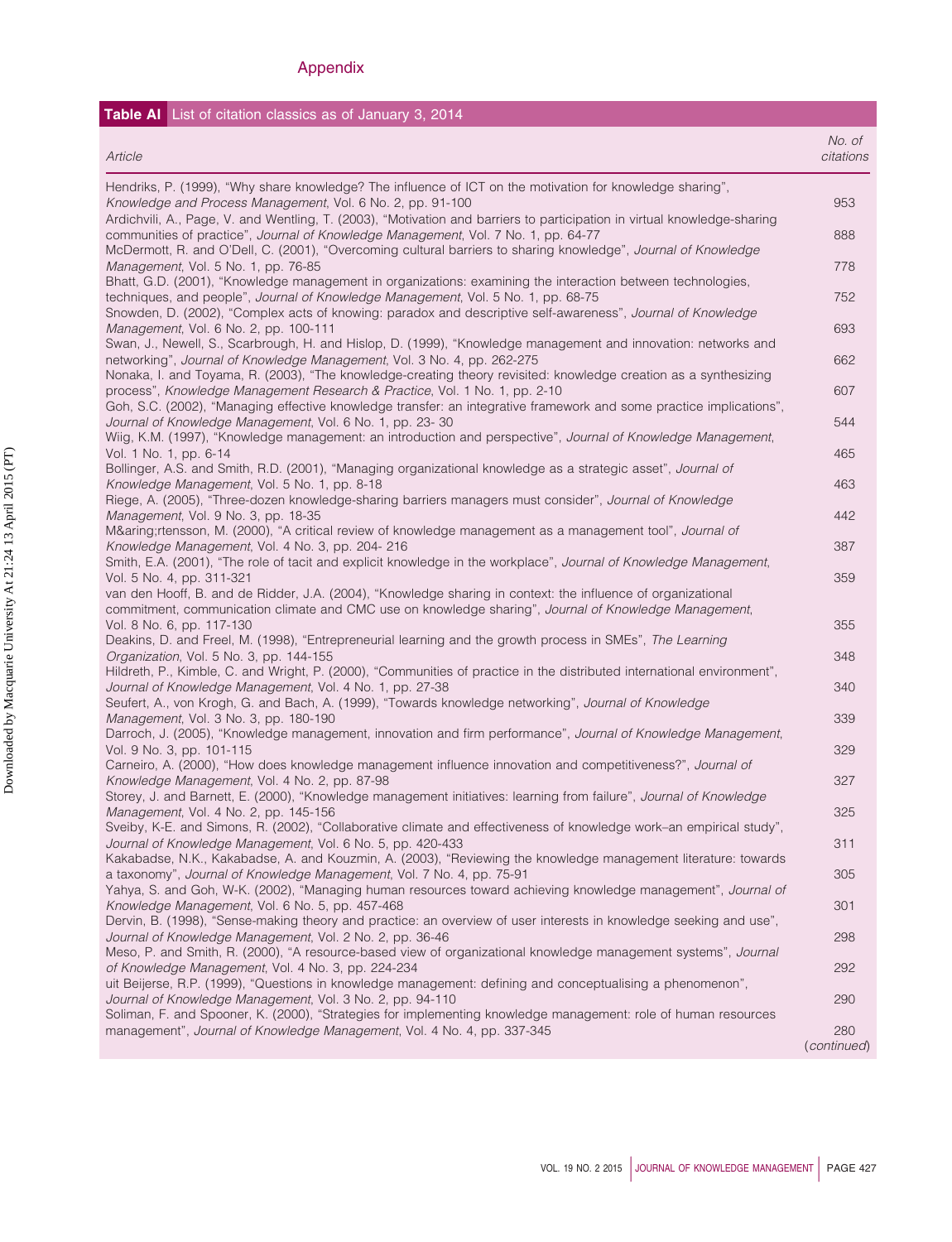| No. of<br>Article<br>citations<br>Gebert, H., Geib, M., Kolbe, L. and Brenner, W. (2003), "Knowledge-enabled customer relationship management:<br>integrating customer relationship management and knowledge management concepts", Journal of Knowledge<br>Management, Vol. 7 No. 5, pp. 107-123<br>271<br>McAdam, R. and McCreedy, S. (1999), "A critical review of knowledge management models", The Learning<br>271<br>Organization, Vol. 6 No. 3, pp. 91-101<br>Binney, D. (2001), "The knowledge management spectrum-understanding the KM landscape", Journal of Knowledge<br>269<br>Management, Vol. 5 No. 1, pp. 33-42<br>Bhatt, G.D. (2000), "Organizing knowledge in the knowledge development cycle", Journal of Knowledge<br>267<br>Management, Vol. 4 No. 1, pp. 15-26<br>Bender, S. and Fish, A. (2000), "The transfer of knowledge and the retention of expertise: the continuing need for<br>255<br>global assignments", Journal of Knowledge Management, Vol. 4 No. 2, pp. 125-137<br>Scharmer, C.O. (2001), "Self-transcending knowledge: sensing and organizing around emerging opportunities",<br>252<br>Journal of Knowledge Management, Vol. 5 No. 2, pp. 137-151<br>Gurteen, D. (1998), "Knowledge, creativity and innovation", Journal of Knowledge Management, Vol. 2 No. 1, pp. 5-13<br>251<br>Wong, K.Y. and Aspinwall, E. (2005), "An empirical study of the important factors for knowledge-management<br>251<br>adoption in the SME sector", Journal of Knowledge Management, Vol. 9 No. 3, pp. 64-82<br>Bennett, R. and Gabriel, H. (1999), "Organisational factors and knowledge management within large marketing<br>246<br>departments: an empirical study", Journal of Knowledge Management, Vol. 3 No. 3, pp. 212-225<br>uit Beijerse, R.P. (2000), "Knowledge management in small and medium-sized companies: knowledge management<br>241<br>for entrepreneurs", Journal of Knowledge Management, Vol. 4 No. 2, pp. 162-179<br>Pan, S.L. and Scarbrough, H. (1998), "A socio-technical view of knowledge sharing at Buckman Laboratories",<br>231<br>Journal of Knowledge Management, Vol. 2 No. 1, pp. 55-66<br>McAdam, R. and Reid, R. (2001) "SME and large organisation perceptions of knowledge management: comparisons<br>228<br>and contrasts", Journal of Knowledge Management, Vol. 5 No. 3, pp. 231-241<br>McElroy, M.W. (2000), "Integrating complexity theory, knowledge management and organizational learning", Journal<br>228<br>of Knowledge Management, Vol. 4 No. 3, pp. 195-203<br>Davenport, T.H. and Völpel, S.C. (2001), "The rise of knowledge towards attention management", Journal of<br>226<br>Knowledge Management, Vol. 5 No. 3, pp. 212-222<br>Syed-Ikhsan, S.O.S. and Rowland, F. (2004), "Knowledge management in a public organization: a study on the<br>225<br>relationship between organizational elements and the performance of knowledge transfer", Journal of Knowledge<br>Management, Vol. 8 No. 2, pp. 95-111<br>Chase, R.L. (1997), "The knowledge-based organization: an international survey", Journal of Knowledge Management,<br>224<br>Vol. 1 No. 1, pp. 38-49<br>Wang, C.L. and Ahmed, P.K. (2003), "Organisational learning: a critical review", The Learning Organization,<br>224<br>Vol. 10 No. 1, pp. 8-17<br>Ardichvili, A., Maurer, M., Li, W., Wentling, T. and Stuedemann, R. (2006), "Cultural influences on knowledge sharing<br>223<br>through online communities of practice", Journal of Knowledge Management, Vol. 10 No. 1, pp. 94-107<br>Malhotra, Y. (2005), "Integrating knowledge management technologies in organizational business processes: getting<br>221<br>real time enterprises to deliver real business performance", Journal of Knowledge Management, Vol. 9 No. 1, pp. 7-28<br>Al-Alawi, A.I., Al-Marzooqi, N.Y. and Mohammed, Y.F. (2007), "Organizational culture and knowledge sharing: critical<br>219<br>success factors", Journal of Knowledge Management, Vol. 11 No. 2, pp. 22-42<br>du Plessis, M. (2007), "The role of knowledge management in innovation", Journal of Knowledge Management,<br>217<br>Vol. 11 No. 4, pp. 20-29<br>Wiig, K.M. (1999), "What future knowledge management users may expect", Journal of Knowledge Management, Vol.<br>216<br>3 No. 2, pp. 155-166<br>Lang, J.C. (2001), "Managerial concerns in knowledge management", Journal of Knowledge Management,<br>212<br>Vol. 5 No. 1, pp. 43-59<br>Skyrme, D. and Amidon, D. (1997), "The knowledge agenda", Journal of Knowledge Management, Vol. 1 No. 1, pp.<br>212<br>$27 - 37$<br>McCampbell, A.S., Clare, L.M. and Gitters, S.H. (1999), "Knowledge management: the new challenge for the 21st<br>201<br>century", Journal of Knowledge Management, Vol. 3 No. 3, pp. 172-179<br>Bhatt, G.D. (2002), "Management strategies for individual knowledge and organizational knowledge", Journal of<br>200<br>Knowledge Management, Vol. 6 No. 1, pp. 31-39<br>Serenko, A. and Bontis, N. (2004), "Meta-review of knowledge management and intellectual capital literature: citation<br>199<br>impact and research productivity rankings", Knowledge and Process Management, Vol. 11 No. 3, pp. 185-198<br>Cothrel, J. and Williams, R.L. (1999), "On-line communities: helping them form and grow", Journal of Knowledge<br>197<br>Management, Vol. 3 No. 1, pp. 54-60 | <b>Table AI</b> |             |
|-------------------------------------------------------------------------------------------------------------------------------------------------------------------------------------------------------------------------------------------------------------------------------------------------------------------------------------------------------------------------------------------------------------------------------------------------------------------------------------------------------------------------------------------------------------------------------------------------------------------------------------------------------------------------------------------------------------------------------------------------------------------------------------------------------------------------------------------------------------------------------------------------------------------------------------------------------------------------------------------------------------------------------------------------------------------------------------------------------------------------------------------------------------------------------------------------------------------------------------------------------------------------------------------------------------------------------------------------------------------------------------------------------------------------------------------------------------------------------------------------------------------------------------------------------------------------------------------------------------------------------------------------------------------------------------------------------------------------------------------------------------------------------------------------------------------------------------------------------------------------------------------------------------------------------------------------------------------------------------------------------------------------------------------------------------------------------------------------------------------------------------------------------------------------------------------------------------------------------------------------------------------------------------------------------------------------------------------------------------------------------------------------------------------------------------------------------------------------------------------------------------------------------------------------------------------------------------------------------------------------------------------------------------------------------------------------------------------------------------------------------------------------------------------------------------------------------------------------------------------------------------------------------------------------------------------------------------------------------------------------------------------------------------------------------------------------------------------------------------------------------------------------------------------------------------------------------------------------------------------------------------------------------------------------------------------------------------------------------------------------------------------------------------------------------------------------------------------------------------------------------------------------------------------------------------------------------------------------------------------------------------------------------------------------------------------------------------------------------------------------------------------------------------------------------------------------------------------------------------------------------------------------------------------------------------------------------------------------------------------------------------------------------------------------------------------------------------------------------------------------------------------------------------------------------------------------------------------------------------------------------------------------------------------------------------------------------------------------------------------------------------------------------------------------------------------------------------------------------------------------------------------------------------------------------------------------------------------------------------------------------------------------------------------------------------------------------------------------------------------------------------------------------------------------------------------------------------------------------------------------------------------------------------------------------------------------------------------------------------------------------------------------------------------------------------------------------------------------------------------------------------------------------------------------------------------------------------------------------------------------------------------------------------------------------------------------------------------------------------------------------|-----------------|-------------|
|                                                                                                                                                                                                                                                                                                                                                                                                                                                                                                                                                                                                                                                                                                                                                                                                                                                                                                                                                                                                                                                                                                                                                                                                                                                                                                                                                                                                                                                                                                                                                                                                                                                                                                                                                                                                                                                                                                                                                                                                                                                                                                                                                                                                                                                                                                                                                                                                                                                                                                                                                                                                                                                                                                                                                                                                                                                                                                                                                                                                                                                                                                                                                                                                                                                                                                                                                                                                                                                                                                                                                                                                                                                                                                                                                                                                                                                                                                                                                                                                                                                                                                                                                                                                                                                                                                                                                                                                                                                                                                                                                                                                                                                                                                                                                                                                                                                                                                                                                                                                                                                                                                                                                                                                                                                                                                                                                                               |                 |             |
|                                                                                                                                                                                                                                                                                                                                                                                                                                                                                                                                                                                                                                                                                                                                                                                                                                                                                                                                                                                                                                                                                                                                                                                                                                                                                                                                                                                                                                                                                                                                                                                                                                                                                                                                                                                                                                                                                                                                                                                                                                                                                                                                                                                                                                                                                                                                                                                                                                                                                                                                                                                                                                                                                                                                                                                                                                                                                                                                                                                                                                                                                                                                                                                                                                                                                                                                                                                                                                                                                                                                                                                                                                                                                                                                                                                                                                                                                                                                                                                                                                                                                                                                                                                                                                                                                                                                                                                                                                                                                                                                                                                                                                                                                                                                                                                                                                                                                                                                                                                                                                                                                                                                                                                                                                                                                                                                                                               |                 |             |
|                                                                                                                                                                                                                                                                                                                                                                                                                                                                                                                                                                                                                                                                                                                                                                                                                                                                                                                                                                                                                                                                                                                                                                                                                                                                                                                                                                                                                                                                                                                                                                                                                                                                                                                                                                                                                                                                                                                                                                                                                                                                                                                                                                                                                                                                                                                                                                                                                                                                                                                                                                                                                                                                                                                                                                                                                                                                                                                                                                                                                                                                                                                                                                                                                                                                                                                                                                                                                                                                                                                                                                                                                                                                                                                                                                                                                                                                                                                                                                                                                                                                                                                                                                                                                                                                                                                                                                                                                                                                                                                                                                                                                                                                                                                                                                                                                                                                                                                                                                                                                                                                                                                                                                                                                                                                                                                                                                               |                 |             |
|                                                                                                                                                                                                                                                                                                                                                                                                                                                                                                                                                                                                                                                                                                                                                                                                                                                                                                                                                                                                                                                                                                                                                                                                                                                                                                                                                                                                                                                                                                                                                                                                                                                                                                                                                                                                                                                                                                                                                                                                                                                                                                                                                                                                                                                                                                                                                                                                                                                                                                                                                                                                                                                                                                                                                                                                                                                                                                                                                                                                                                                                                                                                                                                                                                                                                                                                                                                                                                                                                                                                                                                                                                                                                                                                                                                                                                                                                                                                                                                                                                                                                                                                                                                                                                                                                                                                                                                                                                                                                                                                                                                                                                                                                                                                                                                                                                                                                                                                                                                                                                                                                                                                                                                                                                                                                                                                                                               |                 |             |
|                                                                                                                                                                                                                                                                                                                                                                                                                                                                                                                                                                                                                                                                                                                                                                                                                                                                                                                                                                                                                                                                                                                                                                                                                                                                                                                                                                                                                                                                                                                                                                                                                                                                                                                                                                                                                                                                                                                                                                                                                                                                                                                                                                                                                                                                                                                                                                                                                                                                                                                                                                                                                                                                                                                                                                                                                                                                                                                                                                                                                                                                                                                                                                                                                                                                                                                                                                                                                                                                                                                                                                                                                                                                                                                                                                                                                                                                                                                                                                                                                                                                                                                                                                                                                                                                                                                                                                                                                                                                                                                                                                                                                                                                                                                                                                                                                                                                                                                                                                                                                                                                                                                                                                                                                                                                                                                                                                               |                 |             |
|                                                                                                                                                                                                                                                                                                                                                                                                                                                                                                                                                                                                                                                                                                                                                                                                                                                                                                                                                                                                                                                                                                                                                                                                                                                                                                                                                                                                                                                                                                                                                                                                                                                                                                                                                                                                                                                                                                                                                                                                                                                                                                                                                                                                                                                                                                                                                                                                                                                                                                                                                                                                                                                                                                                                                                                                                                                                                                                                                                                                                                                                                                                                                                                                                                                                                                                                                                                                                                                                                                                                                                                                                                                                                                                                                                                                                                                                                                                                                                                                                                                                                                                                                                                                                                                                                                                                                                                                                                                                                                                                                                                                                                                                                                                                                                                                                                                                                                                                                                                                                                                                                                                                                                                                                                                                                                                                                                               |                 |             |
|                                                                                                                                                                                                                                                                                                                                                                                                                                                                                                                                                                                                                                                                                                                                                                                                                                                                                                                                                                                                                                                                                                                                                                                                                                                                                                                                                                                                                                                                                                                                                                                                                                                                                                                                                                                                                                                                                                                                                                                                                                                                                                                                                                                                                                                                                                                                                                                                                                                                                                                                                                                                                                                                                                                                                                                                                                                                                                                                                                                                                                                                                                                                                                                                                                                                                                                                                                                                                                                                                                                                                                                                                                                                                                                                                                                                                                                                                                                                                                                                                                                                                                                                                                                                                                                                                                                                                                                                                                                                                                                                                                                                                                                                                                                                                                                                                                                                                                                                                                                                                                                                                                                                                                                                                                                                                                                                                                               |                 |             |
|                                                                                                                                                                                                                                                                                                                                                                                                                                                                                                                                                                                                                                                                                                                                                                                                                                                                                                                                                                                                                                                                                                                                                                                                                                                                                                                                                                                                                                                                                                                                                                                                                                                                                                                                                                                                                                                                                                                                                                                                                                                                                                                                                                                                                                                                                                                                                                                                                                                                                                                                                                                                                                                                                                                                                                                                                                                                                                                                                                                                                                                                                                                                                                                                                                                                                                                                                                                                                                                                                                                                                                                                                                                                                                                                                                                                                                                                                                                                                                                                                                                                                                                                                                                                                                                                                                                                                                                                                                                                                                                                                                                                                                                                                                                                                                                                                                                                                                                                                                                                                                                                                                                                                                                                                                                                                                                                                                               |                 |             |
|                                                                                                                                                                                                                                                                                                                                                                                                                                                                                                                                                                                                                                                                                                                                                                                                                                                                                                                                                                                                                                                                                                                                                                                                                                                                                                                                                                                                                                                                                                                                                                                                                                                                                                                                                                                                                                                                                                                                                                                                                                                                                                                                                                                                                                                                                                                                                                                                                                                                                                                                                                                                                                                                                                                                                                                                                                                                                                                                                                                                                                                                                                                                                                                                                                                                                                                                                                                                                                                                                                                                                                                                                                                                                                                                                                                                                                                                                                                                                                                                                                                                                                                                                                                                                                                                                                                                                                                                                                                                                                                                                                                                                                                                                                                                                                                                                                                                                                                                                                                                                                                                                                                                                                                                                                                                                                                                                                               |                 |             |
|                                                                                                                                                                                                                                                                                                                                                                                                                                                                                                                                                                                                                                                                                                                                                                                                                                                                                                                                                                                                                                                                                                                                                                                                                                                                                                                                                                                                                                                                                                                                                                                                                                                                                                                                                                                                                                                                                                                                                                                                                                                                                                                                                                                                                                                                                                                                                                                                                                                                                                                                                                                                                                                                                                                                                                                                                                                                                                                                                                                                                                                                                                                                                                                                                                                                                                                                                                                                                                                                                                                                                                                                                                                                                                                                                                                                                                                                                                                                                                                                                                                                                                                                                                                                                                                                                                                                                                                                                                                                                                                                                                                                                                                                                                                                                                                                                                                                                                                                                                                                                                                                                                                                                                                                                                                                                                                                                                               |                 |             |
|                                                                                                                                                                                                                                                                                                                                                                                                                                                                                                                                                                                                                                                                                                                                                                                                                                                                                                                                                                                                                                                                                                                                                                                                                                                                                                                                                                                                                                                                                                                                                                                                                                                                                                                                                                                                                                                                                                                                                                                                                                                                                                                                                                                                                                                                                                                                                                                                                                                                                                                                                                                                                                                                                                                                                                                                                                                                                                                                                                                                                                                                                                                                                                                                                                                                                                                                                                                                                                                                                                                                                                                                                                                                                                                                                                                                                                                                                                                                                                                                                                                                                                                                                                                                                                                                                                                                                                                                                                                                                                                                                                                                                                                                                                                                                                                                                                                                                                                                                                                                                                                                                                                                                                                                                                                                                                                                                                               |                 |             |
|                                                                                                                                                                                                                                                                                                                                                                                                                                                                                                                                                                                                                                                                                                                                                                                                                                                                                                                                                                                                                                                                                                                                                                                                                                                                                                                                                                                                                                                                                                                                                                                                                                                                                                                                                                                                                                                                                                                                                                                                                                                                                                                                                                                                                                                                                                                                                                                                                                                                                                                                                                                                                                                                                                                                                                                                                                                                                                                                                                                                                                                                                                                                                                                                                                                                                                                                                                                                                                                                                                                                                                                                                                                                                                                                                                                                                                                                                                                                                                                                                                                                                                                                                                                                                                                                                                                                                                                                                                                                                                                                                                                                                                                                                                                                                                                                                                                                                                                                                                                                                                                                                                                                                                                                                                                                                                                                                                               |                 |             |
|                                                                                                                                                                                                                                                                                                                                                                                                                                                                                                                                                                                                                                                                                                                                                                                                                                                                                                                                                                                                                                                                                                                                                                                                                                                                                                                                                                                                                                                                                                                                                                                                                                                                                                                                                                                                                                                                                                                                                                                                                                                                                                                                                                                                                                                                                                                                                                                                                                                                                                                                                                                                                                                                                                                                                                                                                                                                                                                                                                                                                                                                                                                                                                                                                                                                                                                                                                                                                                                                                                                                                                                                                                                                                                                                                                                                                                                                                                                                                                                                                                                                                                                                                                                                                                                                                                                                                                                                                                                                                                                                                                                                                                                                                                                                                                                                                                                                                                                                                                                                                                                                                                                                                                                                                                                                                                                                                                               |                 |             |
|                                                                                                                                                                                                                                                                                                                                                                                                                                                                                                                                                                                                                                                                                                                                                                                                                                                                                                                                                                                                                                                                                                                                                                                                                                                                                                                                                                                                                                                                                                                                                                                                                                                                                                                                                                                                                                                                                                                                                                                                                                                                                                                                                                                                                                                                                                                                                                                                                                                                                                                                                                                                                                                                                                                                                                                                                                                                                                                                                                                                                                                                                                                                                                                                                                                                                                                                                                                                                                                                                                                                                                                                                                                                                                                                                                                                                                                                                                                                                                                                                                                                                                                                                                                                                                                                                                                                                                                                                                                                                                                                                                                                                                                                                                                                                                                                                                                                                                                                                                                                                                                                                                                                                                                                                                                                                                                                                                               |                 |             |
|                                                                                                                                                                                                                                                                                                                                                                                                                                                                                                                                                                                                                                                                                                                                                                                                                                                                                                                                                                                                                                                                                                                                                                                                                                                                                                                                                                                                                                                                                                                                                                                                                                                                                                                                                                                                                                                                                                                                                                                                                                                                                                                                                                                                                                                                                                                                                                                                                                                                                                                                                                                                                                                                                                                                                                                                                                                                                                                                                                                                                                                                                                                                                                                                                                                                                                                                                                                                                                                                                                                                                                                                                                                                                                                                                                                                                                                                                                                                                                                                                                                                                                                                                                                                                                                                                                                                                                                                                                                                                                                                                                                                                                                                                                                                                                                                                                                                                                                                                                                                                                                                                                                                                                                                                                                                                                                                                                               |                 |             |
|                                                                                                                                                                                                                                                                                                                                                                                                                                                                                                                                                                                                                                                                                                                                                                                                                                                                                                                                                                                                                                                                                                                                                                                                                                                                                                                                                                                                                                                                                                                                                                                                                                                                                                                                                                                                                                                                                                                                                                                                                                                                                                                                                                                                                                                                                                                                                                                                                                                                                                                                                                                                                                                                                                                                                                                                                                                                                                                                                                                                                                                                                                                                                                                                                                                                                                                                                                                                                                                                                                                                                                                                                                                                                                                                                                                                                                                                                                                                                                                                                                                                                                                                                                                                                                                                                                                                                                                                                                                                                                                                                                                                                                                                                                                                                                                                                                                                                                                                                                                                                                                                                                                                                                                                                                                                                                                                                                               |                 |             |
|                                                                                                                                                                                                                                                                                                                                                                                                                                                                                                                                                                                                                                                                                                                                                                                                                                                                                                                                                                                                                                                                                                                                                                                                                                                                                                                                                                                                                                                                                                                                                                                                                                                                                                                                                                                                                                                                                                                                                                                                                                                                                                                                                                                                                                                                                                                                                                                                                                                                                                                                                                                                                                                                                                                                                                                                                                                                                                                                                                                                                                                                                                                                                                                                                                                                                                                                                                                                                                                                                                                                                                                                                                                                                                                                                                                                                                                                                                                                                                                                                                                                                                                                                                                                                                                                                                                                                                                                                                                                                                                                                                                                                                                                                                                                                                                                                                                                                                                                                                                                                                                                                                                                                                                                                                                                                                                                                                               |                 |             |
|                                                                                                                                                                                                                                                                                                                                                                                                                                                                                                                                                                                                                                                                                                                                                                                                                                                                                                                                                                                                                                                                                                                                                                                                                                                                                                                                                                                                                                                                                                                                                                                                                                                                                                                                                                                                                                                                                                                                                                                                                                                                                                                                                                                                                                                                                                                                                                                                                                                                                                                                                                                                                                                                                                                                                                                                                                                                                                                                                                                                                                                                                                                                                                                                                                                                                                                                                                                                                                                                                                                                                                                                                                                                                                                                                                                                                                                                                                                                                                                                                                                                                                                                                                                                                                                                                                                                                                                                                                                                                                                                                                                                                                                                                                                                                                                                                                                                                                                                                                                                                                                                                                                                                                                                                                                                                                                                                                               |                 |             |
|                                                                                                                                                                                                                                                                                                                                                                                                                                                                                                                                                                                                                                                                                                                                                                                                                                                                                                                                                                                                                                                                                                                                                                                                                                                                                                                                                                                                                                                                                                                                                                                                                                                                                                                                                                                                                                                                                                                                                                                                                                                                                                                                                                                                                                                                                                                                                                                                                                                                                                                                                                                                                                                                                                                                                                                                                                                                                                                                                                                                                                                                                                                                                                                                                                                                                                                                                                                                                                                                                                                                                                                                                                                                                                                                                                                                                                                                                                                                                                                                                                                                                                                                                                                                                                                                                                                                                                                                                                                                                                                                                                                                                                                                                                                                                                                                                                                                                                                                                                                                                                                                                                                                                                                                                                                                                                                                                                               |                 |             |
|                                                                                                                                                                                                                                                                                                                                                                                                                                                                                                                                                                                                                                                                                                                                                                                                                                                                                                                                                                                                                                                                                                                                                                                                                                                                                                                                                                                                                                                                                                                                                                                                                                                                                                                                                                                                                                                                                                                                                                                                                                                                                                                                                                                                                                                                                                                                                                                                                                                                                                                                                                                                                                                                                                                                                                                                                                                                                                                                                                                                                                                                                                                                                                                                                                                                                                                                                                                                                                                                                                                                                                                                                                                                                                                                                                                                                                                                                                                                                                                                                                                                                                                                                                                                                                                                                                                                                                                                                                                                                                                                                                                                                                                                                                                                                                                                                                                                                                                                                                                                                                                                                                                                                                                                                                                                                                                                                                               |                 |             |
|                                                                                                                                                                                                                                                                                                                                                                                                                                                                                                                                                                                                                                                                                                                                                                                                                                                                                                                                                                                                                                                                                                                                                                                                                                                                                                                                                                                                                                                                                                                                                                                                                                                                                                                                                                                                                                                                                                                                                                                                                                                                                                                                                                                                                                                                                                                                                                                                                                                                                                                                                                                                                                                                                                                                                                                                                                                                                                                                                                                                                                                                                                                                                                                                                                                                                                                                                                                                                                                                                                                                                                                                                                                                                                                                                                                                                                                                                                                                                                                                                                                                                                                                                                                                                                                                                                                                                                                                                                                                                                                                                                                                                                                                                                                                                                                                                                                                                                                                                                                                                                                                                                                                                                                                                                                                                                                                                                               |                 |             |
|                                                                                                                                                                                                                                                                                                                                                                                                                                                                                                                                                                                                                                                                                                                                                                                                                                                                                                                                                                                                                                                                                                                                                                                                                                                                                                                                                                                                                                                                                                                                                                                                                                                                                                                                                                                                                                                                                                                                                                                                                                                                                                                                                                                                                                                                                                                                                                                                                                                                                                                                                                                                                                                                                                                                                                                                                                                                                                                                                                                                                                                                                                                                                                                                                                                                                                                                                                                                                                                                                                                                                                                                                                                                                                                                                                                                                                                                                                                                                                                                                                                                                                                                                                                                                                                                                                                                                                                                                                                                                                                                                                                                                                                                                                                                                                                                                                                                                                                                                                                                                                                                                                                                                                                                                                                                                                                                                                               |                 |             |
|                                                                                                                                                                                                                                                                                                                                                                                                                                                                                                                                                                                                                                                                                                                                                                                                                                                                                                                                                                                                                                                                                                                                                                                                                                                                                                                                                                                                                                                                                                                                                                                                                                                                                                                                                                                                                                                                                                                                                                                                                                                                                                                                                                                                                                                                                                                                                                                                                                                                                                                                                                                                                                                                                                                                                                                                                                                                                                                                                                                                                                                                                                                                                                                                                                                                                                                                                                                                                                                                                                                                                                                                                                                                                                                                                                                                                                                                                                                                                                                                                                                                                                                                                                                                                                                                                                                                                                                                                                                                                                                                                                                                                                                                                                                                                                                                                                                                                                                                                                                                                                                                                                                                                                                                                                                                                                                                                                               |                 |             |
|                                                                                                                                                                                                                                                                                                                                                                                                                                                                                                                                                                                                                                                                                                                                                                                                                                                                                                                                                                                                                                                                                                                                                                                                                                                                                                                                                                                                                                                                                                                                                                                                                                                                                                                                                                                                                                                                                                                                                                                                                                                                                                                                                                                                                                                                                                                                                                                                                                                                                                                                                                                                                                                                                                                                                                                                                                                                                                                                                                                                                                                                                                                                                                                                                                                                                                                                                                                                                                                                                                                                                                                                                                                                                                                                                                                                                                                                                                                                                                                                                                                                                                                                                                                                                                                                                                                                                                                                                                                                                                                                                                                                                                                                                                                                                                                                                                                                                                                                                                                                                                                                                                                                                                                                                                                                                                                                                                               |                 |             |
|                                                                                                                                                                                                                                                                                                                                                                                                                                                                                                                                                                                                                                                                                                                                                                                                                                                                                                                                                                                                                                                                                                                                                                                                                                                                                                                                                                                                                                                                                                                                                                                                                                                                                                                                                                                                                                                                                                                                                                                                                                                                                                                                                                                                                                                                                                                                                                                                                                                                                                                                                                                                                                                                                                                                                                                                                                                                                                                                                                                                                                                                                                                                                                                                                                                                                                                                                                                                                                                                                                                                                                                                                                                                                                                                                                                                                                                                                                                                                                                                                                                                                                                                                                                                                                                                                                                                                                                                                                                                                                                                                                                                                                                                                                                                                                                                                                                                                                                                                                                                                                                                                                                                                                                                                                                                                                                                                                               |                 |             |
|                                                                                                                                                                                                                                                                                                                                                                                                                                                                                                                                                                                                                                                                                                                                                                                                                                                                                                                                                                                                                                                                                                                                                                                                                                                                                                                                                                                                                                                                                                                                                                                                                                                                                                                                                                                                                                                                                                                                                                                                                                                                                                                                                                                                                                                                                                                                                                                                                                                                                                                                                                                                                                                                                                                                                                                                                                                                                                                                                                                                                                                                                                                                                                                                                                                                                                                                                                                                                                                                                                                                                                                                                                                                                                                                                                                                                                                                                                                                                                                                                                                                                                                                                                                                                                                                                                                                                                                                                                                                                                                                                                                                                                                                                                                                                                                                                                                                                                                                                                                                                                                                                                                                                                                                                                                                                                                                                                               |                 |             |
|                                                                                                                                                                                                                                                                                                                                                                                                                                                                                                                                                                                                                                                                                                                                                                                                                                                                                                                                                                                                                                                                                                                                                                                                                                                                                                                                                                                                                                                                                                                                                                                                                                                                                                                                                                                                                                                                                                                                                                                                                                                                                                                                                                                                                                                                                                                                                                                                                                                                                                                                                                                                                                                                                                                                                                                                                                                                                                                                                                                                                                                                                                                                                                                                                                                                                                                                                                                                                                                                                                                                                                                                                                                                                                                                                                                                                                                                                                                                                                                                                                                                                                                                                                                                                                                                                                                                                                                                                                                                                                                                                                                                                                                                                                                                                                                                                                                                                                                                                                                                                                                                                                                                                                                                                                                                                                                                                                               |                 |             |
|                                                                                                                                                                                                                                                                                                                                                                                                                                                                                                                                                                                                                                                                                                                                                                                                                                                                                                                                                                                                                                                                                                                                                                                                                                                                                                                                                                                                                                                                                                                                                                                                                                                                                                                                                                                                                                                                                                                                                                                                                                                                                                                                                                                                                                                                                                                                                                                                                                                                                                                                                                                                                                                                                                                                                                                                                                                                                                                                                                                                                                                                                                                                                                                                                                                                                                                                                                                                                                                                                                                                                                                                                                                                                                                                                                                                                                                                                                                                                                                                                                                                                                                                                                                                                                                                                                                                                                                                                                                                                                                                                                                                                                                                                                                                                                                                                                                                                                                                                                                                                                                                                                                                                                                                                                                                                                                                                                               |                 |             |
|                                                                                                                                                                                                                                                                                                                                                                                                                                                                                                                                                                                                                                                                                                                                                                                                                                                                                                                                                                                                                                                                                                                                                                                                                                                                                                                                                                                                                                                                                                                                                                                                                                                                                                                                                                                                                                                                                                                                                                                                                                                                                                                                                                                                                                                                                                                                                                                                                                                                                                                                                                                                                                                                                                                                                                                                                                                                                                                                                                                                                                                                                                                                                                                                                                                                                                                                                                                                                                                                                                                                                                                                                                                                                                                                                                                                                                                                                                                                                                                                                                                                                                                                                                                                                                                                                                                                                                                                                                                                                                                                                                                                                                                                                                                                                                                                                                                                                                                                                                                                                                                                                                                                                                                                                                                                                                                                                                               |                 |             |
|                                                                                                                                                                                                                                                                                                                                                                                                                                                                                                                                                                                                                                                                                                                                                                                                                                                                                                                                                                                                                                                                                                                                                                                                                                                                                                                                                                                                                                                                                                                                                                                                                                                                                                                                                                                                                                                                                                                                                                                                                                                                                                                                                                                                                                                                                                                                                                                                                                                                                                                                                                                                                                                                                                                                                                                                                                                                                                                                                                                                                                                                                                                                                                                                                                                                                                                                                                                                                                                                                                                                                                                                                                                                                                                                                                                                                                                                                                                                                                                                                                                                                                                                                                                                                                                                                                                                                                                                                                                                                                                                                                                                                                                                                                                                                                                                                                                                                                                                                                                                                                                                                                                                                                                                                                                                                                                                                                               |                 |             |
|                                                                                                                                                                                                                                                                                                                                                                                                                                                                                                                                                                                                                                                                                                                                                                                                                                                                                                                                                                                                                                                                                                                                                                                                                                                                                                                                                                                                                                                                                                                                                                                                                                                                                                                                                                                                                                                                                                                                                                                                                                                                                                                                                                                                                                                                                                                                                                                                                                                                                                                                                                                                                                                                                                                                                                                                                                                                                                                                                                                                                                                                                                                                                                                                                                                                                                                                                                                                                                                                                                                                                                                                                                                                                                                                                                                                                                                                                                                                                                                                                                                                                                                                                                                                                                                                                                                                                                                                                                                                                                                                                                                                                                                                                                                                                                                                                                                                                                                                                                                                                                                                                                                                                                                                                                                                                                                                                                               |                 |             |
|                                                                                                                                                                                                                                                                                                                                                                                                                                                                                                                                                                                                                                                                                                                                                                                                                                                                                                                                                                                                                                                                                                                                                                                                                                                                                                                                                                                                                                                                                                                                                                                                                                                                                                                                                                                                                                                                                                                                                                                                                                                                                                                                                                                                                                                                                                                                                                                                                                                                                                                                                                                                                                                                                                                                                                                                                                                                                                                                                                                                                                                                                                                                                                                                                                                                                                                                                                                                                                                                                                                                                                                                                                                                                                                                                                                                                                                                                                                                                                                                                                                                                                                                                                                                                                                                                                                                                                                                                                                                                                                                                                                                                                                                                                                                                                                                                                                                                                                                                                                                                                                                                                                                                                                                                                                                                                                                                                               |                 |             |
|                                                                                                                                                                                                                                                                                                                                                                                                                                                                                                                                                                                                                                                                                                                                                                                                                                                                                                                                                                                                                                                                                                                                                                                                                                                                                                                                                                                                                                                                                                                                                                                                                                                                                                                                                                                                                                                                                                                                                                                                                                                                                                                                                                                                                                                                                                                                                                                                                                                                                                                                                                                                                                                                                                                                                                                                                                                                                                                                                                                                                                                                                                                                                                                                                                                                                                                                                                                                                                                                                                                                                                                                                                                                                                                                                                                                                                                                                                                                                                                                                                                                                                                                                                                                                                                                                                                                                                                                                                                                                                                                                                                                                                                                                                                                                                                                                                                                                                                                                                                                                                                                                                                                                                                                                                                                                                                                                                               |                 |             |
|                                                                                                                                                                                                                                                                                                                                                                                                                                                                                                                                                                                                                                                                                                                                                                                                                                                                                                                                                                                                                                                                                                                                                                                                                                                                                                                                                                                                                                                                                                                                                                                                                                                                                                                                                                                                                                                                                                                                                                                                                                                                                                                                                                                                                                                                                                                                                                                                                                                                                                                                                                                                                                                                                                                                                                                                                                                                                                                                                                                                                                                                                                                                                                                                                                                                                                                                                                                                                                                                                                                                                                                                                                                                                                                                                                                                                                                                                                                                                                                                                                                                                                                                                                                                                                                                                                                                                                                                                                                                                                                                                                                                                                                                                                                                                                                                                                                                                                                                                                                                                                                                                                                                                                                                                                                                                                                                                                               |                 |             |
|                                                                                                                                                                                                                                                                                                                                                                                                                                                                                                                                                                                                                                                                                                                                                                                                                                                                                                                                                                                                                                                                                                                                                                                                                                                                                                                                                                                                                                                                                                                                                                                                                                                                                                                                                                                                                                                                                                                                                                                                                                                                                                                                                                                                                                                                                                                                                                                                                                                                                                                                                                                                                                                                                                                                                                                                                                                                                                                                                                                                                                                                                                                                                                                                                                                                                                                                                                                                                                                                                                                                                                                                                                                                                                                                                                                                                                                                                                                                                                                                                                                                                                                                                                                                                                                                                                                                                                                                                                                                                                                                                                                                                                                                                                                                                                                                                                                                                                                                                                                                                                                                                                                                                                                                                                                                                                                                                                               |                 |             |
|                                                                                                                                                                                                                                                                                                                                                                                                                                                                                                                                                                                                                                                                                                                                                                                                                                                                                                                                                                                                                                                                                                                                                                                                                                                                                                                                                                                                                                                                                                                                                                                                                                                                                                                                                                                                                                                                                                                                                                                                                                                                                                                                                                                                                                                                                                                                                                                                                                                                                                                                                                                                                                                                                                                                                                                                                                                                                                                                                                                                                                                                                                                                                                                                                                                                                                                                                                                                                                                                                                                                                                                                                                                                                                                                                                                                                                                                                                                                                                                                                                                                                                                                                                                                                                                                                                                                                                                                                                                                                                                                                                                                                                                                                                                                                                                                                                                                                                                                                                                                                                                                                                                                                                                                                                                                                                                                                                               |                 |             |
|                                                                                                                                                                                                                                                                                                                                                                                                                                                                                                                                                                                                                                                                                                                                                                                                                                                                                                                                                                                                                                                                                                                                                                                                                                                                                                                                                                                                                                                                                                                                                                                                                                                                                                                                                                                                                                                                                                                                                                                                                                                                                                                                                                                                                                                                                                                                                                                                                                                                                                                                                                                                                                                                                                                                                                                                                                                                                                                                                                                                                                                                                                                                                                                                                                                                                                                                                                                                                                                                                                                                                                                                                                                                                                                                                                                                                                                                                                                                                                                                                                                                                                                                                                                                                                                                                                                                                                                                                                                                                                                                                                                                                                                                                                                                                                                                                                                                                                                                                                                                                                                                                                                                                                                                                                                                                                                                                                               |                 |             |
|                                                                                                                                                                                                                                                                                                                                                                                                                                                                                                                                                                                                                                                                                                                                                                                                                                                                                                                                                                                                                                                                                                                                                                                                                                                                                                                                                                                                                                                                                                                                                                                                                                                                                                                                                                                                                                                                                                                                                                                                                                                                                                                                                                                                                                                                                                                                                                                                                                                                                                                                                                                                                                                                                                                                                                                                                                                                                                                                                                                                                                                                                                                                                                                                                                                                                                                                                                                                                                                                                                                                                                                                                                                                                                                                                                                                                                                                                                                                                                                                                                                                                                                                                                                                                                                                                                                                                                                                                                                                                                                                                                                                                                                                                                                                                                                                                                                                                                                                                                                                                                                                                                                                                                                                                                                                                                                                                                               |                 |             |
|                                                                                                                                                                                                                                                                                                                                                                                                                                                                                                                                                                                                                                                                                                                                                                                                                                                                                                                                                                                                                                                                                                                                                                                                                                                                                                                                                                                                                                                                                                                                                                                                                                                                                                                                                                                                                                                                                                                                                                                                                                                                                                                                                                                                                                                                                                                                                                                                                                                                                                                                                                                                                                                                                                                                                                                                                                                                                                                                                                                                                                                                                                                                                                                                                                                                                                                                                                                                                                                                                                                                                                                                                                                                                                                                                                                                                                                                                                                                                                                                                                                                                                                                                                                                                                                                                                                                                                                                                                                                                                                                                                                                                                                                                                                                                                                                                                                                                                                                                                                                                                                                                                                                                                                                                                                                                                                                                                               |                 |             |
|                                                                                                                                                                                                                                                                                                                                                                                                                                                                                                                                                                                                                                                                                                                                                                                                                                                                                                                                                                                                                                                                                                                                                                                                                                                                                                                                                                                                                                                                                                                                                                                                                                                                                                                                                                                                                                                                                                                                                                                                                                                                                                                                                                                                                                                                                                                                                                                                                                                                                                                                                                                                                                                                                                                                                                                                                                                                                                                                                                                                                                                                                                                                                                                                                                                                                                                                                                                                                                                                                                                                                                                                                                                                                                                                                                                                                                                                                                                                                                                                                                                                                                                                                                                                                                                                                                                                                                                                                                                                                                                                                                                                                                                                                                                                                                                                                                                                                                                                                                                                                                                                                                                                                                                                                                                                                                                                                                               |                 | (continued) |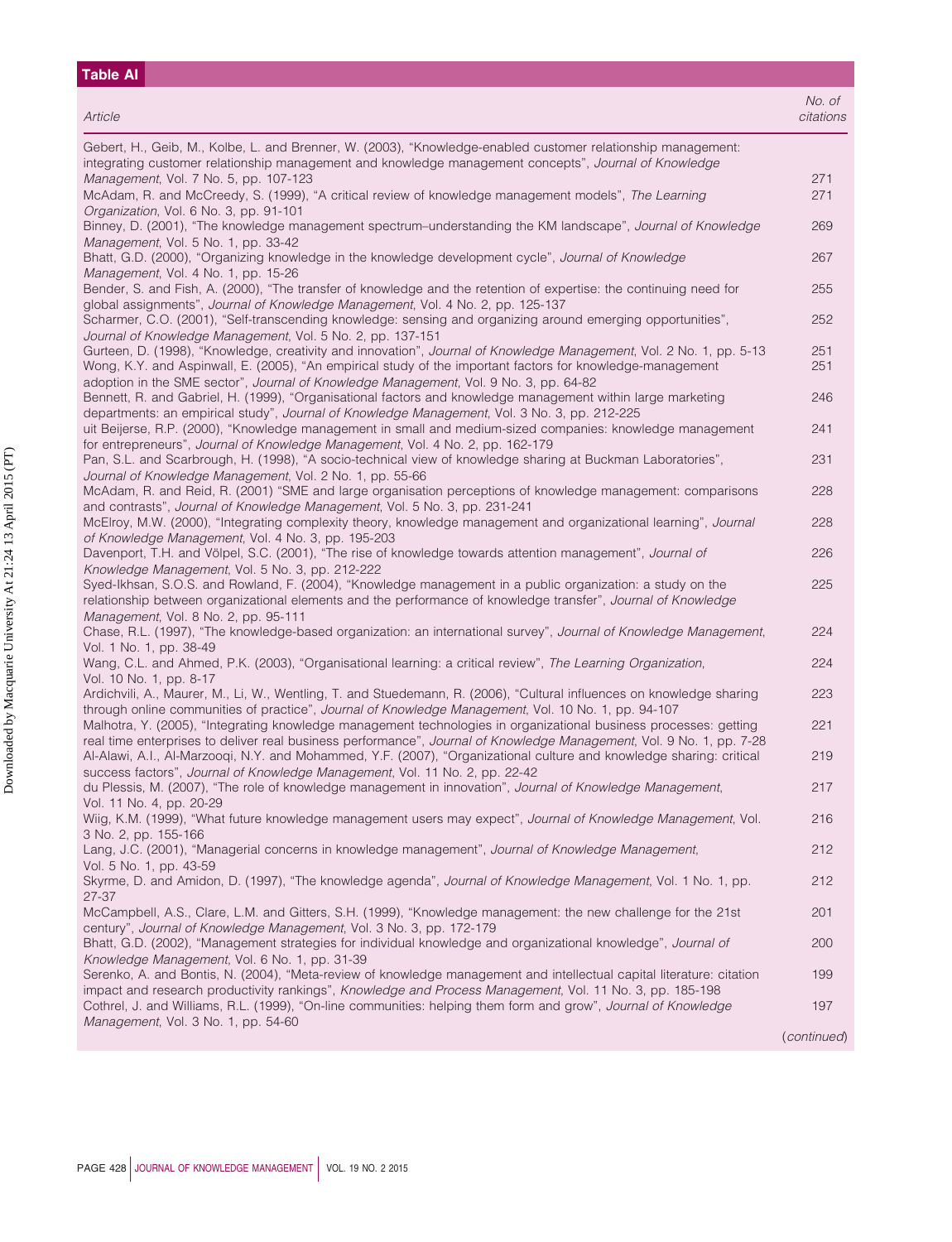# **Table AI** *Article No. of citations* Darroch, J. (2003), "Developing a measure of knowledge management behaviors and practices", *Journal of Knowledge Management*, Vol. 7 No. 5, pp. 41-54 194 López, S.P., Peón, J.M.M. and Ordás, C.J.V. (2005), "Organizational learning as a determining factor in business performance", *The Learning Organization*, Vol. 12 No. 3, pp. 227-245 193 Wong, K.Y. and Aspinwall, E. (2004), "Characterizing knowledge management in the small business environment", *Journal of Knowledge Management*, Vol. 8 No. 3, pp. 44-61 189 Sharratt, M. and Usoro, A. (2003), "Understanding knowledge-sharing in online communities of practice", *Electronic Journal on Knowledge Management*, Vol. 1 No. 2, pp. 187-196 184 Linde, C. (2001), "Narrative and social tacit knowledge", *Journal of Knowledge Management*, Vol. 5 No. 2, pp. 160-171 183 Arora, R. (2002), "Implementing KM–a balanced score card approach", *Journal of Knowledge Management*, Vol. 6 No. 3, pp. 240-249 181 Bose, R. and Sugumaran, V. (2003) "Application of knowledge management technology in customer relationship management", *Knowledge and Process Management*, Vol. 10 No. 1, pp. 3-17 178 178 178 Despres, C. and Chauvel, D. (1999), "Knowledge management(s)", *Journal of Knowledge Management*, Vol. 3 No. 2, pp. 110-123 176 Örtenblad, A. (2001), "On differences between organizational learning and learning organization", *The Learning Organization*, Vol. 8 No. 3, pp. 125-133 176 Augier, M. and Vendelø, M.T. (1999), "Networks, cognition and management of tacit knowledge", *Journal of* **Knowledge Management, Vol. 3 No. 4, pp. 252-261** 175 Brand, A. (1998), "Knowledge management and innovation at 3M", *Journal of Knowledge Management*, Vol. 2 No. 1, pp. 17-22 175 Davenport, T.H. (1997), "Ten principles of knowledge management and four case studies", *Knowledge and Process Management*, Vol. 4 No. 3, pp. 187-208 174 Chatti, M.A., Jarke, M. and Frosch-Wilke, D. (2007), "The future of e-learning: a shift to knowledge networking and social software", *International Journal of Knowledge and Learning*, Vol. 3 No. 4, pp. 404-420 172 Garavan, T. (1997), "The learning organization: a review and evaluation", *The Learning Organization*, Vol. 4 No. 1, pp. 18-29 172 López, S.P., Peón, J.M.M. and Ordás, C.J.V. (2004), "Managing knowledge: the link between culture and organizational learning", *Journal of Knowledge Management*, Vol. 8 No. 6, pp. 93-104 161 van den Hooff, B. and de Leeuw van Weenen, F. (2004), "Committed to share: commitment and CMC use as antecedents of knowledge sharing", *Knowledge and Process Management*, Vol. 11 No. 1, pp. 13-24 160 de Gooijer, J. (2000) "Designing a knowledge management performance framework", *Journal of Knowledge Management*, Vol. 4 No. 4, pp. 303-310 **159** 159 Beeby, M. and Booth, C. (2000), "Networks and inter-organizational learning: a critical review", *The Learning Organization*, Vol. 7 No. 2, pp. 75-88 158 Dove, R. (1999), "Knowledge management, response ability, and the agile enterprise", *Journal of Knowledge*

*Management*, Vol. 3 No. 1, pp. 18-35 158 Augier, M., Shariq, S.Z. and Vendelø, M.T. (2001), "Understanding context: its emergence, transformation and role in tacit knowledge sharing", *Journal of Knowledge Management*, Vol. 5 No. 2, pp. 125-137 157 Baskerville, R. and Dulipovici, A. (2006), "The theoretical foundations of knowledge management", *Knowledge Management Research & Practice*, Vol. 4 No. 2, pp. 83-105 157 Desouza, K.C. and Awazu, Y. (2006), "Knowledge management at SMEs: five peculiarities", *Journal of Knowledge Management*, Vol. 10 No. 1, pp. 32-43 156 Glisby, M. and Holden, N. (2003), "Contextual constraints in knowledge management theory: the cultural embeddedness of Nonaka's knowledge-creating company", *Knowledge and Process Management*, Vol. 10 No. 1, pp. 29-36 155 Moffett, S., McAdam, R. and Parkinson, S. (2003), "An empirical analysis of knowledge management applications", *Journal of Knowledge Management*, Vol. 7 No. 3, pp. 6-26 155 Politis, J.D. (2003), "The connection between trust and knowledge management: what are its implications for team performance", *Journal of Knowledge Management*, Vol. 7 No. 5, pp. 55-66 155 Wexler, M.N. (2001), "The who, what and why of knowledge mapping", *Journal of Knowledge Management*, Vol. 5 No. 3, pp. 249-264 155 Stacey, R. (2003), "Learning as an activity of interdependent people", *The Learning Organization*, Vol. 10 No. 6, pp. 325-331 152 Ford, D.P. and Chan, Y.E. (2003), "Knowledge sharing in a multi-cultural setting: a case study", *Knowledge Management Research & Practice*, Vol. 1 No. 1, pp. 11-27 151

Maier, R. and Remus, U. (2003), "Implementing process-oriented knowledge management strategies", *Journal of Knowledge Management*, Vol. 7 No. 4, pp. 62-74 151 (*continued*)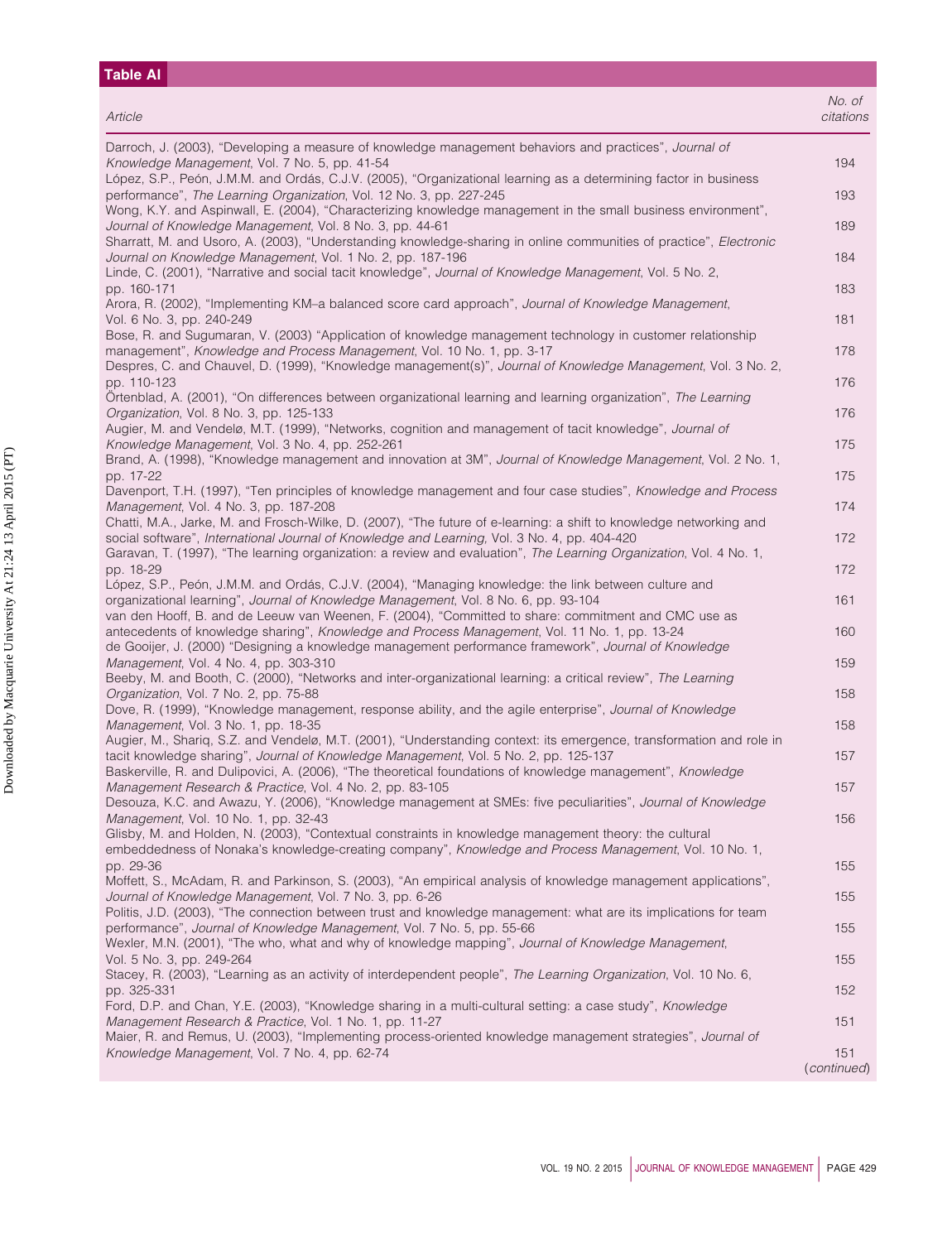# **Table AI**

| Article                                                                                                                                                                                              | No. of<br>citations |
|------------------------------------------------------------------------------------------------------------------------------------------------------------------------------------------------------|---------------------|
| Pemberton, J.D. and Stonehouse, G.H. (2000), "Organisational learning and knowledge assets - an essential<br>partnership", The Learning Organization, Vol. 7 No. 4, pp. 184-194                      | 151                 |
| Wiig, K.M. (2002), "Knowledge management in public administration", Journal of Knowledge Management,<br>Vol. 6 No. 3, pp. 224-239                                                                    | 151                 |
| Levy, M. (2009), "WEB 2.0 implications on knowledge management", Journal of Knowledge Management,<br>Vol. 13 No. 1, pp. 120-134                                                                      | 150                 |
| Li, M. and Gao, F. (2003), "Why Nonaka highlights tacit knowledge: a critical review", Journal of Knowledge<br>Management, Vol. 7 No. 4, pp. 6-14                                                    | 150                 |
| Sun, P.Y-T. and Scott, J.L. (2005), "An investigation of barriers to knowledge transfer", Journal of Knowledge<br>Management, Vol. 9 No. 2, pp. 75-90                                                | 150                 |
| Kakabadse, N.K., Kouzmin, A. and Kakabadse, A. (2001), "From tacit knowledge to knowledge management:<br>leveraging invisible assets", Knowledge and Process Management, Vol. 8 No. 3, pp. 137-154   | 149                 |
| Drejer, A. (2000), "Organisational learning and competence development", The Learning Organization, Vol. 7 No. 4,<br>pp. 206-220                                                                     | 148                 |
| Örtenblad, A. (2004), "The learning organization: towards an integrated model", The Learning Organization,<br>Vol. 11 No. 2, pp. 129-144                                                             | 148                 |
| Barlow, J. and Jashapara, A. (1998), "Organisational learning and inter-firm 'partnering' in the UK construction<br>industry", The Learning Organization, Vol. 5 No. 2, pp. 86-98                    | 147                 |
| Dubé, L., Bourhis, A. and Jacob, R. (2006), "Towards a typology of virtual communities of practice", Interdisciplinary<br>Journal of Information, Knowledge, and Management, Vol. 1 No.1, pp. 69-93  | 146                 |
| Huysman, M. and de Wit, D. (2004), "Practices of managing knowledge sharing: towards a second wave of<br>knowledge management", Knowledge and Process Management, Vol. 11 No. 2, pp. 81-92           | 146                 |
| Kreiner, K. (2002), "Tacit knowledge management: the role of artifacts", Journal of Knowledge Management,<br>Vol. 6 No. 2, pp. 112-123                                                               | 146                 |
| Allee, V. (1999), "The art and practice of being a revolutionary", Journal of Knowledge Management, Vol. 3 No. 2,<br>pp. 121-132                                                                     | 145                 |
| Disterer, G. (2002), "Management of project knowledge and experiences", Journal of Knowledge Management,<br>Vol. 6 No. 5, pp. 512-520                                                                | 145                 |
| Liebowitz, J., Rubenstein-Montano, B., McCaw, D., Buchwalter, J., Browning, C., Newman, B. and Rebeck, K. (2000),<br>"The knowledge audit", Knowledge and Process Management, Vol. 7 No. 1, pp. 3-10 | 145                 |
| Zack, M., McKeen, J. and Singh, S. (2009), "Knowledge management and organizational performance: an exploratory<br>analysis", Journal of Knowledge Management, Vol. 13 No. 6, pp. 392-409            | 145                 |

### About the authors

Dr Alexander Serenko is an Associate Professor of Management Information Systems in the Faculty of Business Administration at Lakehead University, Canada. Dr Serenko holds a PhD in Management Information Systems from McMaster University. His research interests pertain to scientometrics, knowledge management and technology addiction. Alexander has published over 60 articles in refereed journals, including *MIS Quarterly*, *Information & Management, Communications* of the ACM, *Journal of Informetrics* and *Journal of Knowledge Management*. He has also won awards at several Canadian, American and international conferences. In 2007, Dr Serenko received the Lakehead Contribution to Research Award which recognizes him as one of the university's leading researchers. Alexander Serenko is the corresponding author and can be contacted at: [aserenko@lakeheadu.ca](mailto:aserenko@lakeheadu.ca)

John Dumay is an Associate Professor in Accounting at Macquarie University, Sydney. He worked for over 15 years as an independent business consultant across a wide variety of industries before joining academia after completing his PhD in 2008. The PhD entitled Intellectual Capital in Action: Australian Studies won the prestigious Emerald/EFMD Outstanding Doctoral Research Award for 2008 in the Knowledge Management category. John continues to research on the topics of intellectual capital, knowledge management, non-financial accounting and reporting, innovation, management accounting, qualitative research methods and academic writing. Since starting his thesis in 2006, John has achieved an outstanding record as the author or co-author of more than 30 peer-reviewed